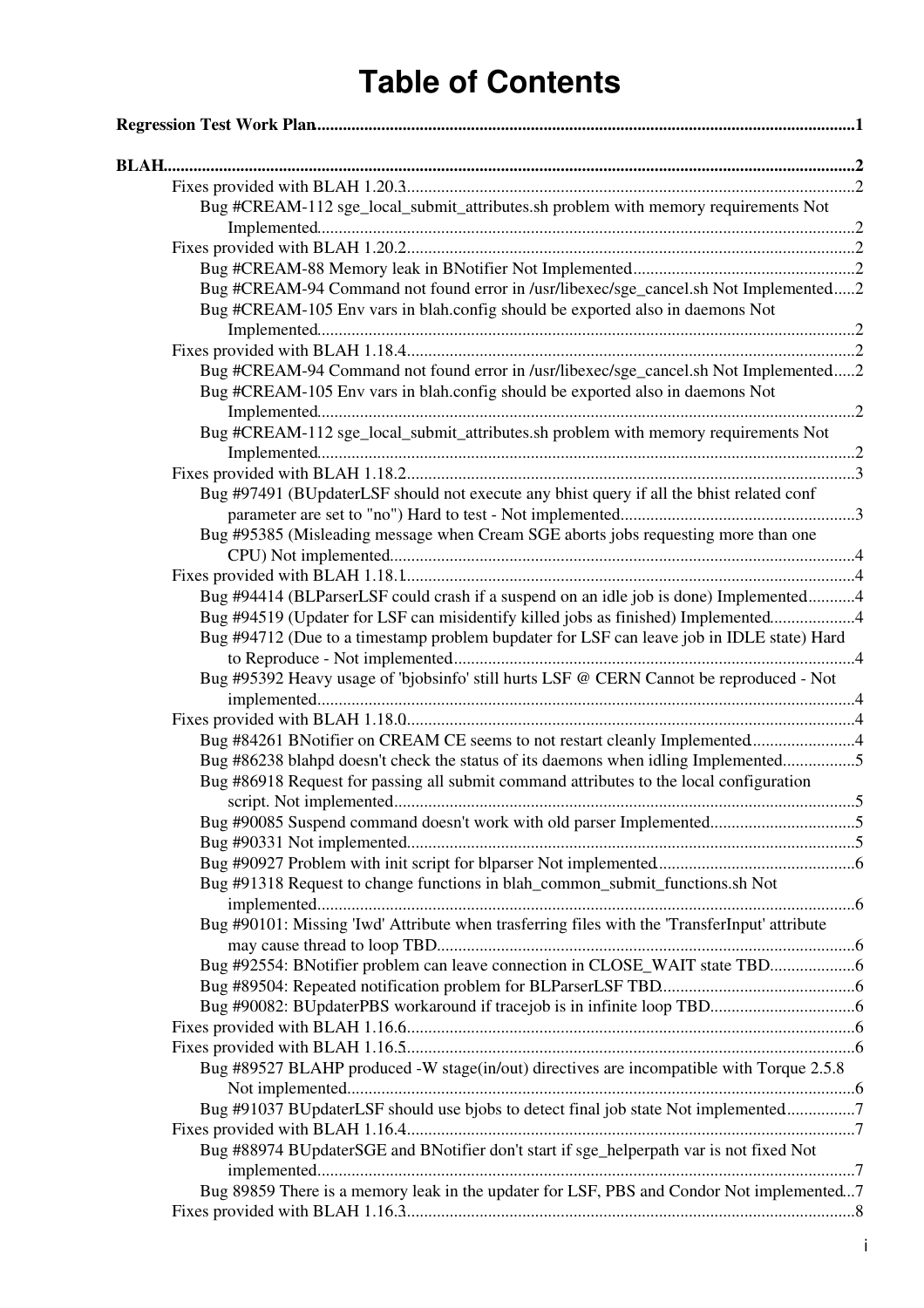| <b>BLAH</b> |                                                                                               |  |
|-------------|-----------------------------------------------------------------------------------------------|--|
|             | Bug #75854 Problems related to the growth of the blah registry) Not implemented               |  |
|             | Bug #77776 (BUpdater should have an option to use cached batch system commands) Not           |  |
|             |                                                                                               |  |
|             | Bug #80805 (BLAH job registry permissions should be improved) Not implemented                 |  |
|             | Bug #81354 (Missing 'Iwd' Attribute when trasferring files with the 'TransferInput' attribute |  |
|             |                                                                                               |  |
|             | Bug #81824 (yaim-cream-ce should manage the attribute bupdater_loop_interval)                 |  |
|             |                                                                                               |  |
|             | Bug #82281 (blahp.log records should always contain CREAM job ID) Not implement10             |  |
|             |                                                                                               |  |
|             | Bug #83275 (Problem in updater with very short jobs that can cause no notification to         |  |
|             |                                                                                               |  |
|             | Bug #83347 (Incorrect special character handling for BLAH Arguments and Environment           |  |
|             |                                                                                               |  |
|             | Bug #87419 (blparser_master add some spurious character in the BLParser command line)         |  |
|             |                                                                                               |  |
|             |                                                                                               |  |
|             |                                                                                               |  |
|             |                                                                                               |  |
|             | Bug #CREAM-113 Enhancement of the CREAM DB API (Sec. Vuln.) Not Implemented12                 |  |
|             | Bug #CREAM-124 Fix a bug related to gridsite (Sec. Vuln. )Not Implemented12                   |  |
|             |                                                                                               |  |
|             |                                                                                               |  |
|             |                                                                                               |  |
|             | Bug #CREAM-103 Wrong symlinks upgrading from EMI-2 to EMI-3 Not Implemented12                 |  |
|             | Bug #CREAM-101 Wrong time format for MaxWallClockTime Not Implemented12                       |  |
|             | Bug #CREAM-99 Python error on ERT calculation: local variable 'est' referenced before         |  |
|             |                                                                                               |  |
|             | Bug #CREAM-82 Check permission for /var/cream_sandbox Not Implemented12                       |  |
|             | Bug #CREAM-78 Check for /etc/lrms in config_cream_gip_scheduler_plugin Not                    |  |
|             |                                                                                               |  |
|             | Bug #CREAM-77 List index error from persistent estimator Not Implemented13                    |  |
|             | Bug #CREAM-74 Remove trustmanager from the provides list of cream-common Not                  |  |
|             |                                                                                               |  |
|             | Bug #CREAM-75 CREAM should avoid to log the error messages by including even the full         |  |
|             |                                                                                               |  |
|             | Bug #CREAM-83 CREAM should be able to immediately kill also queued jobs, when the             |  |
|             |                                                                                               |  |
|             | Bug #CREAM-84 The DelegationPurger may cause a java.lang.OutOfMemoryError                     |  |
|             |                                                                                               |  |
|             |                                                                                               |  |
|             | Bug #CREAM-90 --help option doesn't work on glite-ce-job-submit and glite-ce-event-query      |  |
|             |                                                                                               |  |
|             | Bug #CREAM-91 man page missing for glite-ce-job-lease Not Implemented13                       |  |
|             | TODO Bug #CREAM-102 cream job-wrapper gets stuck in EMI-3 if perusal is enabled Not           |  |
|             |                                                                                               |  |
|             |                                                                                               |  |
|             | Bug #101221 CREAM sends wrong authorization requests to Argus containing attributes           |  |
|             |                                                                                               |  |
|             |                                                                                               |  |
|             |                                                                                               |  |
|             | TODO Bug #CREAM-127 - Mount info item not parsed if it contains colon - Not                   |  |
|             |                                                                                               |  |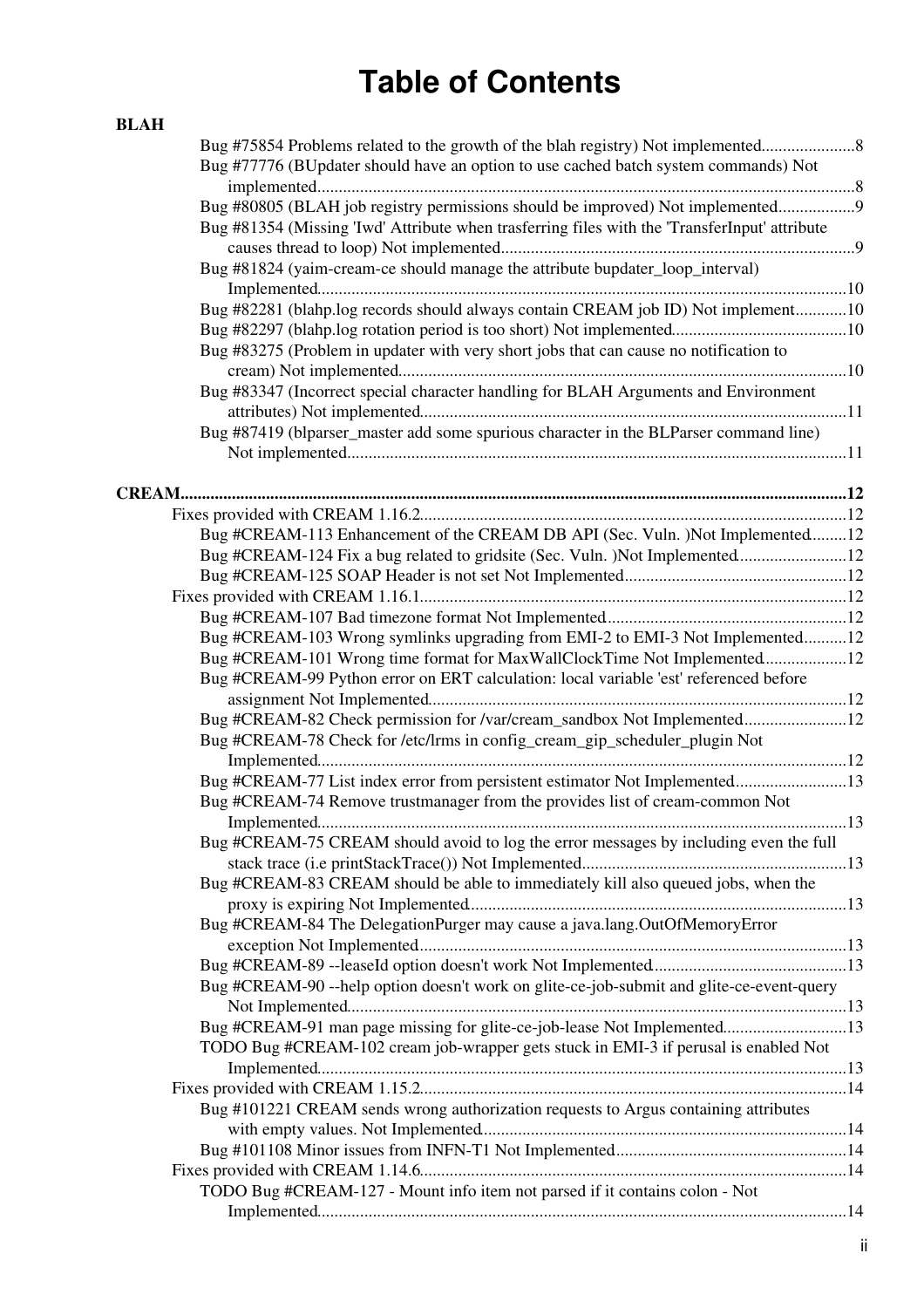#### **[CREAM](#page-17-0)**

| Bug #CREAM-113 Enhancement of the CREAM DB API (Sec. Vuln.) Not Implemented14           |  |
|-----------------------------------------------------------------------------------------|--|
| Bug #CREAM-124 Fix a bug related to gridsite (Sec. Vuln. )Not Implemented14             |  |
|                                                                                         |  |
| TODO Bug #CREAM-111 Wrong tokenization for epilogue argument list Not Implemented14     |  |
| TODO Bug #CREAM-101 Wrong time format for MaxWallClockTime Not Implemented14            |  |
| TODO Bug #CREAM-99 Python error on ERT calculation: local variable 'est' referenced     |  |
|                                                                                         |  |
| TODO Bug #CREAM-84 The DelegationPurger may cause a java.lang.OutOfMemoryError          |  |
|                                                                                         |  |
| TODO Bug #CREAM-83 CREAM should be able to immediately kill also queued jobs,           |  |
|                                                                                         |  |
| TODO Bug #CREAM-82 Check permission for /var/cream_sandbox Not Implemented15            |  |
| Bug #CREAM-78 Check for /etc/lrms in config_cream_gip_scheduler_plugin Not              |  |
|                                                                                         |  |
| TODO Bug #CREAM-77 List index error from persistent estimator Not Implemented15         |  |
| Bug #CREAM-75 CREAM should avoid to log the error messages by including even the full   |  |
|                                                                                         |  |
|                                                                                         |  |
|                                                                                         |  |
| Bug #99740 updateDelegationProxyInfo error: Rollback executed due to Deadlock Not       |  |
|                                                                                         |  |
| TODO Bug #99738 Under stress conditions due to job submissions, the command queue       |  |
|                                                                                         |  |
| Bug #98144 The switching off of the JobSubmissionManager makes the CREAM service        |  |
|                                                                                         |  |
| TODO Bug #88134 JobWrapper doesn't handle correctly the jdl attribute                   |  |
|                                                                                         |  |
| Bug #95637 glite-ce-job-submit --help doesn't print out anything Not Implemented17      |  |
| Bug #95738 glite-ce-job-submit: error message to be improved if JDL file is missing Not |  |
|                                                                                         |  |
| TODO Bug #95041 YAIM could check the format of CE_OTHERDESCR Not Implemented18          |  |
| TODO Bug #98440 Missing revision number in EndpointImplementationVersion Not            |  |
|                                                                                         |  |
| TODO Bug #98850 Empty ACBR list in SHARE variable Not Implemented 18                    |  |
|                                                                                         |  |
|                                                                                         |  |
| TODO Bug #99282 Wrong regular expression for group.conf parsing Not Implemented19       |  |
| TODO Bug #99747 glite-info-dynamic-ce does not update                                   |  |
|                                                                                         |  |
| Bug #99823 SHA-1 algorithm for PKCS10 generation in CREAM delegation service Not        |  |
|                                                                                         |  |
|                                                                                         |  |
| TODO Bug #95328 In cluster mode, YAIM does not set GlueCEInfoHostName for               |  |
|                                                                                         |  |
| TODO Bug #95973 Missing Glue capability in GLUE2EntityOtherInfo Not Implemented20       |  |
|                                                                                         |  |
| Bug #96310 Wrong lowercase conversion for Glue-1 VO Tags. Not Implemented20             |  |
| Bug #97441 CREAM: Unwanted auto-updating of the field "creationTime" on the creamdb     |  |
|                                                                                         |  |
| Bug #96512 JobDBAdminPurger can't find commons-logging.jar Implemented21                |  |
| Bug #97106 CREAM JW - fatal_error: command not found. Not Implemented21                 |  |
| TODO Bug #94418 The SIGTERM signal should be issued to all the processes belonging to   |  |
|                                                                                         |  |
| Bug #98707 Wrong warning message form ArgusPEPClient configuration Not Implemented22    |  |
|                                                                                         |  |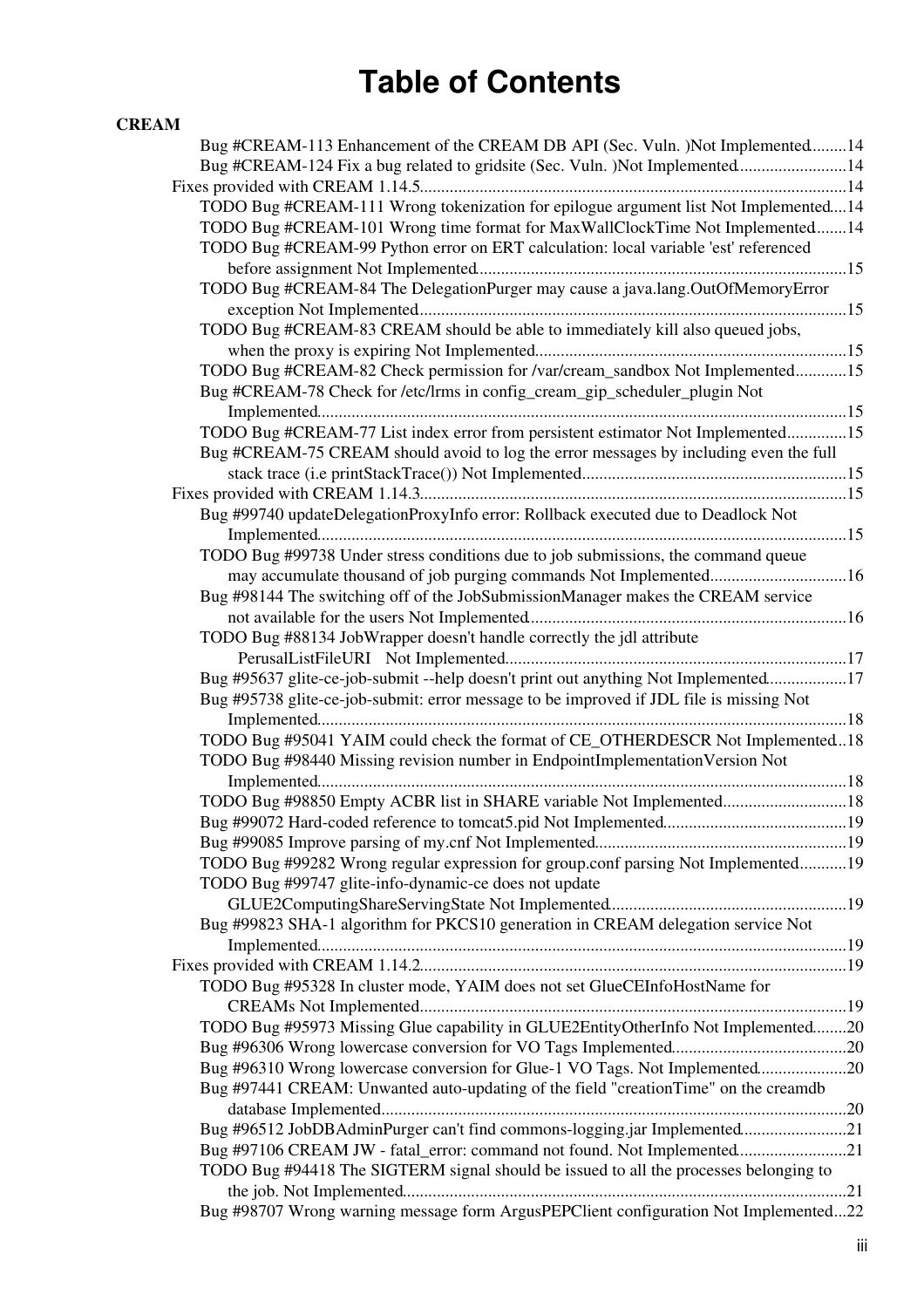#### **[CREAM](#page-17-0)**

| TODO Bug #89153 JobDBAdminPurger cannot purge jobs if CREAM DB is on another               |  |
|--------------------------------------------------------------------------------------------|--|
|                                                                                            |  |
| Bug #95356 Better parsing for static definition files in lcg-info-dynamic-scheduler -      |  |
|                                                                                            |  |
| Bug #95480 CREAM doesn't transfert the output files remotely under well known conditions   |  |
|                                                                                            |  |
| Bug #95552 Malformed URL from glite-ce-glue2-endpoint-static - Implemented23               |  |
| TOREMOVE Bug #95593 CREAM cannot insert in the command queue if the lenght of the          |  |
|                                                                                            |  |
| Bug #96055 Wrong DN format in logfiles for accounting - Not Implemented23                  |  |
| Bug #93091 Add some resubmission machinery to CREAM - Not Implemented23                    |  |
|                                                                                            |  |
| Bug #59871 lcg-info-dynamic-software must split tag lines on white space - Implemented24   |  |
| TODO Bug #68968 lcg-info-dynamic-software should protect against duplicate RTE tags -      |  |
|                                                                                            |  |
| TODO Bug #69854 CreamCE should publish non-production state when job submission is         |  |
|                                                                                            |  |
| Bug #69857 Job submission to CreamCE is enabled by restart of service even if it was       |  |
|                                                                                            |  |
| Bug #77791 CREAM installation does not fail if sudo is not installed - Not Implemented25   |  |
| TOREMOVE Bug #79362 location of python files provided with                                 |  |
| lcg-info-dynamic-scheduler-generic-2.3.5-0.sl5 - Not Implemented - obsolete25              |  |
| TOREMOVE Bug #80295 Allow dynamic scheduler to function correctly when login shell         |  |
| is false - Not Implemented - overriden by https://savannah.cern.ch/bugs/?9974726           |  |
| Bug #80410 CREAM bulk submission CLI is desirable - Not Implemented26                      |  |
| Bug #81734 removed conf file retrieve from old path that is not EMI compliant - Not        |  |
|                                                                                            |  |
| Bug #82206 yaim-cream-ce: BATCH_LOG_DIR missing among the required attributes -            |  |
|                                                                                            |  |
| Bug #83314 Information about the RTE publisher service should be available also in glue2 - |  |
|                                                                                            |  |
| Bug #83338 endpointType (in GLUE2ServiceComplexity) hardwired to 1 in CREAM CE is          |  |
|                                                                                            |  |
| Bug #83474 Some problems concerning glue2 publications of CREAM CE configured in           |  |
|                                                                                            |  |
| Bug #83592 CREAM client doesn't allow the delegation of RFC proxies - Implemented28        |  |
|                                                                                            |  |
| TODOBug #84308 Error on glite_cream_load_monitor if cream db is on another host - Not      |  |
|                                                                                            |  |
| Bug #86522 glite-ce-job-submit authorization error message difficoult to understand - Not  |  |
| TOREMOVE Bug #86609 yaim variable CE OTHERDESCR not properly managed for                   |  |
|                                                                                            |  |
| Glue2 - Not Implemented - merge with https://savannah.cern.ch/bugs/?9504129                |  |
| TOREMOVE Bug #86694 A different port number than 9091 should be used for                   |  |
|                                                                                            |  |
| Bug #86697 User application's exit code not recorded in the CREAM log file - Not           |  |
| Bug #86737 A different port number than 9909 should be used for CREAM_JOB_SENSOR           |  |
|                                                                                            |  |
| Bug #86773 wrong /etc/glite-ce-cream/cream-config.xml with multiple ARGUS servers set -    |  |
|                                                                                            |  |
| TOREMOVE Bug #87690 Not possible to map different queues to different clusters for         |  |
|                                                                                            |  |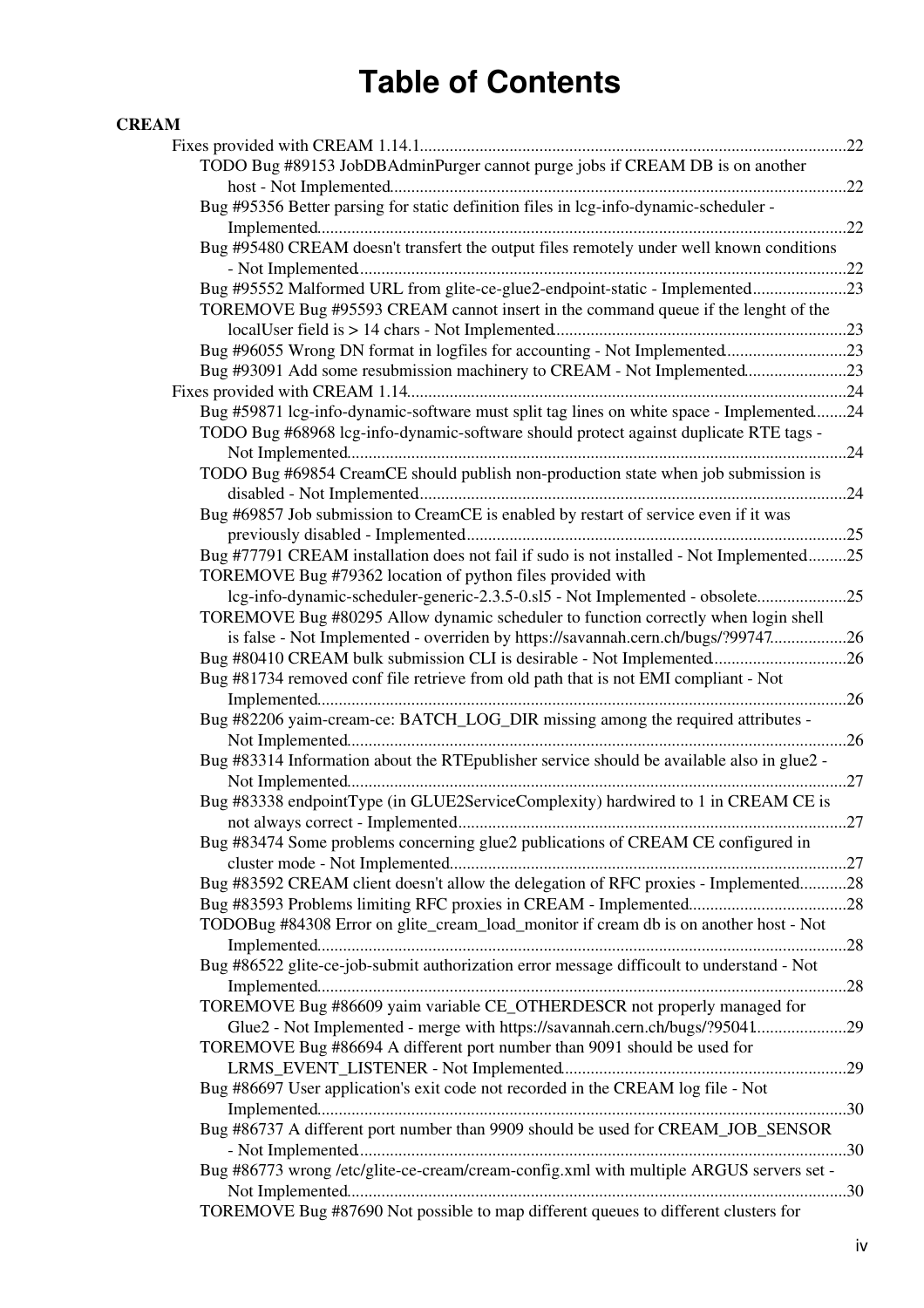#### **[CREAM](#page-17-0)**

| CREAM configured in cluster mode - Not Implemented - just one cluster supported31          |  |
|--------------------------------------------------------------------------------------------|--|
| Bug #87799 Add yaim variables to configure the GLUE 2 Working Area attributes - Not        |  |
|                                                                                            |  |
| TOREMOVE Bug #88078 CREAM DB names should be configurable - Not Implemented31              |  |
| Bug #89489 yaim plugin for CREAM CE does not execute a check function due to name          |  |
|                                                                                            |  |
| TOREMOVE Bug #89664 yaim-cream-ce doesn't manage spaces in CE_OTHERDESCR -                 |  |
|                                                                                            |  |
| Not Implemented - merge with https://savannah.cern.ch/bugs/?9504132                        |  |
| Bug #89784 Improve client side description of authorization failure - Not Implemented33    |  |
| Bug #91819 glite_cream_load_monitor should read the thresholds from a conf file            |  |
|                                                                                            |  |
| TODO Bug #92102 Tomcat attributes in the CREAM CE should be configurable via yaim -        |  |
|                                                                                            |  |
| TODO Bug #92338 CREAM load limiter should not disable job submissions when there is        |  |
|                                                                                            |  |
|                                                                                            |  |
|                                                                                            |  |
| Bug #95480 CREAM doesn't transfert the output files remotely under well known conditions   |  |
|                                                                                            |  |
|                                                                                            |  |
| Bug #81561 Make JobDBAdminPurger script compliant with CREAM EMI environment. -            |  |
|                                                                                            |  |
| Bug #83238 Sometimes CREAM does not update the state of a failed job. - Implemented34      |  |
| Bug #83749 JobDBAdminPurger cannot purge jobs if configured sandbox dir has changed. -     |  |
|                                                                                            |  |
|                                                                                            |  |
| Bug #84374 yaim-cream-ce: GlueForeignKey: GlueCEUniqueID: published using : instead        |  |
|                                                                                            |  |
| Bug #86191 No info published by the lcg-info-dynamic-scheduler for one VOView -            |  |
|                                                                                            |  |
| Bug #87361 The attribute cream_concurrency_level should be configurable via vaim. -        |  |
|                                                                                            |  |
| Bug #87492 CREAM doesn't handle correctly the jdl attribute "environment". - Implemented36 |  |
|                                                                                            |  |
|                                                                                            |  |
|                                                                                            |  |
| Bug #CREAM-96 CLUSTER Yaim generates incorrect Subcluster configuration Not                |  |
|                                                                                            |  |
| Bug #CREAM-98 Generated configuration files conflict with CREAM ones Not                   |  |
|                                                                                            |  |
|                                                                                            |  |
| Bug #CREAM-97 Wrong GLUE output format in a CREAM+Cluster installation Not                 |  |
|                                                                                            |  |
| Bug #CREAM-95 CE_* YAIM variables not mandatory for GLUE2 in cluster mode Not              |  |
|                                                                                            |  |
|                                                                                            |  |
|                                                                                            |  |
| Bug #69318 The cluster publisher needs to publish in GLUE 2 too Not implemented37          |  |
| Bug #86512 YAIM CLuster Publisher incorrectly configures GlueClusterService and            |  |
|                                                                                            |  |
| Bug #87691 Not possible to map different queues of the same CE to different clusters - Not |  |
|                                                                                            |  |
| Bug #87799 Add yaim variables to configure the GLUE 2 Working Area attributes - Not        |  |
|                                                                                            |  |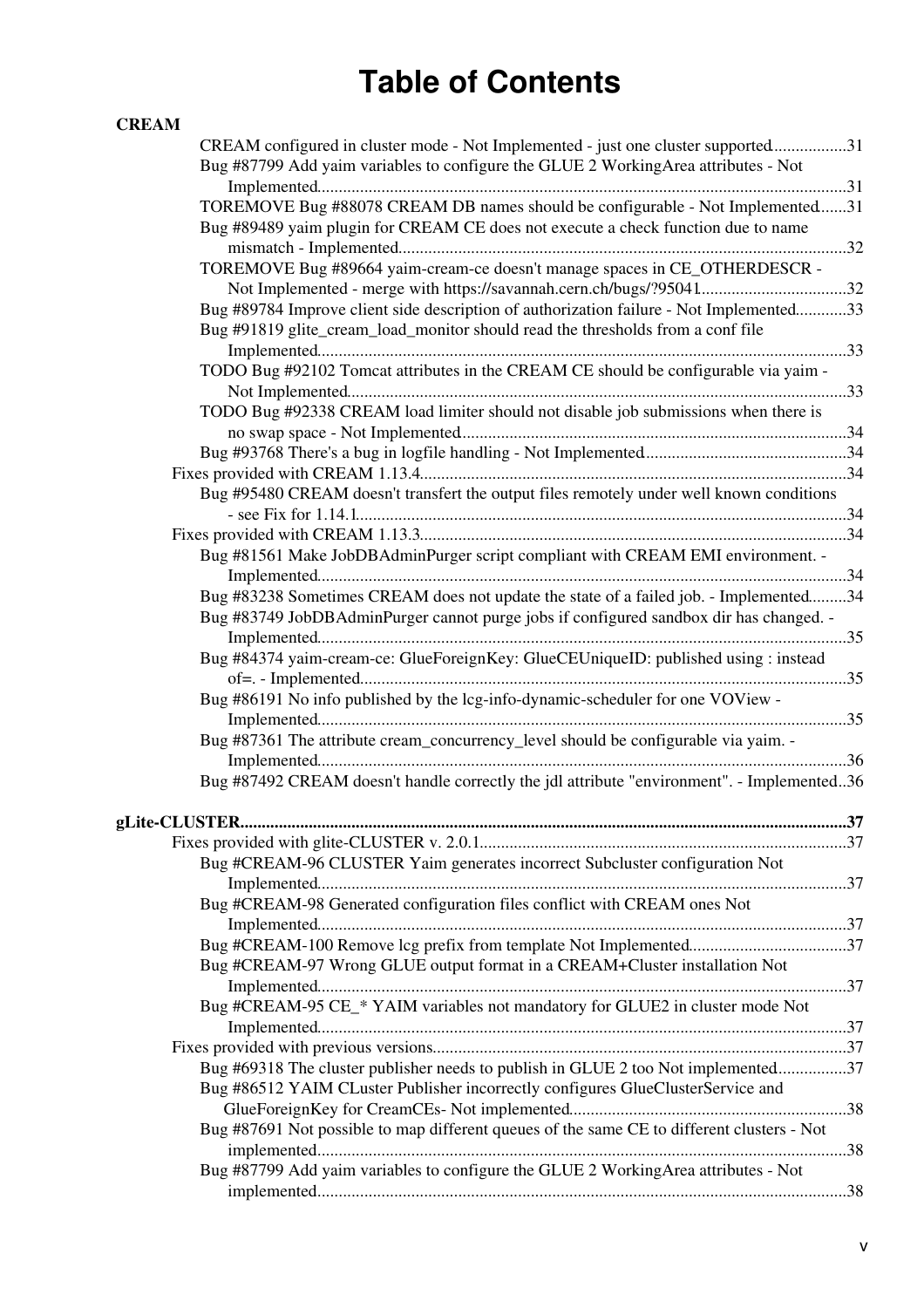| TODO CREAM #119 - Wrong total cpu count from PBS infoprovider Not Implemented40            |  |
|--------------------------------------------------------------------------------------------|--|
|                                                                                            |  |
| CREAM #101 - Wrong time format for MaxWallClockTime Not Implemented40                      |  |
|                                                                                            |  |
|                                                                                            |  |
| TODO Bug #95184 Missing real value for GlueCEPolicyMaxSlotsPerJob Not Implemented40        |  |
| TODO Bug #96636 Time limits for GLUE 2 are different to GLUE 1 Not Implemented40           |  |
| TODO Bug #99639 lcg-info-dynamic-scheduler-pbs cannot parse qstat output with spurious     |  |
|                                                                                            |  |
|                                                                                            |  |
|                                                                                            |  |
| Bug #49653 lcg-info-dynamic-pbs should check pcput in addition to cput - Not implemented41 |  |
| TOREMOVE Bug #76162 YAIM for APEL parsers to use the BATCH_LOG_DIR for the                 |  |
|                                                                                            |  |
| TOREMOVE Bug #77106 PBS info provider doesn't allow - in a queue name - Not                |  |
|                                                                                            |  |
|                                                                                            |  |
|                                                                                            |  |
|                                                                                            |  |
| Bug #88720 Too many '9' in GlueCEPolicyMaxCPUTime for LSF - Not implemented43              |  |
| Bug #89767 The LSF dynamic infoprovider shouldn't publish GlueCEStateFreeCPUs and          |  |
|                                                                                            |  |
| Bug #89794 LSF info provider doesn't allow - in a queue name - Not implemented43           |  |
|                                                                                            |  |
|                                                                                            |  |
|                                                                                            |  |
|                                                                                            |  |
| CREAM #116 - Missing CE information from SLURM infoprovider Not Implemented44              |  |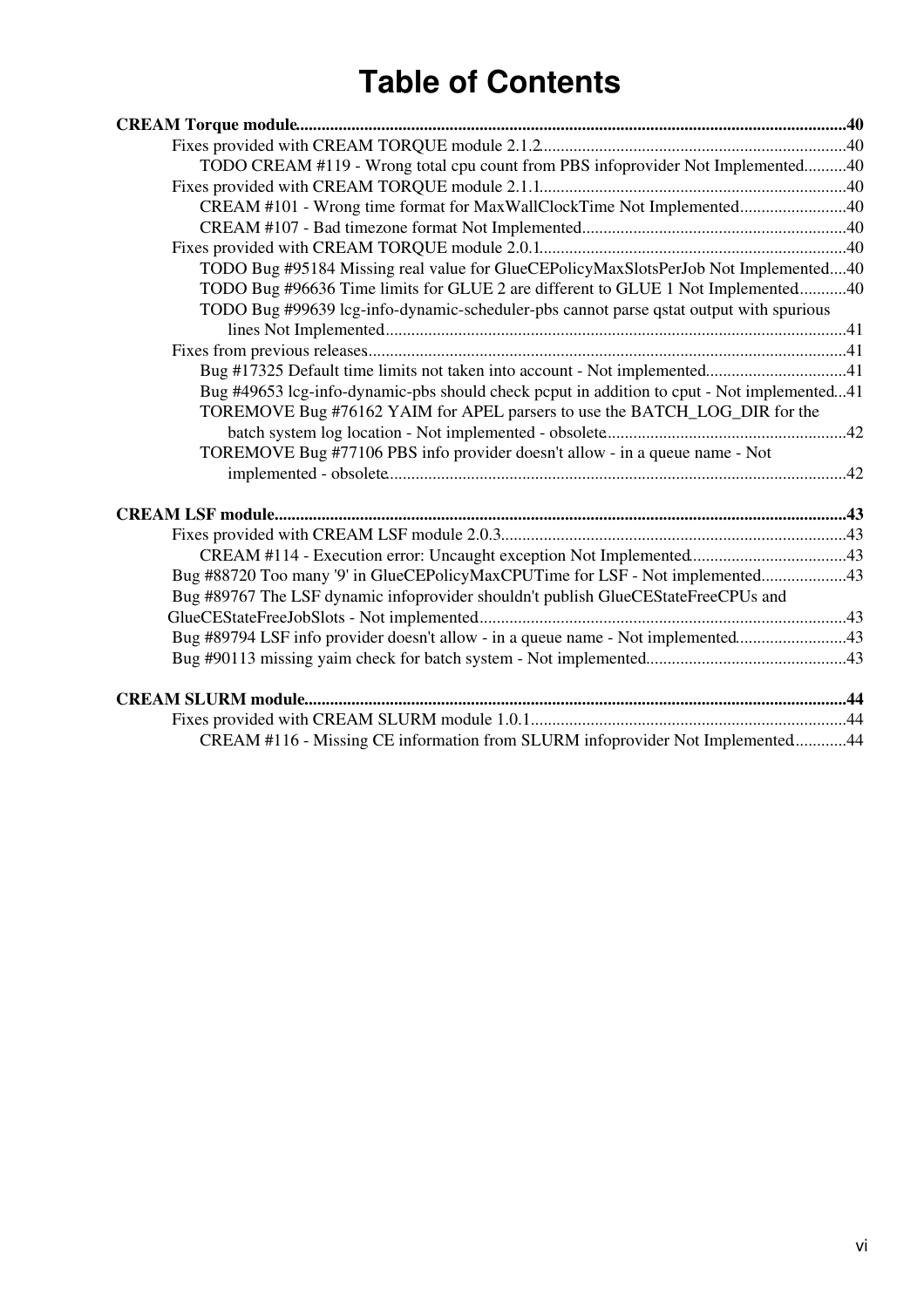<span id="page-6-0"></span>**Regression Test Work Plan**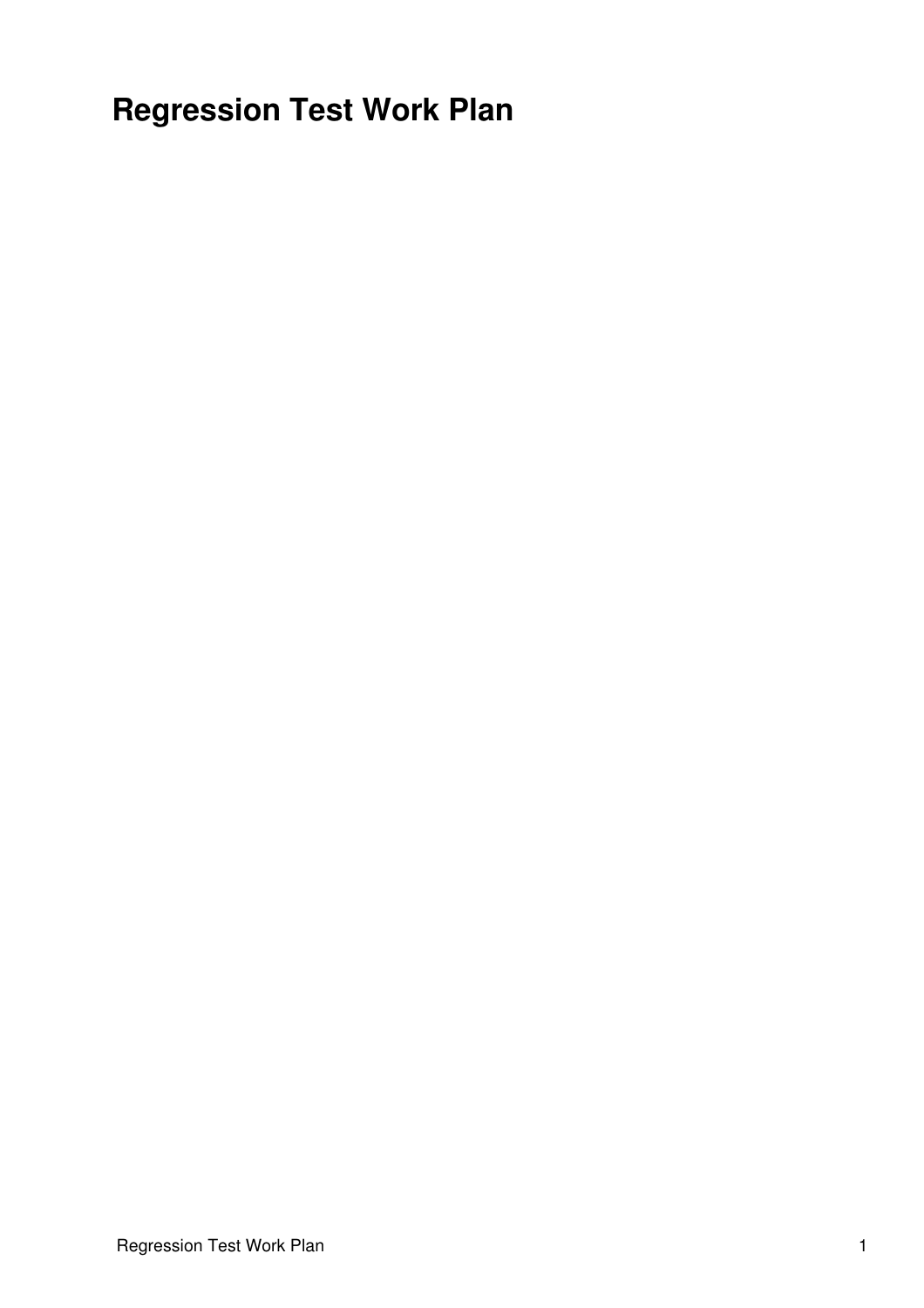# <span id="page-7-0"></span>**BLAH**

# <span id="page-7-1"></span>**Fixes provided with BLAH 1.20.3**

# <span id="page-7-2"></span>**Bug #CREAM-112 sge\_local\_submit\_attributes.sh problem with memory requirements Not Implemented**

[#CREAM-112](https://issues.infn.it/jira/browse/CREAM-112) sge\_local\_submit\_attributes.sh problem with memory requirements. Not Implemented

# <span id="page-7-3"></span>**Fixes provided with BLAH 1.20.2**

# <span id="page-7-4"></span>**Bug #CREAM-88 Memory leak in BNotifier Not Implemented**

[#CREAM-88](https://issues.infn.it/jira/browse/CREAM-88) Memory leak in BNotifier. Not Implemented

# <span id="page-7-5"></span>**Bug #CREAM-94 Command not found error in /usr/libexec/sge\_cancel.sh Not Implemented**

[#CREAM-94](https://issues.infn.it/jira/browse/CREAM-94) Command not found error in /usr/libexec/sge\_cancel.sh. Not Implemented

# <span id="page-7-6"></span>**Bug #CREAM-105 Env vars in blah.config should be exported also in daemons Not Implemented**

[#CREAM-105](https://issues.infn.it/jira/browse/CREAM-105) Env vars in blah.config should be exported also in daemons. Not Implemented

# <span id="page-7-7"></span>**Fixes provided with BLAH 1.18.4**

# <span id="page-7-8"></span>**Bug #CREAM-94 Command not found error in /usr/libexec/sge\_cancel.sh Not Implemented**

[#CREAM-94](https://issues.infn.it/jira/browse/CREAM-94?focusedCommentId=30094&page=com.atlassian.jira.plugin.system.issuetabpanels:comment-tabpanel#comment-30094) Command not found error in /usr/libexec/sge\_cancel.sh. Not Implemented

### <span id="page-7-9"></span>**Bug #CREAM-105 Env vars in blah.config should be exported also in daemons Not Implemented**

[#CREAM-105](https://issues.infn.it/jira/browse/CREAM-105?focusedCommentId=30100&page=com.atlassian.jira.plugin.system.issuetabpanels:comment-tabpanel#comment-30100) Env vars in blah.config should be exported also in daemons. Not Implemented

# <span id="page-7-10"></span>**Bug #CREAM-112 sge\_local\_submit\_attributes.sh problem with memory requirements Not Implemented**

[#CREAM-112](https://issues.infn.it/jira/browse/CREAM-112?focusedCommentId=37709&page=com.atlassian.jira.plugin.system.issuetabpanels:comment-tabpanel#comment-37709) sge\_local\_submit\_attributes.sh problem with memory requirements Not Implemented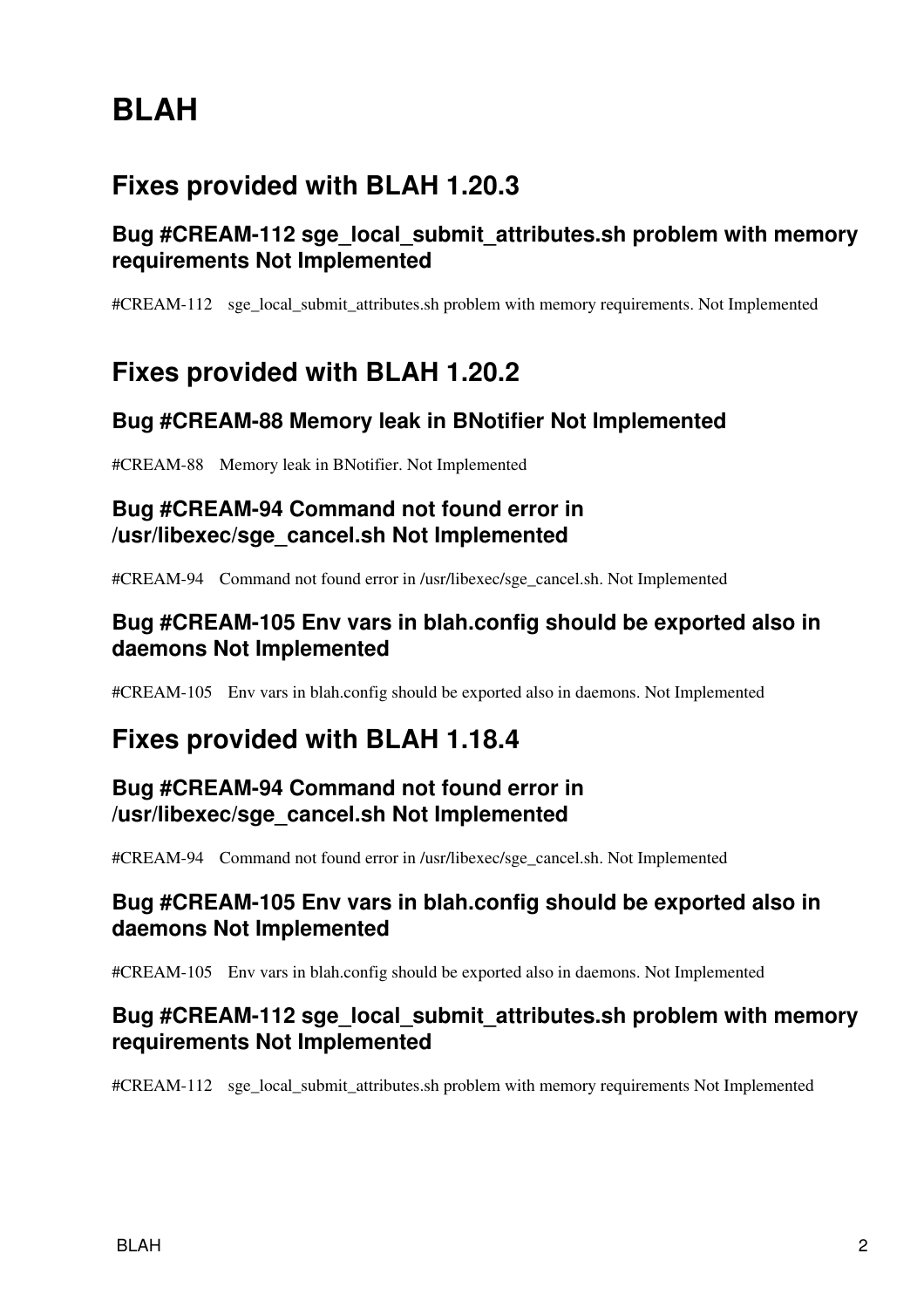# <span id="page-8-0"></span>**Fixes provided with BLAH 1.18.2**

# <span id="page-8-1"></span>**[Bug #97491](https://savannah.cern.ch/bugs/?97491) ([BUpdaterLSF](https://wiki-igi.cnaf.infn.it/twiki/bin/edit/CREAM/BUpdaterLSF?topicparent=CREAM.RegressionTestWorkPlan;nowysiwyg=0) should not execute any bhist query if all the bhist related conf parameter are set to "no") Hard to test - Not implemented**

- the fix has been fully tested by CERN
- the following is the report provided by Ulrich:

We are running this patch in production at CERN. The patch is motivated by the fact that bhist calls are very expensive and calls to the command don't scale. Running the command makes both the CE and the batch master unresponsive and has therefore a severe impact on the system performance. While discussing the issue with the CREAM developers we found out that it is possible to obsolete these calls and replace them with less expensive batch system queries. For that we use the btools tool suite which provides a set of additional LSF batch system queries which return output in machine readable form.

Pre-requisites: ---------------

Note on btools: btools are shipped in source code with the LSF information provider plugin. Compiling them requires LSF header files. Binaries depend on the LSF version which is used, therefore they cannot be shipped or automatically build due to licensing reasons.

Building Instructions:

- ensure that the LSF headers are installed on your build host

# yum install gcc rpmbuild automake autoconf info-dynamic-scheduler-lsf-btools-2.2.0-1.noarch.rpm # cd /tmp # tar -zxvf /usr/src/egi/btools.src.tgz # cd btools # ./autogen.sh # make rpm and install the resulting rpm

Patch version: --------------

On EMI1 CEs (our production version) we are using a private build of the patch glite-ce-blahp-1.16.99-0\_201208291258.slc5 On EMI2 we've been testing a new build glite-ce-blahp-1.18.1-2 (Both rpms are private builds we got from Massimo Mezzadri.

Configuration of the patch --------------------------

```
in /etc/blah.conf we set:
```
# use btools to obsolete bhist calls bupdater\_use\_btools=yes bupdater\_btools\_path=/usr/bin

# bupdater\_use\_bhist\_for\_susp=no bupdater\_use\_bhist\_for\_killed=no bupdater\_use\_bhist\_for\_idle=no bupdater\_use\_bhist\_time\_constraint=no

# CERN add caching for LSF queries lsf\_batch\_caching\_enabled=yes batch\_command\_caching\_filter=/usr/libexec/runcmd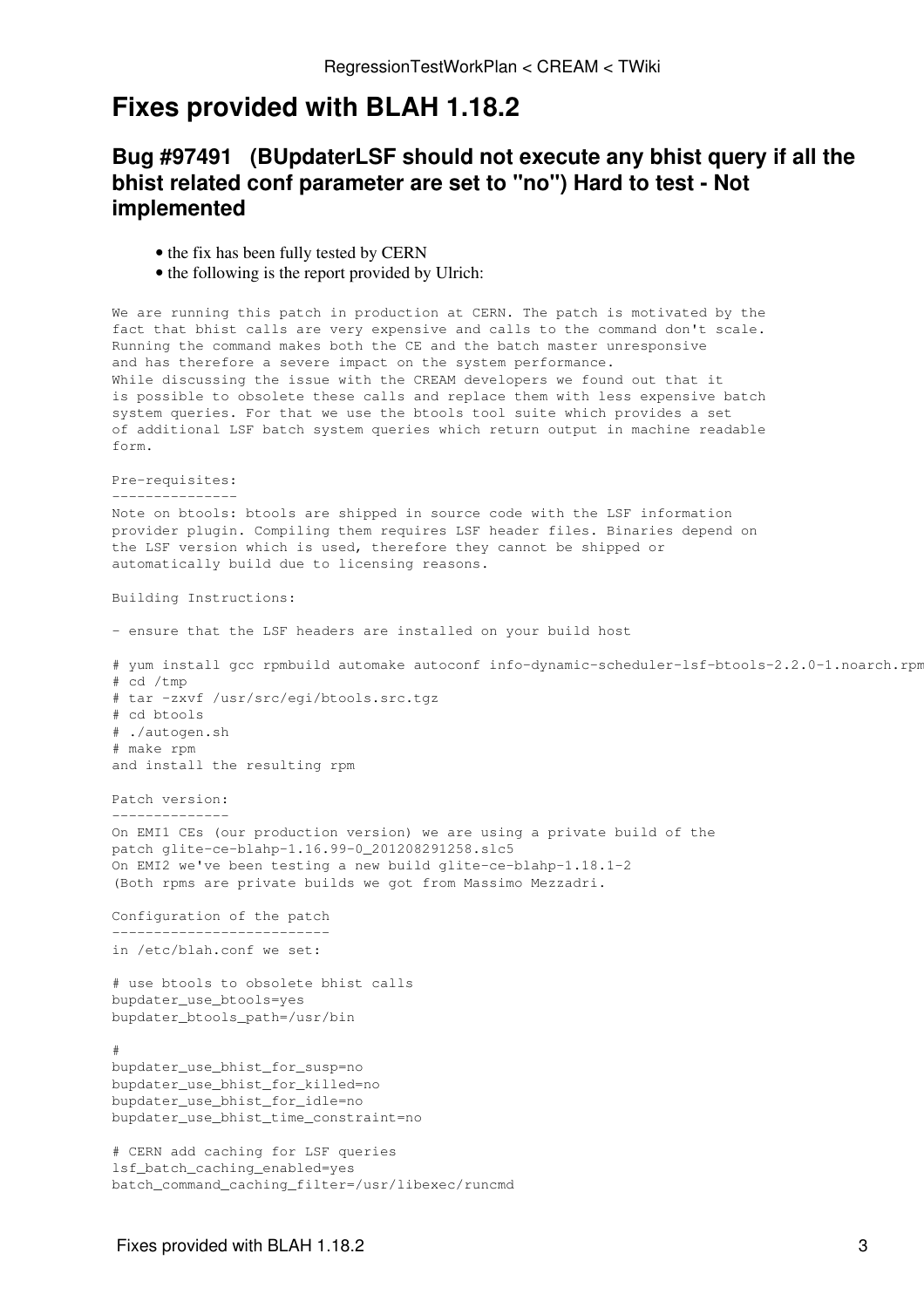#### RegressionTestWorkPlan < CREAM < TWiki

The runcmd command is shipped with the LSF information providers. You need at least info-dynamic-scheduler-lsf-2.2.0-1. In our configuration we cache all batch system responses and share them using an NFS file system. The cache directory is a convenient way to check if any bhist calls are done by any of the CEs by just checking for a cache file. With the above settings there are no such calls any longer.

# <span id="page-9-0"></span>**[Bug #95385](https://savannah.cern.ch/bugs/?95385) (Misleading message when Cream SGE aborts jobs requesting more than one CPU) Not implemented**

Fully tested by CERN: the test requires the CERN environment based on SGE.

# <span id="page-9-1"></span>**Fixes provided with BLAH 1.18.1**

# <span id="page-9-2"></span>**[Bug #94414](https://savannah.cern.ch/bugs/?94414) ([BLParserLSF](https://wiki-igi.cnaf.infn.it/twiki/bin/edit/CREAM/BLParserLSF?topicparent=CREAM.RegressionTestWorkPlan;nowysiwyg=0) could crash if a suspend on an idle job is done) Implemented**

Try to suspend a job whose status is "IDLE" and verify that the daemon BLParserLSF doesn't crash.

# <span id="page-9-3"></span>**[Bug #94519](https://savannah.cern.ch/bugs/?94519) (Updater for LSF can misidentify killed jobs as finished) Implemented**

Verify that the value for bupdater\_use\_bhist\_for\_killed is set to yes, submit and cancel a job and verify that the status of the job reports a "jobstatus=3"

# <span id="page-9-4"></span>**[Bug #94712](https://savannah.cern.ch/bugs/?94712) (Due to a timestamp problem bupdater for LSF can leave job in IDLE state) Hard to Reproduce - Not implemented**

Not easy to reproduce (unpredictable behaviour)

# <span id="page-9-5"></span>**[Bug #95392](https://savannah.cern.ch/bugs/?95392) Heavy usage of 'bjobsinfo' still hurts LSF @ CERN Cannot be reproduced - Not implemented**

This is a cosmetic update required by CERN team; it can be reproduced only using the tools developed at CERN.

# <span id="page-9-6"></span>**Fixes provided with BLAH 1.18.0**

# <span id="page-9-7"></span>**[Bug #84261](https://savannah.cern.ch/bugs/?84261) BNotifier on CREAM CE seems to not restart cleanly Implemented**

To test the fix, configure a CREAM CE using the new blparser.

Then try a:

service gLite restart

It shouldn't report the error message:

Starting BNotifier: /opt/glite/bin/BNotifier: Error creating and binding socket: Address already

Bug #97491 (BUpdaterLSF should not execute any bhist query if all thebhist related conf parameter are set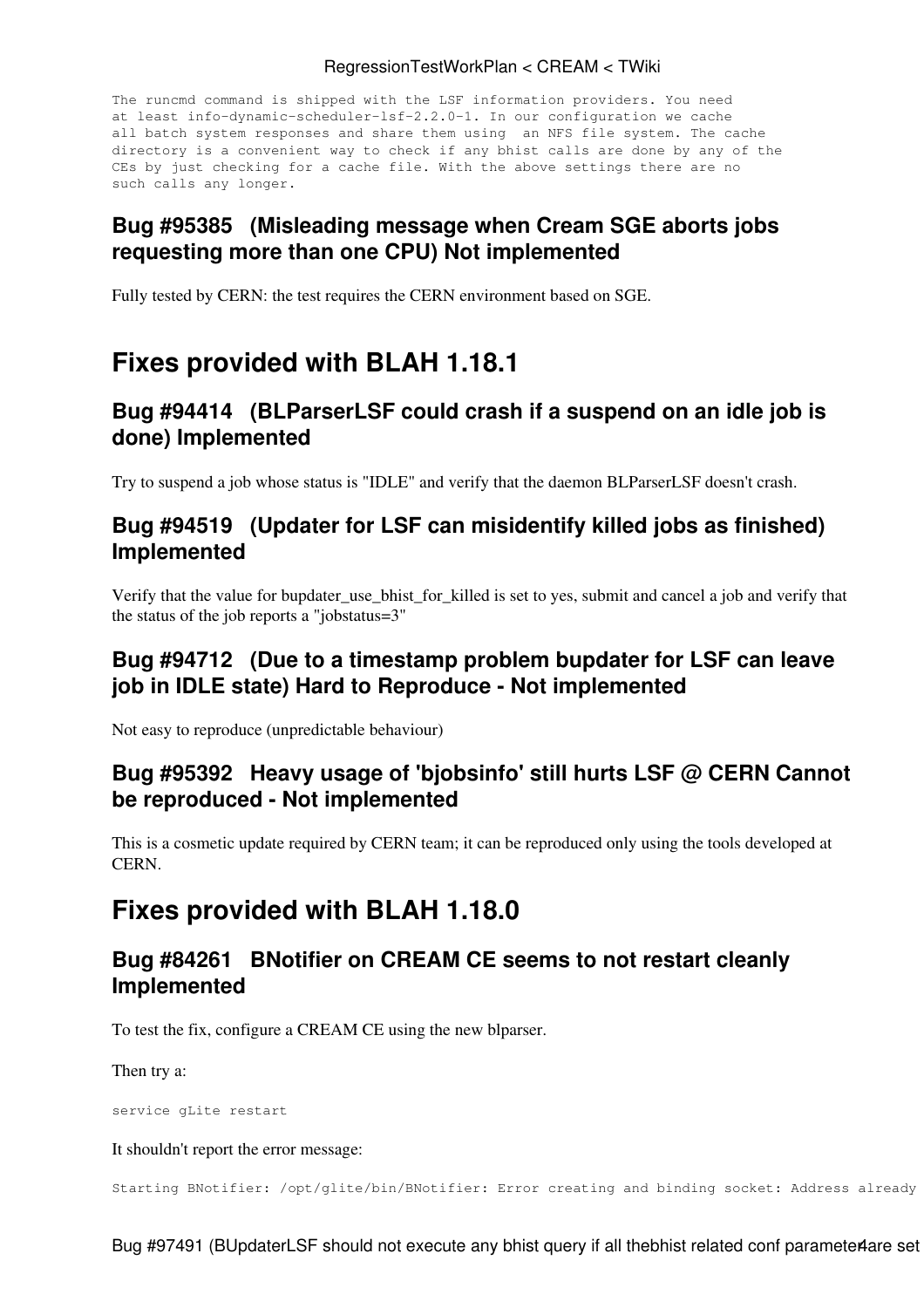# <span id="page-10-0"></span>**[Bug #86238](https://savannah.cern.ch/bugs/?86238) blahpd doesn't check the status of its daemons when idling Implemented**

To test the fix configure a CREAM CE with the new blparser.

Don't use it (i.e. do not submit jobs nor issue any other commands).

kill the budater and bnotifier processes.

Wait for 1 minute: you should see that the bupdater and bnotifier have been restarted.

# <span id="page-10-1"></span>**[Bug #86918](https://savannah.cern.ch/bugs/?86918) Request for passing all submit command attributes to the local configuration script. Not implemented**

To test this fix, create/edit the /usr/libexec/pbs\_local\_submit\_attributes.sh (for PBS) script adding:

```
export gridType x509UserProxyFOAN uniquejobid queue ceid VirtualOrganisation ClientJobId x509User
env > /tmp/filewithenv
```
Edit the /etc/blah, config file adding:

blah\_pass\_all\_submit\_attributes=yes

Submit a job. In the CREAM CE the file  $/\text{tmp/filewithenv}$  should be created and it should contain the setting of some variables, including the ones exported in the /usr/libexec/pbs\_local\_submit\_attributes.sh script.

Then edit the  $/etc/b$ lah, config file, removing the previously added line, and adding:

```
blah_pass_submit_attributes[0]="x509UserProxySubject"
blah_pass_submit_attributes[1]="x509UserProxyFQAN"
```
Submit a job. In the CREAM CE the file  $/\text{tmp/filewithenv}$  should be created and it should contain the setting of some variables, including x509UserProxySubject and x509UserProxyFQAN.

### <span id="page-10-2"></span>**[Bug #90085](https://savannah.cern.ch/bugs/?90085) Suspend command doesn't work with old parser Implemented**

To test the fix configure a CREAM CE with the old blparser.

Then submit a job and after a while suspend it using the glite-ce-job-suspend command.

Check the job status which eventually should be HELD.

# <span id="page-10-3"></span>**[Bug #90331](https://savannah.cern.ch/bugs/?90085) Not implemented**

To test the fix submit a job, ban yourself in the ce (check [here](https://wiki.italiangrid.it/twiki/bin/view/CREAM/ServiceReferenceCard#How_to_block_ban_a_user) how to ban a user) and try a glite-ce-job-status. It should throw an authorization fault.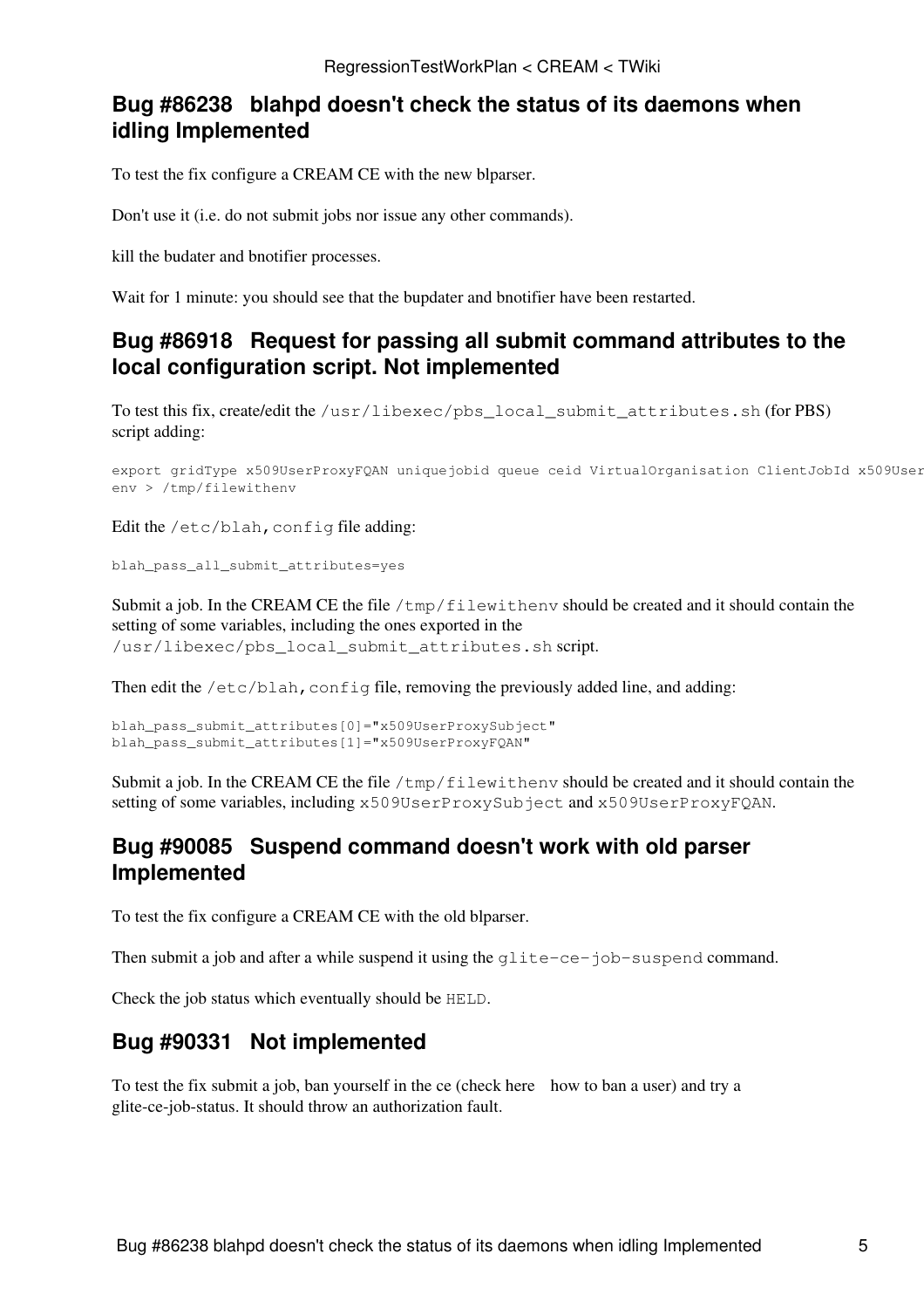# <span id="page-11-0"></span>**[Bug #90927](https://savannah.cern.ch/bugs/?90927) Problem with init script for blparser Not implemented**

To check the fix, try to stop/start the blparser:

```
service glite-ce-blparser start / stop
```
Then verify that the blparser has indeed been started/stopped

# <span id="page-11-1"></span>**[Bug #91318](https://savannah.cern.ch/bugs/?91318) Request to change functions in blah\_common\_submit\_functions.sh Not implemented**

Verify that in /usr/libexec/blah\_common\_submit\_functions.sh there is this piece of code:

```
function bls_add_job_wrapper ()
{
  bls_start_job_wrapper >> $bls_tmp_file
  bls_finish_job_wrapper >> $bls_tmp_file
  bls_test_working_dir
}
```
<span id="page-11-2"></span>**[Bug #90101: Missing 'Iwd' Attribute when trasferring files with the](https://savannah.cern.ch/bugs/?90101) ['TransferInput' attribute may cause thread to loop](https://savannah.cern.ch/bugs/?90101) TBD**

<span id="page-11-3"></span>**[Bug #92554: BNotifier problem can leave connection in CLOSE\\_WAIT](https://savannah.cern.ch/bugs/?92554) [state](https://savannah.cern.ch/bugs/?92554) TBD**

<span id="page-11-4"></span>**[Bug #89504: Repeated notification problem for BLParserLSF](https://savannah.cern.ch/bugs/?89504) TBD**

<span id="page-11-5"></span>**[Bug #90082: BUpdaterPBS workaround if tracejob is in infinite loop](https://savannah.cern.ch/bugs/?90082) TBD**

# <span id="page-11-6"></span>**Fixes provided with BLAH 1.16.6**

See Fixes provided with BLAH 1.18.1

# <span id="page-11-7"></span>**Fixes provided with BLAH 1.16.5**

# <span id="page-11-8"></span>**[Bug #89527](https://savannah.cern.ch/bugs/?89527) BLAHP produced -W stage(in/out) directives are incompatible with Torque 2.5.8 Not implemented**

To test this fix, configure a CREAM CE with PBS/Torque 2.5.8.

If this is not possible and you have another torque version, apply the change documented at:

[https://wiki.italiangrid.it/twiki/bin/view/CREAM/TroubleshootingGuide#5\\_1\\_Saving\\_the\\_batch\\_job\\_submiss](https://wiki.italiangrid.it/twiki/bin/view/CREAM/TroubleshootingGuide#5_1_Saving_the_batch_job_submiss)

to save the submission script.

Submit a job and check in /tmp the pbs job submission script.

It should contain something like: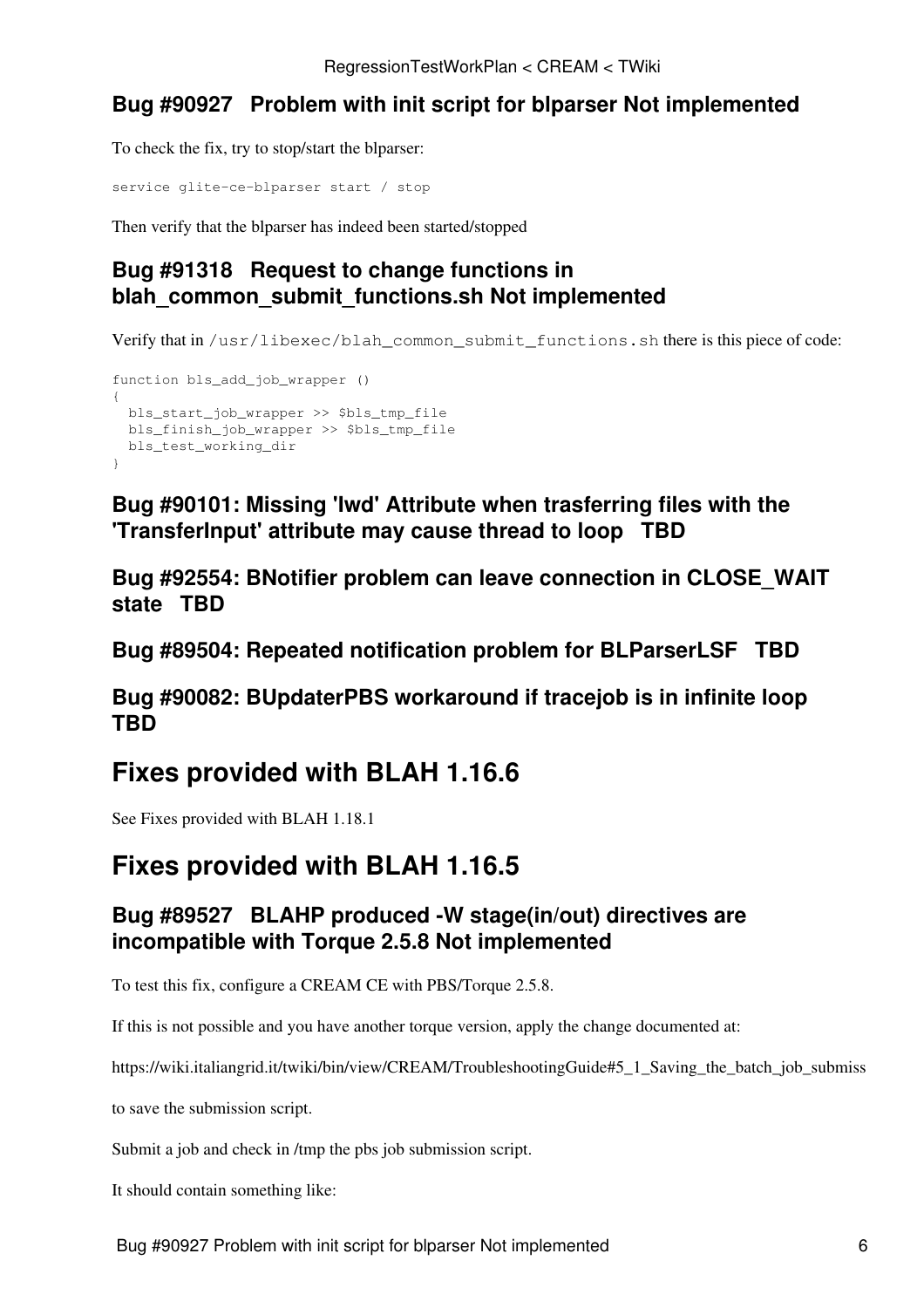#### RegressionTestWorkPlan < CREAM < TWiki

#PBS -W stagein=\'CREAM610186385\_jobWrapper.sh.18757.13699.1328001723@cream-38.pd.infn.it:/var/c\ ream\_sandbox/dteam/CN\_Massimo\_Sgaravatto\_L\_Padova\_OU\_Personal\_Certificate\_O\_INFN\_C\_IT\_dteam\_Role\ \_NULL\_Capability\_NULL\_dteam042/61/CREAM610186385/CREAM610186385\_jobWrapper.sh,cre38\_610186385.pr\ oxy@cream-38.pd.infn.it:/var/cream\_sandbox/dteam/CN\_Massimo\_Sgaravatto\_L\_Padova\_OU\_Personal\_Cert\ ificate\_O\_INFN\_C\_IT\_dteam\_Role\_NULL\_Capability\_NULL\_dteam042/proxy/5a34c64e2a8db2569284306e9a472\ 3d2d40045a7\_13647008746533\'

#PBS -W stageout=\'out cre38 610186385 StandardOutput@cream-38.pd.infn.it:/var/cream\_sandbox/dte\ am/CN\_Massimo\_Sgaravatto\_L\_Padova\_OU\_Personal\_Certificate\_O\_INFN\_C\_IT\_dteam\_Role\_NULL\_Capability\ \_NULL\_dteam042/61/CREAM610186385/StandardOutput,err\_cre38\_610186385\_StandardError@cream-38.pd.in\ fn.it:/var/cream\_sandbox/dteam/CN\_Massimo\_Sgaravatto\_L\_Padova\_OU\_Personal\_Certificate\_O\_INFN\_C\_I\ T\_dteam\_Role\_NULL\_Capability\_NULL\_dteam042/61/CREAM610186385/StandardError\'

i.e. a stagein and a stageout directives, with escaped quotes around the whole lists.

# <span id="page-12-0"></span>**[Bug #91037](https://savannah.cern.ch/bugs/?91037) [BUpdaterLSF](https://wiki-igi.cnaf.infn.it/twiki/bin/edit/CREAM/BUpdaterLSF?topicparent=CREAM.RegressionTestWorkPlan;nowysiwyg=0) should use bjobs to detect final job state Not implemented**

To test the fix, configure a CREAM CE with LSF with the new blparser.

Then edit blah.config setting:

```
 bupdater_debug_level=3
```
Delete the bupdater log file and restart the blparser.

Submit a job and wait for its completion and wait till then a notification with status 4 is logged in the bnotifier log file.

grep the bupdater log file for the bhist string, which should not be found, apart from something like:

```
2012-03-09 07:56:15 /usr/bin/BUpdaterLSF: key bupdater_use_bhist_time_constraint not found - usin
2012-03-09 07:56:15 /usr/bin/BUpdaterLSF: key bupdater_use_bhist_for_killed not found - using the
2012-03-09 07:56:15 /usr/bin/BUpdaterLSF: key bupdater_use_bhist_time_constraint not found - usin
2012-03-09 07:56:15 /usr/bin/BUpdaterLSF: key bupdater_use_bhist_for_killed not found - using the
```
# <span id="page-12-1"></span>**Fixes provided with BLAH 1.16.4**

# <span id="page-12-2"></span>**[Bug #88974](https://savannah.cern.ch/bugs/?88974) [BUpdaterSGE](https://wiki-igi.cnaf.infn.it/twiki/bin/edit/CREAM/BUpdaterSGE?topicparent=CREAM.RegressionTestWorkPlan;nowysiwyg=0) and BNotifier don't start if sge\_helperpath var is not fixed Not implemented**

Install and configure (via yaim) a CREAM-CE using GE as batch system.

Make sure that in /etc/blah.config the variable sge\_helperpath is commented/is not there.

Try to restart the blparser: /etc/init.d/glite-ce-blahparser restart

It should work without problems. In particular it should not report the following error:

```
Starting BNotifier: /usr/bin/BNotifier: sge_helperpath not defined. Exiting
[FAILED]
Starting BUpdaterSGE: /usr/bin/BUpdaterSGE: sge_helperpath not defined. Exiting
[FAILED]
```
# <span id="page-12-3"></span>**[Bug 89859](https://savannah.cern.ch/bugs/?89859) There is a memory leak in the updater for LSF, PBS and Condor Not implemented**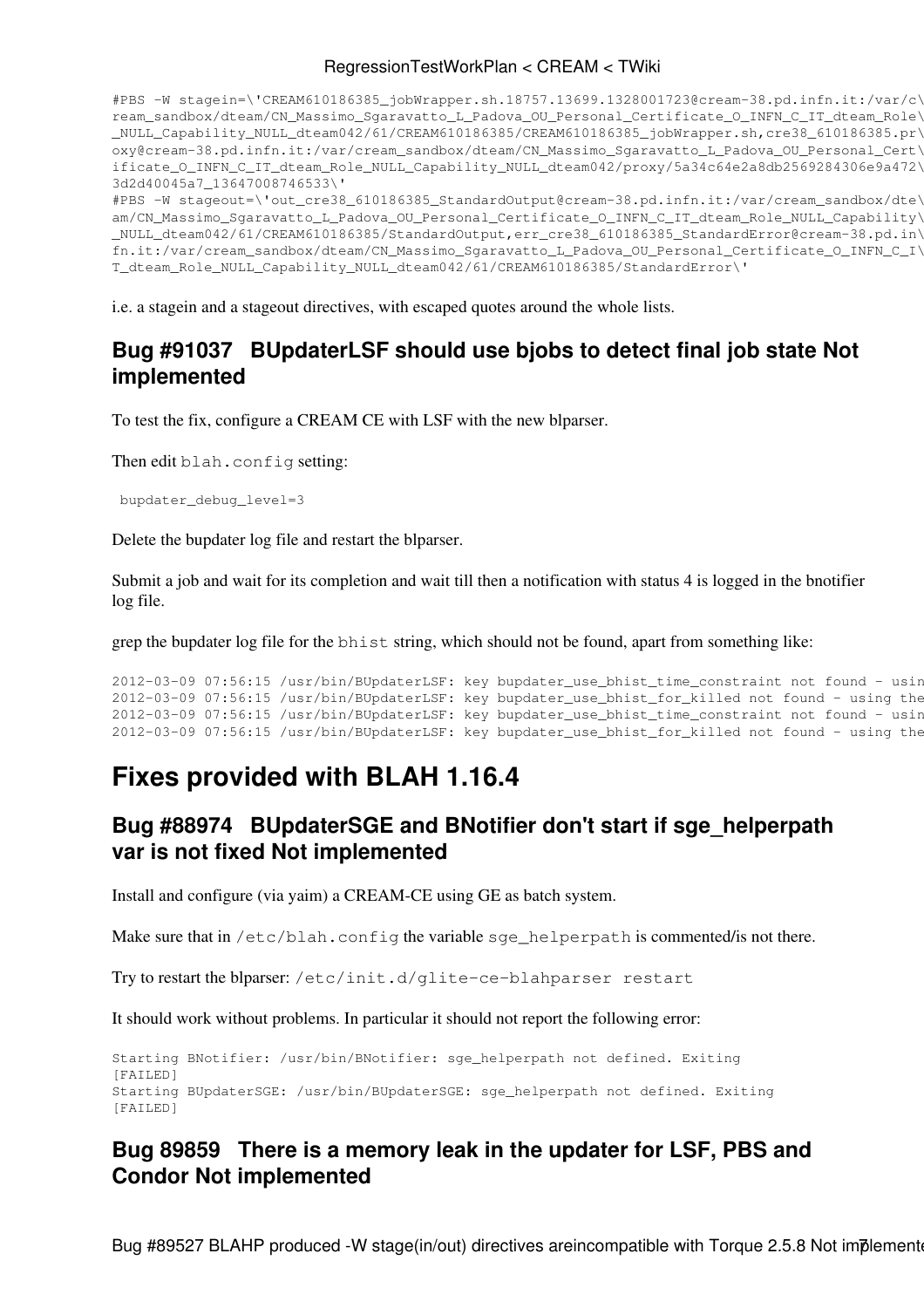Configure a CREAM CE using the new blparser.

Submit 1000 jobs using e.g. this JDL:

```
\sqrt{2}executable="/bin/sleep";
arguments="100";
]
```
Keep monitoring the memory used by the bupdaterxxx process. It should basically not increase.

The test should be done for both LSF and Torque/PBS.

# <span id="page-13-0"></span>**Fixes provided with BLAH 1.16.3**

### <span id="page-13-1"></span>**[Bug #75854](https://savannah.cern.ch/bugs/?75854) Problems related to the growth of the blah registry) Not implemented**

Configure a CREAM CE using the new BLparser.

Verify that in /etc/blah.config there is: job\_registry\_use\_mmap=yes (default scenario).

Submit 5000 jobs on a CREAM CE using the following JDL:

```
\sqrt{2}executable="/bin/sleep";
arguments="100";
]
```
Monitor the BLAH processed. Verify that each of them doesn't use more than 50 MB.

# <span id="page-13-2"></span>**[Bug #77776](https://savannah.cern.ch/bugs/?77776) (BUpdater should have an option to use cached batch system commands) Not implemented**

Add:

```
lsf_batch_caching_enabled=yes
batch_command_caching_filter=/usr/bin/runcmd.pl
```
in /etc/blah.config.

Create and fill /usr/bin/runcmd.pl with the following content:

```
#!/usr/bin/perl
#---------------------#
# PROGRAM: argv.pl #
#---------------------#
$numArgs = $#ARGV + 1;open (MYFILE, '>>/tmp/xyz');
foreach $argnum (0 .. $#ARGV) {
   print MYFILE "$ARGV[$argnum] ";
}
print MYFILE "\n";
close (MYFILE);
```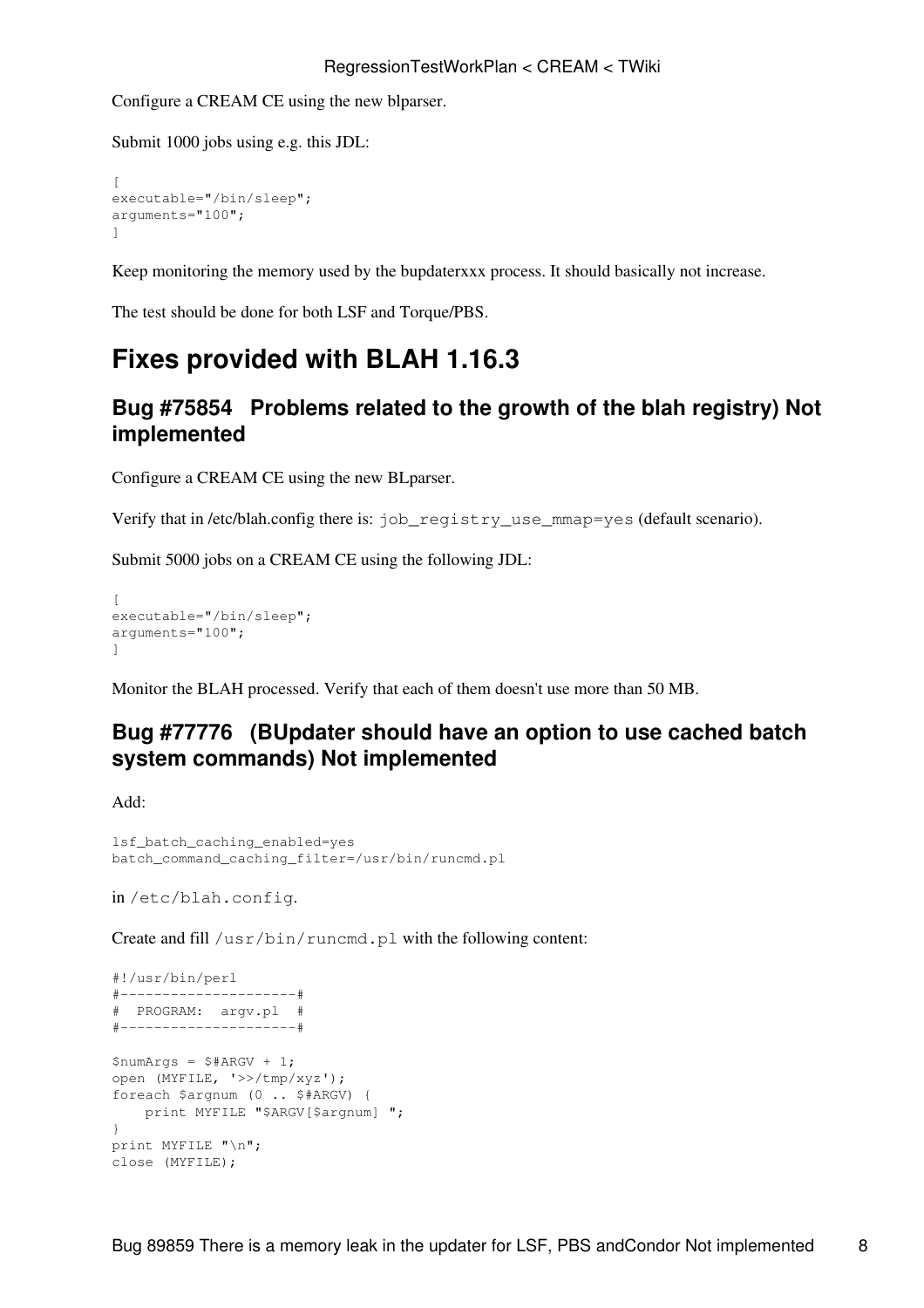Submit some jobs. Check that in  $/\text{tmp}/\text{xyz}$  the queries to the batch system are recorded. E.g. for LSF something like that should be reported:

```
/opt/lsf/7.0/linux2.6-glibc2.3-x86/bin/bjobs
-u
all
-1/opt/lsf/7.0/linux2.6-glibc2.3-x86/bin/bjobs
-11all
-l
...
```
### <span id="page-14-0"></span>**[Bug #80805](https://savannah.cern.ch/bugs/?80805) (BLAH job registry permissions should be improved) Not implemented**

Check permissions and ownership under /var/blah. They should be:

```
/var/blah:
total 12
-rw-r--r-- 1 tomcat tomcat 5 Oct 18 07:32 blah_bnotifier.pid
-rw-r--r-- 1 tomcat tomcat 5 Oct 18 07:32 blah_bupdater.pid
drwxrwx--t 4 tomcat tomcat 4096 Oct 18 07:38 user_blah_job_registry.bjr
/var/blah/user_blah_job_registry.bjr:
total 16
-rw-rw-r-- 1 tomcat tomcat 1712 Oct 18 07:38 registry
-rw-r--r-- 1 tomcat tomcat 260 Oct 18 07:38 registry.by_blah_index
-rw-rw-rw- 1 tomcat tomcat 0 Oct 18 07:38 registry.locktest
drwxrwx-wt 2 tomcat tomcat 4096 Oct 18 07:38 registry.npudir
drwxrwx-wt 2 tomcat tomcat 4096 Oct 18 07:38 registry.proxydir
-rw-rw-r-- 1 tomcat tomcat 0 Oct 18 07:32 registry.subjectlist
/var/blah/user_blah_job_registry.bjr/registry.npudir:
total 0
/var/blah/user_blah_job_registry.bjr/registry.proxydir:
total 0
```
### <span id="page-14-1"></span>**[Bug #81354](https://savannah.cern.ch/bugs/?81354) (Missing 'Iwd' Attribute when trasferring files with the 'TransferInput' attribute causes thread to loop) Not implemented**

Log on a cream ce as user tomcat. Create a proxy of yours and copy it as /tmp/proxy (change the ownership to tomcat.tomcat).

Create the file /home/dteam001/dir1/fstab (you can copy /etc/fstab).

Submit a job directly via blah (in the following change pbs and creamtest2 with the relevant batch system and queue names):

```
$ /usr/bin/blahpd
$GahpVersion: 1.16.2 Mar 31 2008 INFN\ blahpd\ (poly,new_esc_format) $
BLAH_SET_SUDO_ID dteam001
S Sudo\ mode\ on
blah_job_submit 1 [cmd="/bin/cp";Args="fstab\ fstab.out";TransferInput="/home/dteam001/dir1/fstab
\mathbf{C}results
S<sub>1</sub>1 0 No\ error pbs/20111010/304.cream-38.pd.infn.it
```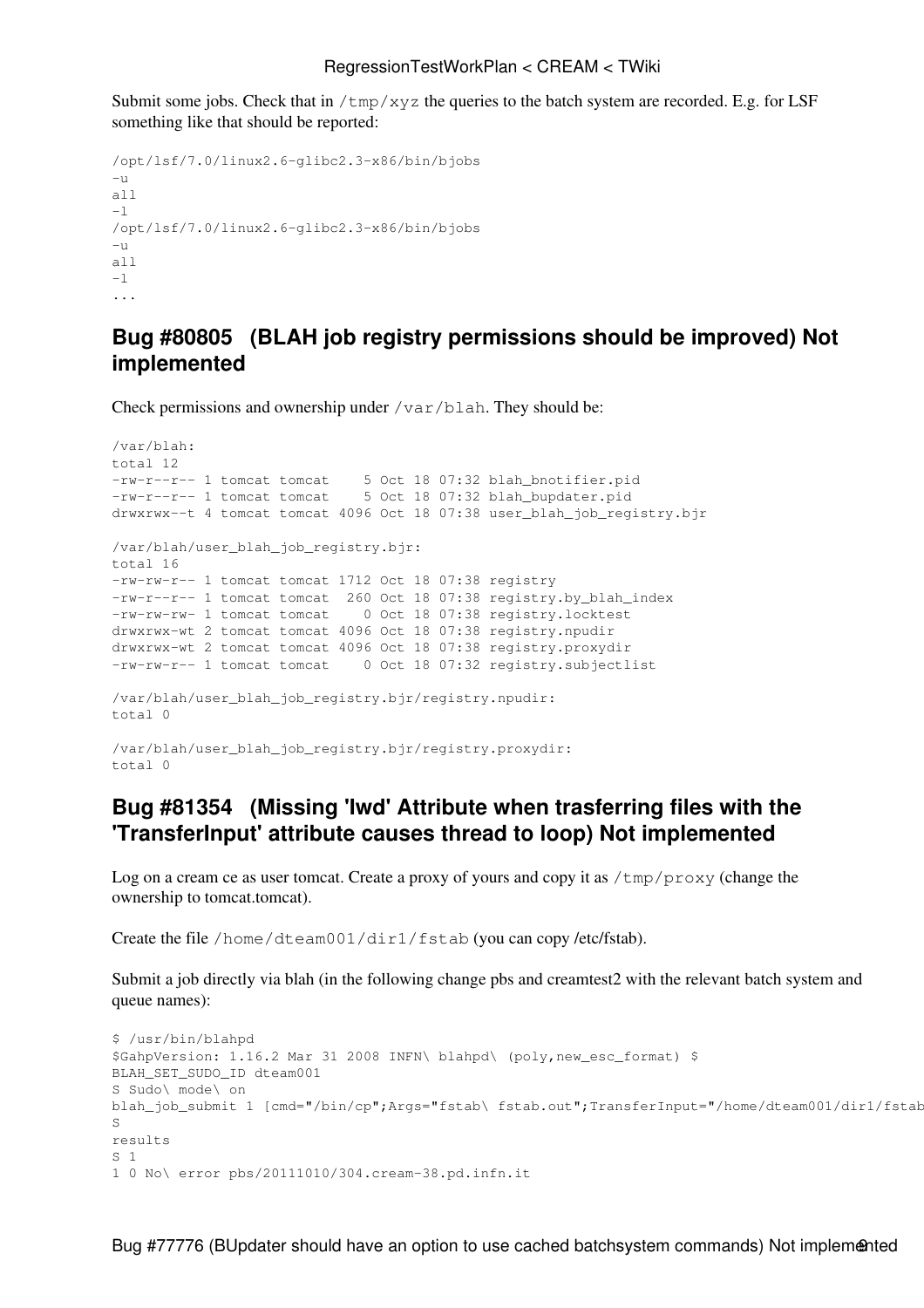Eventually check the content of /home/dteam001/dir1/ where you see both fstab and fstab.out:

```
$ ls /home/dteam001/dir1/
fstab fstab.out
```
### <span id="page-15-0"></span>**[Bug #81824](https://savannah.cern.ch/bugs/?81824) (yaim-cream-ce should manage the attribute bupdater\_loop\_interval) Implemented**

Set BUPDATER\_LOOP\_INTERVAL to 30 in siteinfo.def and reconfigure via yaim. Then verify that in blah.config there is:

bupdater\_loop\_interval=30

# <span id="page-15-1"></span>**[Bug #82281](https://savannah.cern.ch/bugs/?82281) (blahp.log records should always contain CREAM job ID) Not implement**

Submit a job directly to CREAM using CREAM-CLI. Then submit a job to CREAM through the WMS.

In the accounting log file (/var/log/cream/accounting/blahp.log-<date>) in both cases the clientID field should end with the numeric part of the CREAM jobid, e.g.:

```
"timestamp=2011-10-10 14:37:38" "userDN=/C=IT/O=INFN/OU=Personal Certificate/L=Padova/CN=Massimo
"timestamp=2011-10-10 14:39:57" "userDN=/C=IT/O=INFN/OU=Personal Certificate/L=Padova/CN=Massimo
```
# <span id="page-15-2"></span>**[Bug #82297](https://savannah.cern.ch/bugs/?82297) (blahp.log rotation period is too short) Not implemented**

Check that in /etc/logrotate.d/blahp-logrotate rotate is equal to 365:

```
# cat /etc/logrotate.d/blahp-logrotate
/var/log/cream/accounting/blahp.log {
        copytruncate
        rotate 365
        size = 10M missingok
        nomail
```

```
}
```
# <span id="page-15-3"></span>**[Bug #83275](https://savannah.cern.ch/bugs/?83275) (Problem in updater with very short jobs that can cause no notification to cream) Not implemented**

Configure a CREAM CE using the new blparser. Submit a job using the following JDL:

```
\sqrt{ }executable="/bin/echo";
arguments="ciao";
]
```
Check in the bnotifier log file  $(\sqrt{var}/log/c$ ream/glite-ce-bnotifier.log that at least a notification is sent for this job, e.g.:

2011-11-04 14:11:11 Sent for Cream: [BatchJobId="927.cream-38.pd.infn.it"; JobStatus=4; ChangeTime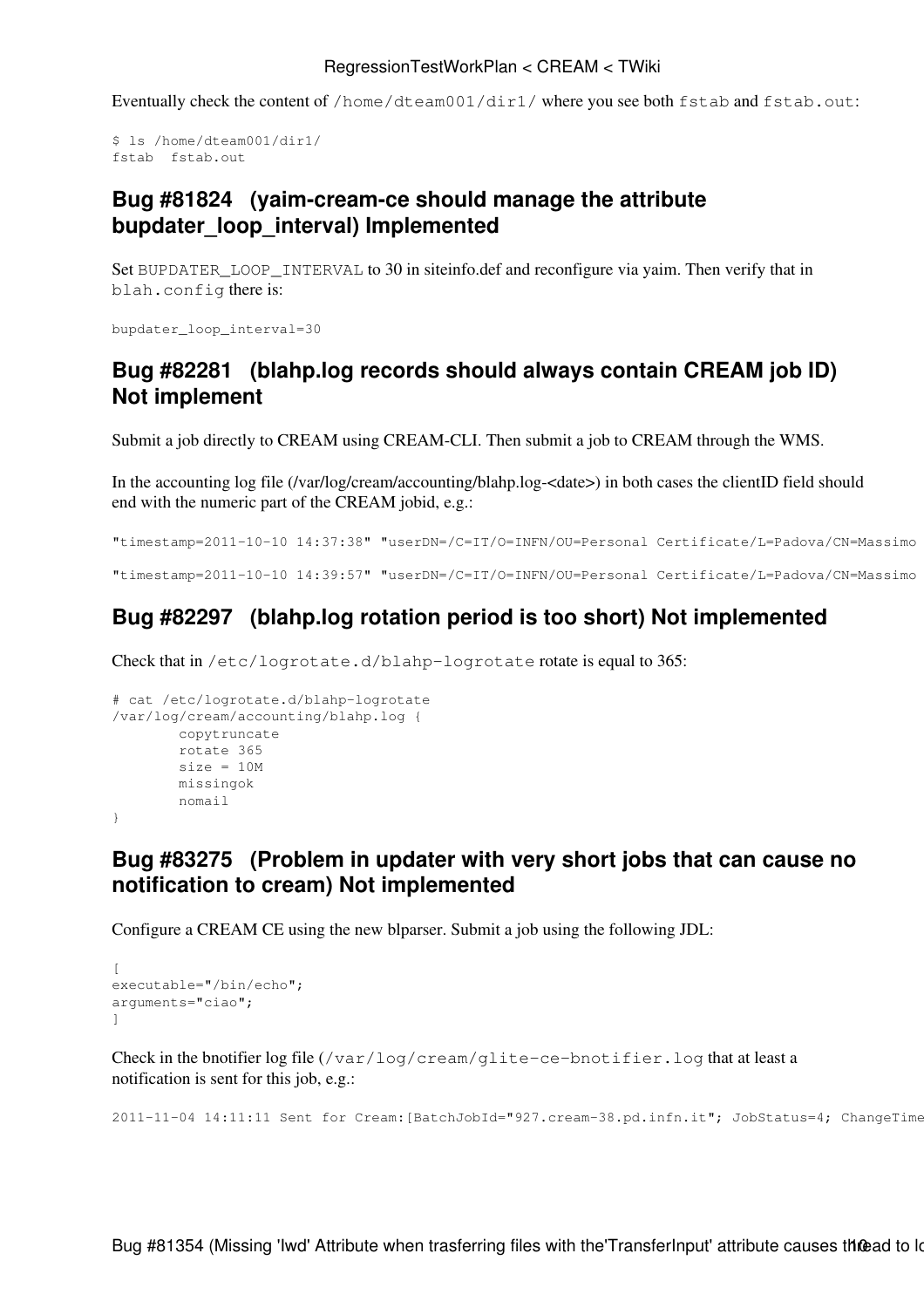# <span id="page-16-0"></span>**[Bug #83347](https://savannah.cern.ch/bugs/?83347) (Incorrect special character handling for BLAH Arguments and Environment attributes) Not implemented**

Log on a cream ce as user tomcat. Create a proxy of yours and copy it as /tmp/proxy (change the ownership to tomcat.tomcat).

Create the file /home/dteam001/dir1/fstab (you can copy /etc/fstab).

Submit a job directly via blah (in the following change pbs and creamtest1 with the relevant batch system and queue names):

```
BLAH_JOB_SUBMIT 1 [Cmd="/bin/echo";Args="$HOSTNAME";Out="/tmp/stdout_115367";In="/dev/null";GridT
```
Verify that in the output file there is the hostname of the WN.

### <span id="page-16-1"></span>**[Bug #87419](https://savannah.cern.ch/bugs/?87419) (blparser\_master add some spurious character in the BLParser command line) Not implemented**

Configure a CREAM CE using the old blparser. Check the blparser process using ps. It shouldn't show urious characters:

root 26485 0.0 0.2 155564 5868 ? Sl 07:36 0:00 /usr/bin/BLParserPBS -d 1 -1 /va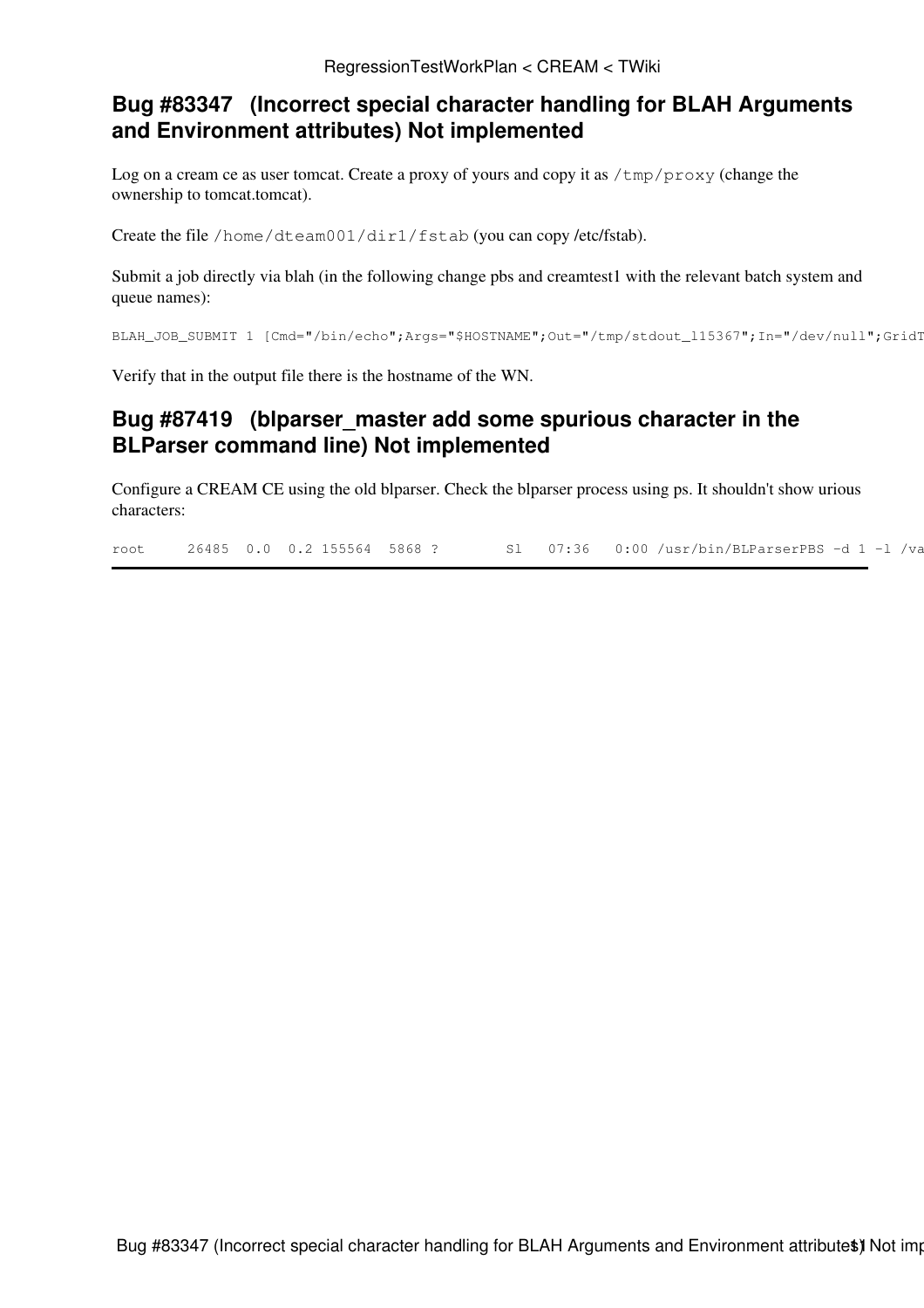# <span id="page-17-0"></span>**CREAM**

# <span id="page-17-1"></span>**Fixes provided with CREAM 1.16.2**

# <span id="page-17-2"></span>**Bug #CREAM-113 Enhancement of the CREAM DB API (Sec. Vuln. )Not Implemented**

[#CREAM-113](https://issues.infn.it/jira/browse/CREAM-113) Enhancement of the CREAM DB API Not Implemented

# <span id="page-17-3"></span>**Bug #CREAM-124 Fix a bug related to gridsite (Sec. Vuln. )Not Implemented**

[#CREAM-124](https://issues.infn.it/jira/browse/CREAM-124) Fix a bug related to gridsite Not Implemented

# <span id="page-17-4"></span>**Bug #CREAM-125 SOAP Header is not set Not Implemented**

[#CREAM-125](https://issues.infn.it/jira/browse/CREAM-125) SOAP Header is not set Not Implemented

# <span id="page-17-5"></span>**Fixes provided with CREAM 1.16.1**

# <span id="page-17-6"></span>**Bug #CREAM-107 Bad timezone format Not Implemented**

[#CREAM-107](https://issues.infn.it/jira/browse/CREAM-107?focusedCommentId=30102&page=com.atlassian.jira.plugin.system.issuetabpanels:comment-tabpanel#comment-30102) Bad timezone format. Not Implemented

# <span id="page-17-7"></span>**Bug #CREAM-103 Wrong symlinks upgrading from EMI-2 to EMI-3 Not Implemented**

[#CREAM-103](https://issues.infn.it/jira/browse/CREAM-103?focusedCommentId=30061&page=com.atlassian.jira.plugin.system.issuetabpanels:comment-tabpanel#comment-30061) Wrong symlinks upgrading from EMI-2 to EMI-3. Not Implemented

### <span id="page-17-8"></span>**Bug #CREAM-101 Wrong time format for [MaxWallClockTime](https://wiki-igi.cnaf.infn.it/twiki/bin/edit/CREAM/MaxWallClockTime?topicparent=CREAM.RegressionTestWorkPlan;nowysiwyg=0) Not Implemented**

[#CREAM-101](https://issues.infn.it/jira/browse/CREAM-101?focusedCommentId=29890&page=com.atlassian.jira.plugin.system.issuetabpanels:comment-tabpanel#comment-29890) Wrong time format for [MaxWallClockTime](https://wiki-igi.cnaf.infn.it/twiki/bin/edit/CREAM/MaxWallClockTime?topicparent=CREAM.RegressionTestWorkPlan;nowysiwyg=0). Not Implemented

# <span id="page-17-9"></span>**Bug #CREAM-99 Python error on ERT calculation: local variable 'est' referenced before assignment Not Implemented**

[#CREAM-99](https://issues.infn.it/jira/browse/CREAM-99?focusedCommentId=29889&page=com.atlassian.jira.plugin.system.issuetabpanels:comment-tabpanel#comment-29889) Python error on ERT calculation: local variable 'est' referenced before assignment. Not Implemented

# <span id="page-17-10"></span>**Bug #CREAM-82 Check permission for /var/cream\_sandbox Not Implemented**

[#CREAM-82](https://issues.infn.it/jira/browse/CREAM-82?focusedCommentId=29888&page=com.atlassian.jira.plugin.system.issuetabpanels:comment-tabpanel#comment-29888) Check permission for /var/cream\_sandbox. Not Implemented

# <span id="page-17-11"></span>**Bug #CREAM-78 Check for /etc/lrms in config\_cream\_gip\_scheduler\_plugin Not Implemented**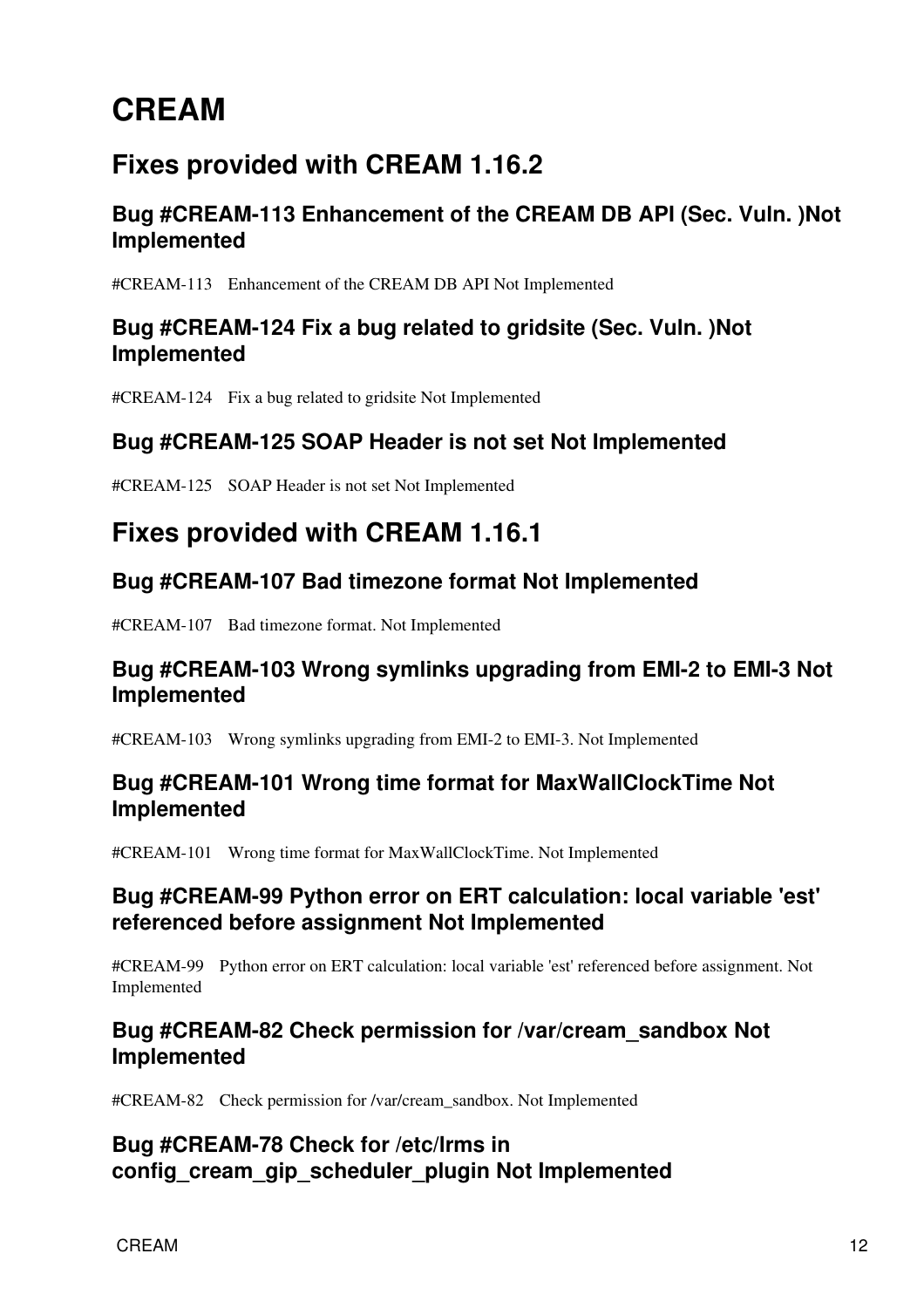[#CREAM-78](https://issues.infn.it/jira/browse/CREAM-78?focusedCommentId=30296&page=com.atlassian.jira.plugin.system.issuetabpanels:comment-tabpanel#comment-30296) Check for /etc/lrms in config\_cream\_gip\_scheduler\_plugin. Not Implemented

# <span id="page-18-0"></span>**Bug #CREAM-77 List index error from persistent estimator Not Implemented**

[#CREAM-77](https://issues.infn.it/jira/browse/CREAM-77?focusedCommentId=29891&page=com.atlassian.jira.plugin.system.issuetabpanels:comment-tabpanel#comment-29891) List index error from persistent estimator. Not Implemented

# <span id="page-18-1"></span>**Bug #CREAM-74 Remove trustmanager from the provides list of cream-common Not Implemented**

[#CREAM-74](https://issues.infn.it/jira/browse/CREAM-74?focusedCommentId=29887&page=com.atlassian.jira.plugin.system.issuetabpanels:comment-tabpanel#comment-29887) Remove trustmanager from the provides list of cream-common. Not Implemented

# <span id="page-18-2"></span>**Bug #CREAM-75 CREAM should avoid to log the error messages by including even the full stack trace (i.e printStackTrace()) Not Implemented**

[#CREAM-75](https://issues.infn.it/jira/browse/CREAM-75) CREAM should avoid to log the error messages by including even the full stack trace (i.e printStackTrace()). Not Implemented

# <span id="page-18-3"></span>**Bug #CREAM-83 CREAM should be able to immediately kill also queued jobs, when the proxy is expiring Not Implemented**

[#CREAM-83](https://issues.infn.it/jira/browse/CREAM-83) CREAM should be able to immediately kill also queued jobs, when the proxy is expiring. Not Implemented

# <span id="page-18-4"></span>**Bug #CREAM-84 The [DelegationPurger](https://wiki-igi.cnaf.infn.it/twiki/bin/edit/CREAM/DelegationPurger?topicparent=CREAM.RegressionTestWorkPlan;nowysiwyg=0) may cause a java.lang.OutOfMemoryError exception Not Implemented**

[#CREAM-84](https://issues.infn.it/jira/browse/CREAM-84) The [DelegationPurger](https://wiki-igi.cnaf.infn.it/twiki/bin/edit/CREAM/DelegationPurger?topicparent=CREAM.RegressionTestWorkPlan;nowysiwyg=0) may cause a java.lang.OutOfMemoryError exception. Not Implemented

# <span id="page-18-5"></span>**Bug #CREAM-89 --leaseId option doesn't work Not Implemented**

[#CREAM-89](https://issues.infn.it/jira/browse/CREAM-89) --leaseId option doesn't work. Not Implemented

# <span id="page-18-6"></span>**Bug #CREAM-90 --help option doesn't work on glite-ce-job-submit and glite-ce-event-query Not Implemented**

[#CREAM-90](https://issues.infn.it/jira/browse/CREAM-90) --help option doesn't work on glite-ce-job-submit and glite-ce-event-query. Not Implemented

# <span id="page-18-7"></span>**Bug #CREAM-91 man page missing for glite-ce-job-lease Not Implemented**

[#CREAM-91](https://issues.infn.it/jira/browse/CREAM-91) man page missing for glite-ce-job-lease. Not Implemented

# <span id="page-18-8"></span>**TODO Bug #CREAM-102 cream job-wrapper gets stuck in EMI-3 if perusal is enabled Not Implemented**

[#CREAM-102](https://issues.infn.it/jira/browse/CREAM-102) cream job-wrapper gets stuck in EMI-3 if perusal is enabled. Not Implemented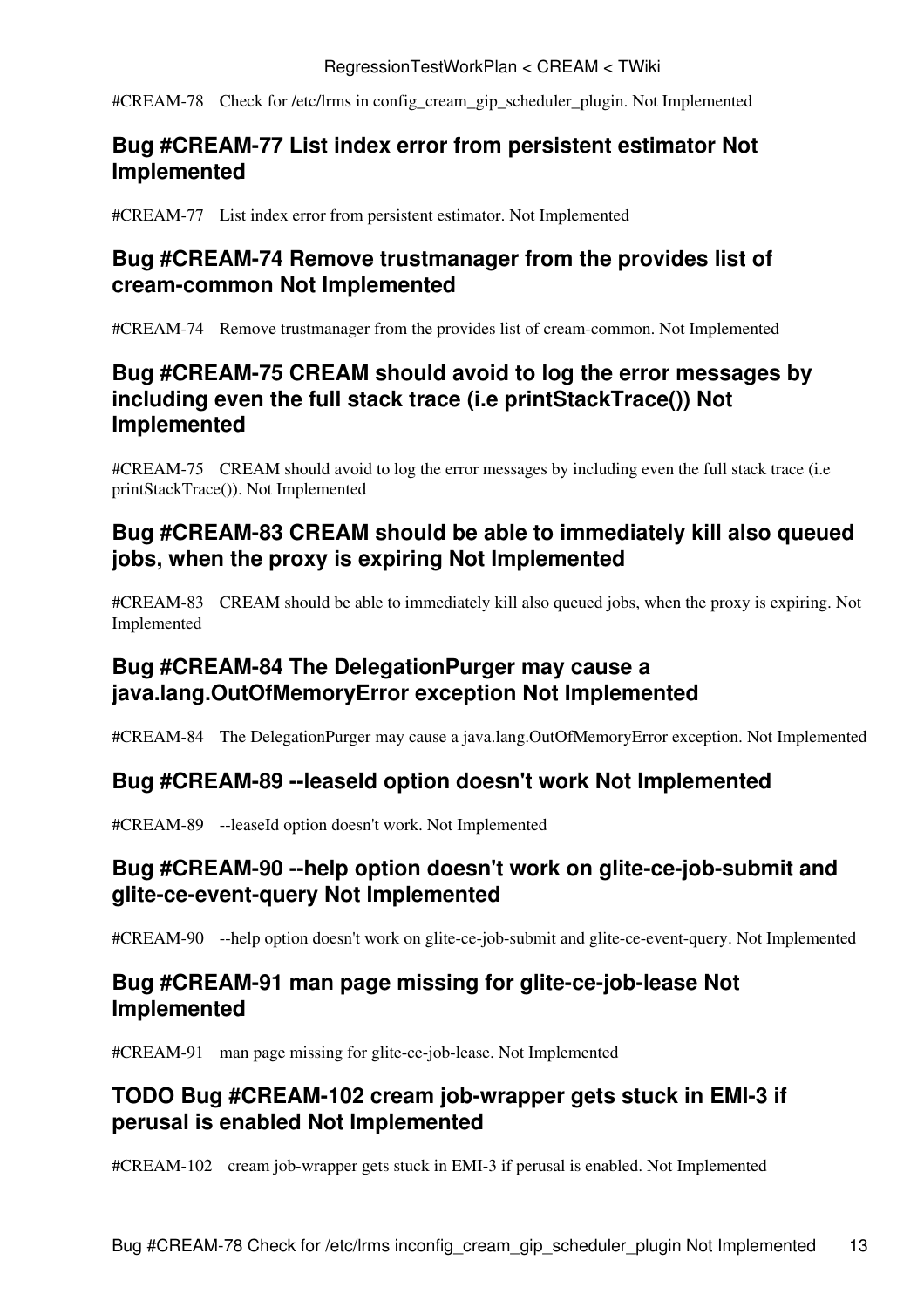# <span id="page-19-0"></span>**Fixes provided with CREAM 1.15.2**

# <span id="page-19-1"></span>**[Bug #101221](https://savannah.cern.ch/bugs/?101221) CREAM sends wrong authorization requests to Argus containing attributes with empty values. Not Implemented**

• The bug is not reproducible because it is triggered out just by the certificate of a specific user

# <span id="page-19-2"></span>**[Bug #101108](https://savannah.cern.ch/bugs/?101108) Minor issues from INFN-T1 Not Implemented**

- On SL6 host install and configure with YAIM the CREAM CE disabling both ES and CEMonitor
- In the YAIM log verify that the tomcat server has been restarted just twice, the first time for the configuration of all Web-Services and then for the configuration of secure-tomcat
- Verify that the files ce-cream-es.xml and ce-monitor.xml are not present in the directory /etc/tomcat6/Catalina/localhost/
- Increase the verbosity of the CREAM log from info to debug, restart the service, submit a big bunch of jobs and verify that the size of a log file is about 1Mb.

# <span id="page-19-3"></span>**Fixes provided with CREAM 1.14.6**

# <span id="page-19-4"></span>**TODO Bug #CREAM-127 - Mount info item not parsed if it contains colon - Not Implemented**

[#CREAM-127](https://issues.infn.it/jira/browse/CREAM-127) Mount info item not parsed if it contains colon Not Implemented

# <span id="page-19-5"></span>**Bug #CREAM-113 Enhancement of the CREAM DB API (Sec. Vuln. )Not Implemented**

[#CREAM-113](https://issues.infn.it/jira/browse/CREAM-113) Enhancement of the CREAM DB API Not Implemented

# <span id="page-19-6"></span>**Bug #CREAM-124 Fix a bug related to gridsite (Sec. Vuln. )Not Implemented**

[#CREAM-124](https://issues.infn.it/jira/browse/CREAM-124) Fix a bug related to gridsite Not Implemented

# <span id="page-19-7"></span>**Fixes provided with CREAM 1.14.5**

# <span id="page-19-8"></span>**TODO Bug #CREAM-111 Wrong tokenization for epilogue argument list Not Implemented**

[#CREAM-111](https://issues.infn.it/jira/browse/CREAM-111?focusedCommentId=37705&page=com.atlassian.jira.plugin.system.issuetabpanels:comment-tabpanel#comment-37705) Wrong tokenization for epilogue argument list Not Implemented

# <span id="page-19-9"></span>**TODO Bug #CREAM-101 Wrong time format for [MaxWallClockTime](https://wiki-igi.cnaf.infn.it/twiki/bin/edit/CREAM/MaxWallClockTime?topicparent=CREAM.RegressionTestWorkPlan;nowysiwyg=0) Not Implemented**

[#CREAM-101](https://issues.infn.it/jira/browse/CREAM-101?focusedCommentId=29890&page=com.atlassian.jira.plugin.system.issuetabpanels:comment-tabpanel#comment-29890) Wrong time format for [MaxWallClockTime](https://wiki-igi.cnaf.infn.it/twiki/bin/edit/CREAM/MaxWallClockTime?topicparent=CREAM.RegressionTestWorkPlan;nowysiwyg=0). Not Implemented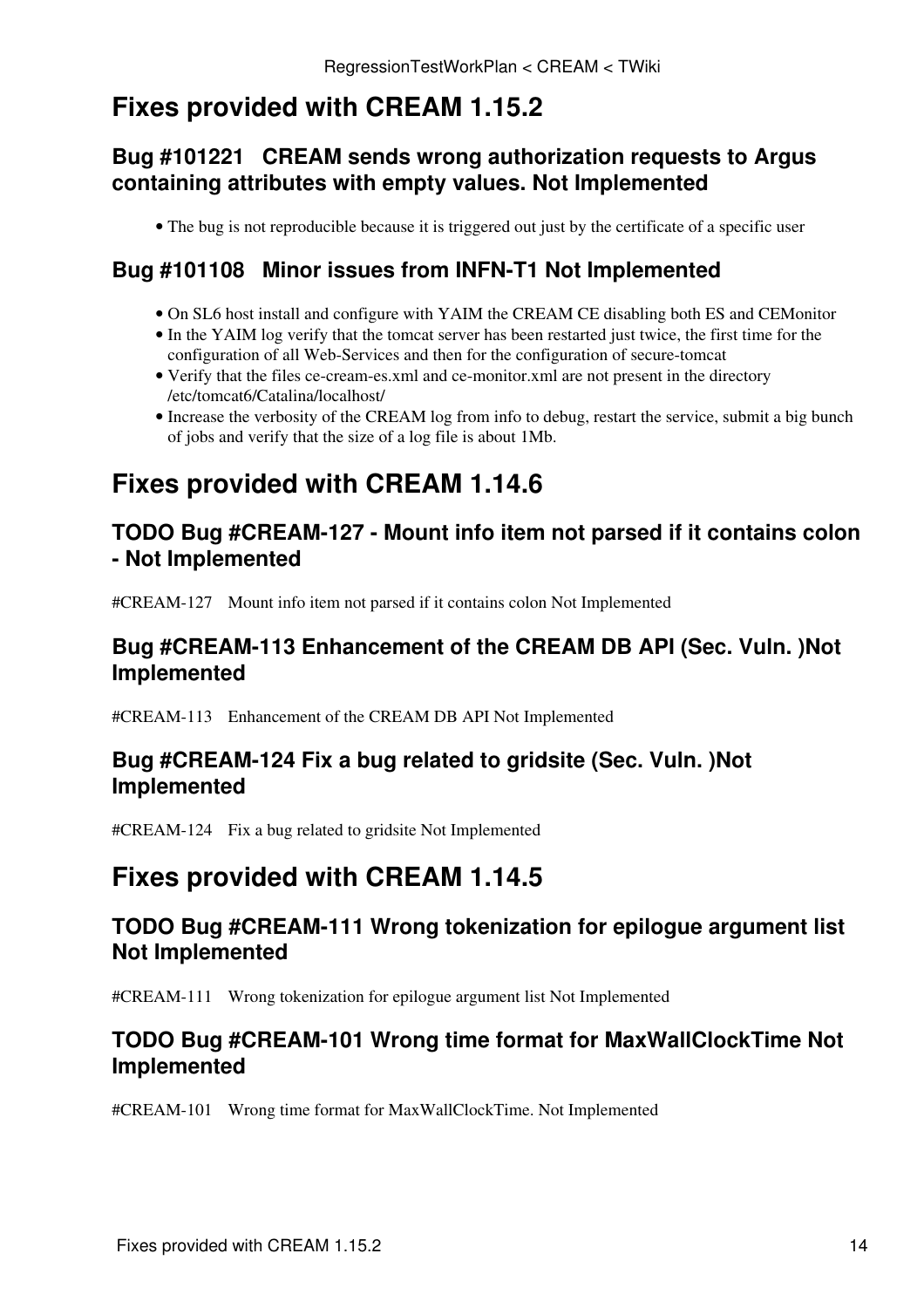# <span id="page-20-0"></span>**TODO Bug #CREAM-99 Python error on ERT calculation: local variable 'est' referenced before assignment Not Implemented**

[#CREAM-99](https://issues.infn.it/jira/browse/CREAM-99?focusedCommentId=29889&page=com.atlassian.jira.plugin.system.issuetabpanels:comment-tabpanel#comment-29889) Python error on ERT calculation: local variable 'est' referenced before assignment. Not Implemented

# <span id="page-20-1"></span>**TODO Bug #CREAM-84 The [DelegationPurger](https://wiki-igi.cnaf.infn.it/twiki/bin/edit/CREAM/DelegationPurger?topicparent=CREAM.RegressionTestWorkPlan;nowysiwyg=0) may cause a java.lang.OutOfMemoryError exception Not Implemented**

[#CREAM-84](https://issues.infn.it/jira/browse/CREAM-84) The [DelegationPurger](https://wiki-igi.cnaf.infn.it/twiki/bin/edit/CREAM/DelegationPurger?topicparent=CREAM.RegressionTestWorkPlan;nowysiwyg=0) may cause a java.lang.OutOfMemoryError exception. Not Implemented

# <span id="page-20-2"></span>**TODO Bug #CREAM-83 CREAM should be able to immediately kill also queued jobs, when the proxy is expiring Not Implemented**

[#CREAM-83](https://issues.infn.it/jira/browse/CREAM-83) CREAM should be able to immediately kill also queued jobs, when the proxy is expiring. Not Implemented

# <span id="page-20-3"></span>**TODO Bug #CREAM-82 Check permission for /var/cream\_sandbox Not Implemented**

[#CREAM-82](https://issues.infn.it/jira/browse/CREAM-82?focusedCommentId=29888&page=com.atlassian.jira.plugin.system.issuetabpanels:comment-tabpanel#comment-29888) Check permission for /var/cream\_sandbox. Not Implemented

# <span id="page-20-4"></span>**Bug #CREAM-78 Check for /etc/lrms in config\_cream\_gip\_scheduler\_plugin Not Implemented**

[#CREAM-78](https://issues.infn.it/jira/browse/CREAM-78?focusedCommentId=30296&page=com.atlassian.jira.plugin.system.issuetabpanels:comment-tabpanel#comment-30296) Check for /etc/lrms in config\_cream\_gip\_scheduler\_plugin. Not Implemented

# <span id="page-20-5"></span>**TODO Bug #CREAM-77 List index error from persistent estimator Not Implemented**

[#CREAM-77](https://issues.infn.it/jira/browse/CREAM-77?focusedCommentId=29891&page=com.atlassian.jira.plugin.system.issuetabpanels:comment-tabpanel#comment-29891) List index error from persistent estimator. Not Implemented

# <span id="page-20-6"></span>**Bug #CREAM-75 CREAM should avoid to log the error messages by including even the full stack trace (i.e printStackTrace()) Not Implemented**

[#CREAM-75](https://issues.infn.it/jira/browse/CREAM-75) CREAM should avoid to log the error messages by including even the full stack trace (i.e printStackTrace()). Not Implemented

# <span id="page-20-7"></span>**Fixes provided with CREAM 1.14.3**

# <span id="page-20-8"></span>**[Bug #99740](https://savannah.cern.ch/bugs/?99740) updateDelegationProxyInfo error: Rollback executed due to Deadlock Not Implemented**

- delegate the proxy credentials by specifying the ID of the delegated proxy
- > glite-ce-delegate-proxy -e cream-27.pd.infn.it:8443 myproxyid
- submit ~10K long jobs to cream by forcing the submission to use the previously delegated user credentials, identified with the specified ID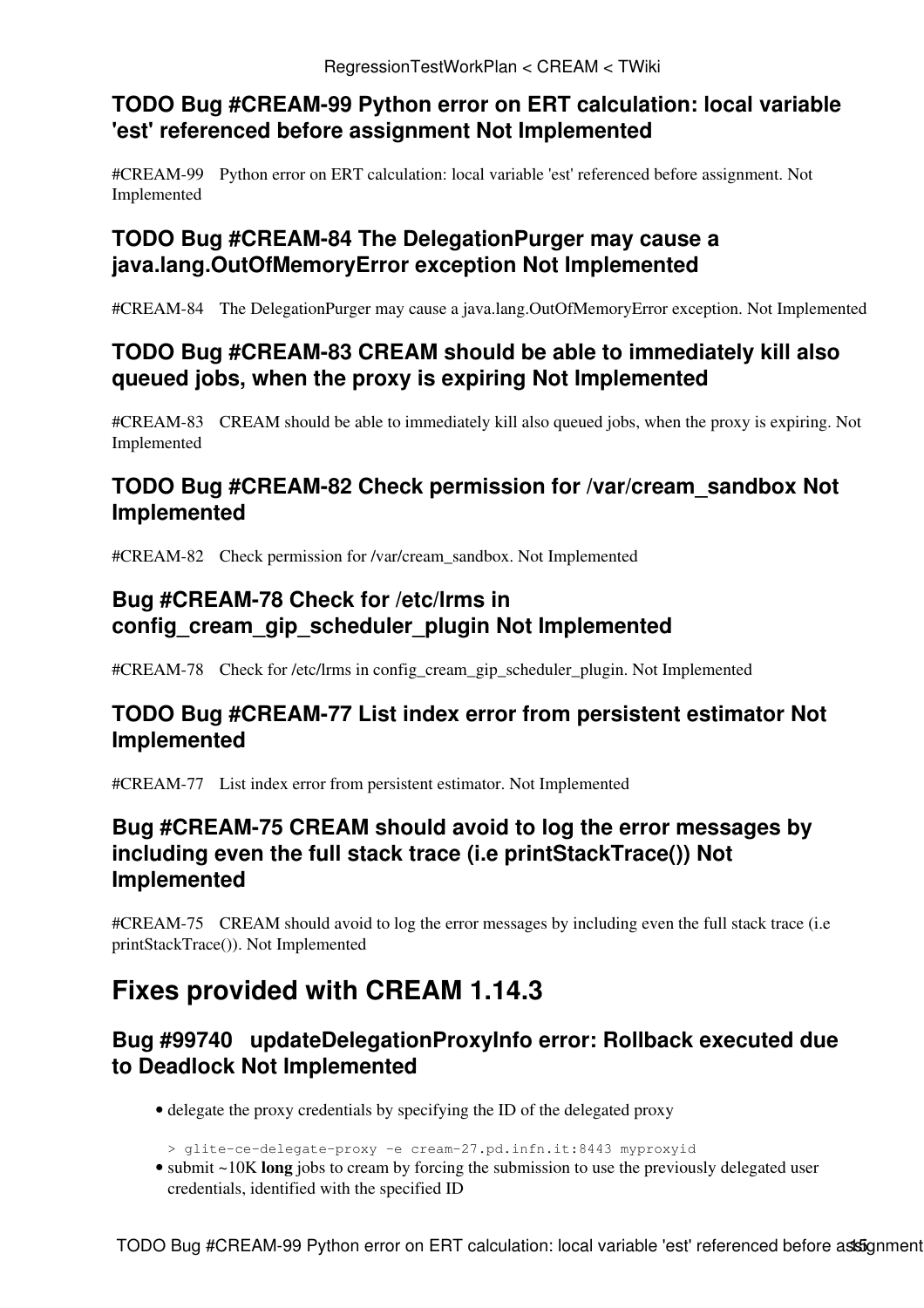> glite-ce-job-submit --delegationId myproxyid -a -r cream-27.pd.infn.it:8443/cream-lsf-gr

• during the submission, at ~7000 jobs, execute in parallel several proxy renewal commands referring to the previously delegated user credentials

> glite-ce-proxy-renew -e cream-27.pd.infn.it:8443 myproxyid

• check the cream's logs and find the message error "updateDelegationProxyInfo error: Rollback executed due to: Deadlock found when trying to get lock; try restarting transaction": such message should not be present.

# <span id="page-21-0"></span>**TODO [Bug #99738](https://savannah.cern.ch/bugs/?99738) Under stress conditions due to job submissions, the command queue may accumulate thousand of job purging commands Not Implemented**

- submit ~5000 **very short** jobs to cream and wait their terminal state (e.g. DONE-OK)
- edit the cream's configuration file (i.e. /etc/glite-ce-cream/cream-config.xml)
- change the JOB\_PURGE\_RATE parameter value to 2 minutes

```
<parameter name="JOB_PURGE_RATE" value="2" /> <!-- minutes -->
```
• change the JOB\_PURGE\_POLICY parameter value to "ABORTED 2 minutes; CANCELLED 2 minutes; DONE-OK 2 minutes; DONE-FAILED 2 minutes; REGISTERED 2 days;"

```
<parameter name="JOB_PURGE_POLICY" value="ABORTED 2 minutes; CANCELLED 2 minutes; DONE-OK
• restart cream (i.e. tomcat)
```

```
> service tomcat6 restart
```
- submit further jobs to cream
- meanwhile, during the submission, check the cream log and observe the messages about the [JobPurger](https://wiki-igi.cnaf.infn.it/twiki/bin/edit/CREAM/JobPurger?topicparent=CREAM.RegressionTestWorkPlan;nowysiwyg=0)
- every 2 minutes the should be logged the [JobPurger](https://wiki-igi.cnaf.infn.it/twiki/bin/edit/CREAM/JobPurger?topicparent=CREAM.RegressionTestWorkPlan;nowysiwyg=0) activity:

```
JobPurger - purging 0 jobs with status REGISTERED <= Wed Jan 16 16:55:55 CET 2013
JobPurger - purging 0 jobs with status ABORTED <= Tue Jan 08 16:56:55 CET 2013
JobPurger - purging 0 jobs with status CANCELLED <= Fri Jan 18 16:51:55 CET 2013
JobPurger - purging 500 jobs with status DONE-OK <= Fri Jan 18 16:51:55 CET 2013
JobPurger - purging 0 jobs with status DONE-FAILED <= Tue Jan 08 16:56:55 CET 2013
```
- access to the cream database
- execute

use creamdb; select \* from command\_queue where name="PROXY\_RENEW";

the result should be always "Empty set (0.00 sec)"

### <span id="page-21-1"></span>**[Bug #98144](https://savannah.cern.ch/bugs/?98144) The switching off of the [JobSubmissionManager](https://wiki-igi.cnaf.infn.it/twiki/bin/edit/CREAM/JobSubmissionManager?topicparent=CREAM.RegressionTestWorkPlan;nowysiwyg=0) makes the CREAM service not available for the users Not Implemented**

• Switch off the [JobSubmissionManager](https://wiki-igi.cnaf.infn.it/twiki/bin/edit/CREAM/JobSubmissionManager?topicparent=CREAM.RegressionTestWorkPlan;nowysiwyg=0) in the CREAM configuration file (/etc/glite-ce-cream/cream-config.xml)

<parameter name="JOB\_SUBMISSION\_MANAGER\_ENABLE" value="false" />

#### • Restart tomcat

service tomcat5 restart

Bug #99740 updateDelegationProxyInfo error: Rollback executed dueto Deadlock Not Implementet6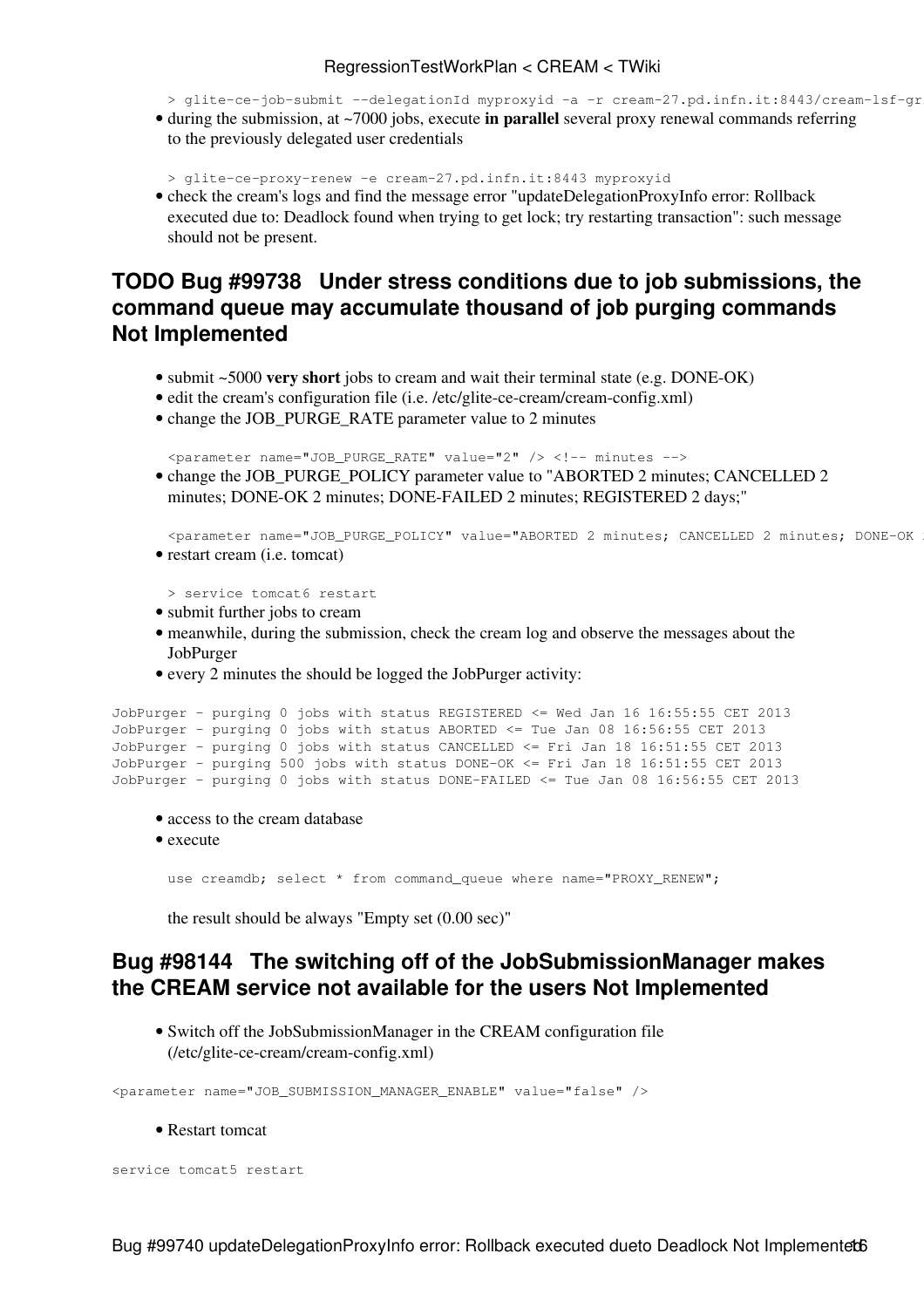- Submit a job by the CREAM UI.
- Check that a message error like the following doesn't appear:

```
"Received NULL fault; the error is due to another cause: FaultString=[CREAM service not available
```
# <span id="page-22-0"></span>**TODO [Bug #88134](https://savannah.cern.ch/bugs/?88134) [JobWrapper](https://wiki-igi.cnaf.infn.it/twiki/bin/edit/CREAM/JobWrapper?topicparent=CREAM.RegressionTestWorkPlan;nowysiwyg=0) doesn't handle correctly the jdl attribute PerusalListFileURI Not Implemented**

• Create the following two files:

perusal.jdl

```
[
Type="Job";
JobType="Normal";
Executable = "perusal.sh";
StdOutput = "stdout.log";
StdError = "stderr.log";
InputSandbox = "perusal.sh";
OutputSandbox = {"stdout.log", "stderr.log", "results.txt"};
PerusalFilesDestURI="gsiftp://cream-05.pd.infn.it/tmp";
PerusalFileEnable = true;
PerusalTimeInterval = 20;
outputsandboxbasedesturi="gsiftp://localhost";
PerusalListFileURI="gsiftp://cream-05.pd.infn.it/tmp/filelist.txt"
]
```
#### perusal.sh

```
#!/bin/sh
i=0while ((i < 10))do
date
voms-proxy-info --all >&2
df >> results.txt
sleep 10
let "i++"
echo i = $i
done
```
N.B: For this test, the file "gsiftp://cream-05.pd.infn.it/tmp/filelist.txt" must not exist!

- Submit the job
- Check that after about two minutes, the job terminated successfully.

# <span id="page-22-1"></span>**[Bug #95637](https://savannah.cern.ch/bugs/?95637) glite-ce-job-submit --help doesn't print out anything Not Implemented**

• execute the command:

```
glite-ce-job-submit --help
```
• the error message "JDL file not specified in the command line arguments. Stop." should not appear anymore. In place, the inline help is shown:

```
>glite-ce-job-submit --help
CREAM User Interface version 1.2.0
```
Bug #98144 The switching off of the JobSubmissionManager makesthe CREAM service not available for the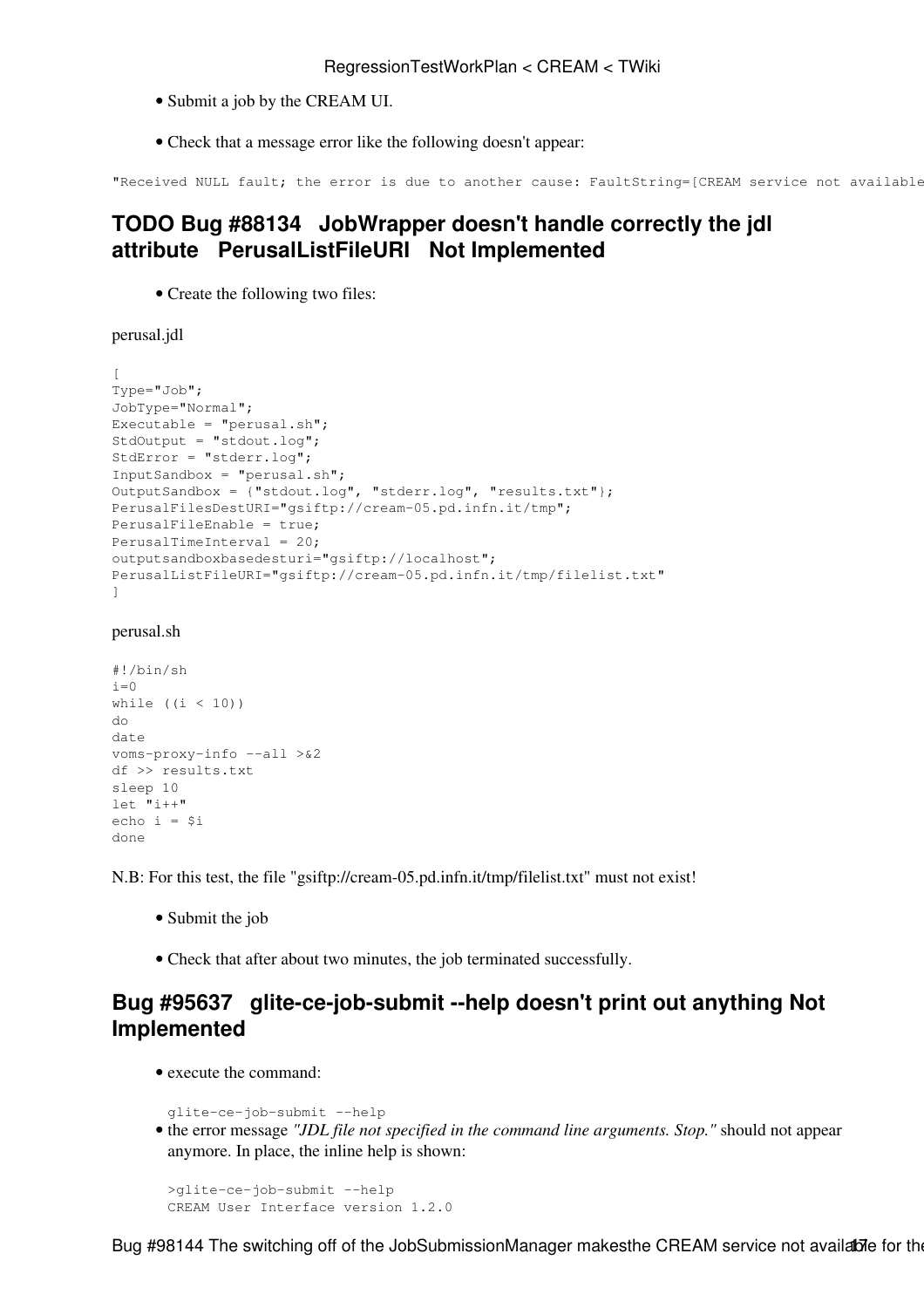```
glite-ce-job-submit allows the user to submit a job for execution on a CREAM based CE
Usage: glite-ce-job-submit [options] -r <CEID> <JDLFile>
  --resource, -r CEID Select the CE to send the JDL to. Format must be <host>[:<port>]/cr
  <JDLFile> Is the file containing the JDL directives for job submission;
Options:
  --help, -h 
[...]
```
# <span id="page-23-0"></span>**[Bug #95738](https://savannah.cern.ch/bugs/?95738) glite-ce-job-submit: error message to be improved if JDL file is missing Not Implemented**

• execute the command (remark: the *test.jdl* file doesn't exist):

glite-ce-job-submit -a -r cream-23.pd.infn.it:8443/cream-lsf-creamtest1 test.jdl • the error message "Error while processing file [pippo.jdl]: Syntax error. Will not submit this JDL" should not appear anymore. In place, the message *"JDL file [test.jdl] does not exist. Skipping..."* should be prompted

>glite-ce-job-submit -a -r cream-23.pd.infn.it:8443/cream-lsf-creamtest1 pippo.jdl 2013-01-21 17:49:51,196 ERROR - JDL file [pippo.jdl] does not exist. Skipping...

### <span id="page-23-1"></span>**TODO [Bug #95041](https://savannah.cern.ch/bugs/?95041) YAIM could check the format of CE\_OTHERDESCR Not Implemented**

- in the site-info.def define the variable CE\_OTHERDESCR="Cores=10.5, Benchmark=8.0-HEP-SPEC06"; run yaim and verify that no error is reported
- define the variable CE\_OTHERDESCR="Cores=10.5"; run yaim and verify that no error is reported
- define the variable CE\_OTHERDESCR="Cores=10.5,Benchmark=8.0", run yaim and verify that an error is reported

# <span id="page-23-2"></span>**TODO [Bug #98440](https://savannah.cern.ch/bugs/?98440) Missing revision number in [EndpointImplementationVersion](https://wiki-igi.cnaf.infn.it/twiki/bin/edit/CREAM/EndpointImplementationVersion?topicparent=CREAM.RegressionTestWorkPlan;nowysiwyg=0) Not Implemented**

• run the following command

ldapsearch -x -H ldap://hostname:2170 -b o=glue '(&(objectclass=GLUE2Endpoint)(GLUE2Endpoi

and verify that the GLUE2EndpointImplementationVersion reports the revision number

# <span id="page-23-3"></span>**TODO [Bug #98850](https://savannah.cern.ch/bugs/?98850) Empty ACBR list in SHARE variable Not Implemented**

- set the YAIM variable FQANVOVIEWS to "no"
- set one the YAIM variables < QUEUE >\_GROUP\_ENABLE so that it contains more FQANs for the same VO (for example "atlas /atlas/ROLE=lcgadmin /atlas/ROLE=production /atlas/ROLE=pilot")
- run the YAIM configurator and verify that in the file /etc/glite-ce-glue2/glite-ce-glue2.conf the items SHARE < OUEUE > < VO > ACBRS don't contain any empty list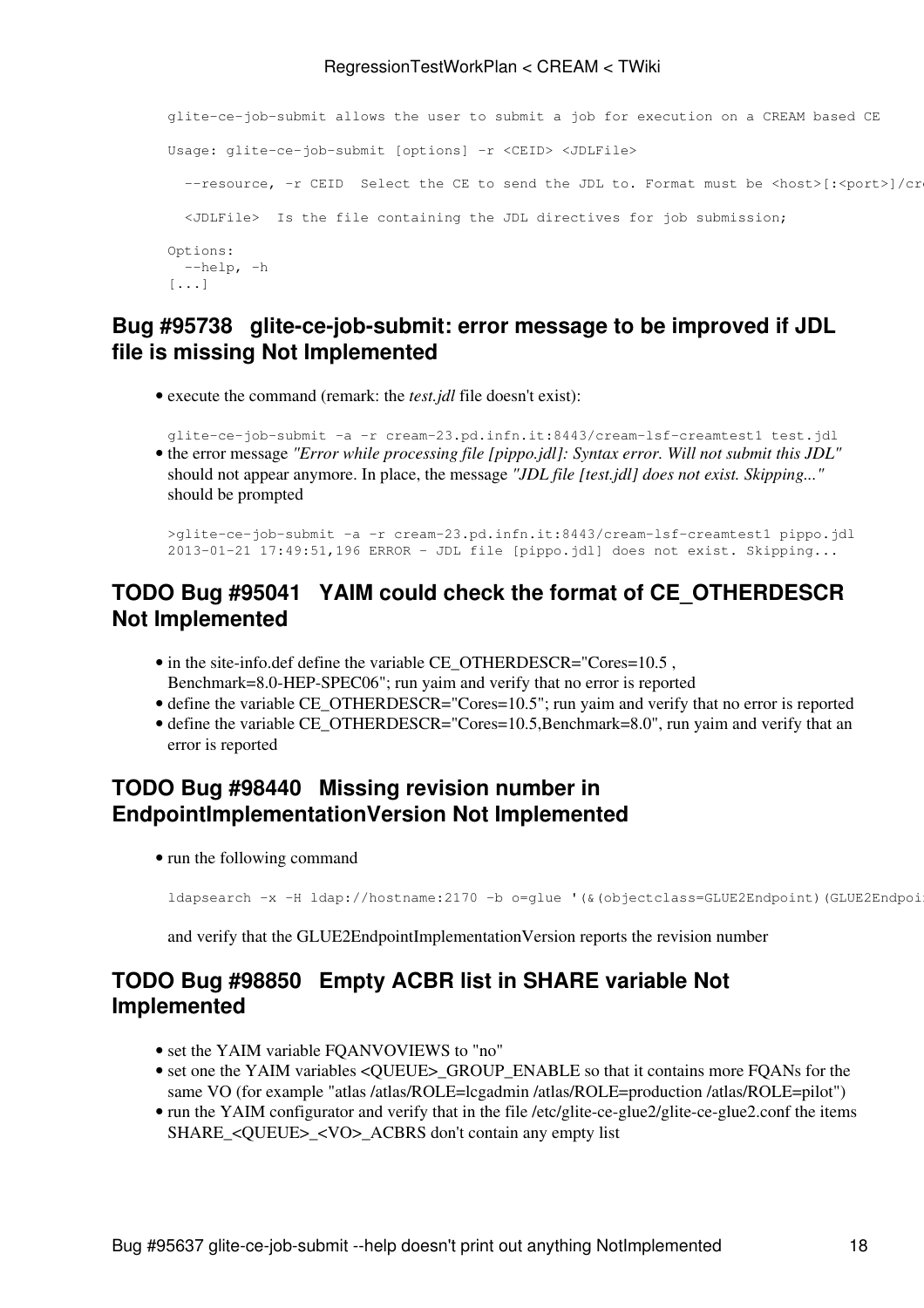# <span id="page-24-0"></span>**[Bug #99072](https://savannah.cern.ch/bugs/?99072) Hard-coded reference to tomcat5.pid Not Implemented**

- on SL6 run the executable glite
- /usr/bin/glite\_cream\_load\_monitor /etc/glite-ce-cream-utils/glite\_cream\_load\_monitor.conf
- verify that the value of "Threshold for tomcat FD" is not zero

# <span id="page-24-1"></span>**[Bug #99085](https://savannah.cern.ch/bugs/?99085) Improve parsing of my.cnf Not Implemented**

• in the file /etc/my.cnf specify the following value

```
max_connections = 256
```
• runt the YAIM configurator and verify that the function config\_cream\_db works correctly

# <span id="page-24-2"></span>**TODO [Bug #99282](https://savannah.cern.ch/bugs/?99282) Wrong regular expression for group.conf parsing Not Implemented**

- define YAIM variables so that one VO name is the prefix or the suffix of another one (for examples VOS=" ops dgops ")
- run the YAIM configurator and verify that in the file /var/lib/bdii/gip/ldif/ComputingShare.ldif no references to one VO appear as attributes of the Shares or Policies of the other

# <span id="page-24-3"></span>**TODO [Bug #99747](https://savannah.cern.ch/bugs/?99747) glite-info-dynamic-ce does not update GLUE2ComputingShareServingState Not Implemented**

- disable the submissions to the CE
- run the command

```
/sbin/runuser -s /bin/sh ldap -c "/var/lib/bdii/gip/plugin/glite-info-cream-glue2" |grep S
• verify that the values for each "GLUE2ComputingShareServingState" are set to "draining"
```
# <span id="page-24-4"></span>**[Bug #99823](https://savannah.cern.ch/bugs/?99823) SHA-1 algorithm for PKCS10 generation in CREAM delegation service Not Implemented**

• insert the following line

log4j.logger.org.glite.ce.cream.delegationmanagement.cmdexecutor=debug, fileout

in the file /etc/glite-ce-cream/log4j.properties

- restart tomcat
- delegate a proxy on the CE using for the client authentication a voms-proxy whose signature algorithm is based on SHA-2, see

openssl x509 -noout -text -in [voms-proxy]

• verify the value reported in the log for "Signature algorithm to be used for pkcs10" is the same of the one used for the voms-proxy

# <span id="page-24-5"></span>**Fixes provided with CREAM 1.14.2**

# <span id="page-24-6"></span>**TODO [Bug #95328](https://savannah.cern.ch/bugs/?95328) In cluster mode, YAIM does not set GlueCEInfoHostName for CREAMs Not Implemented**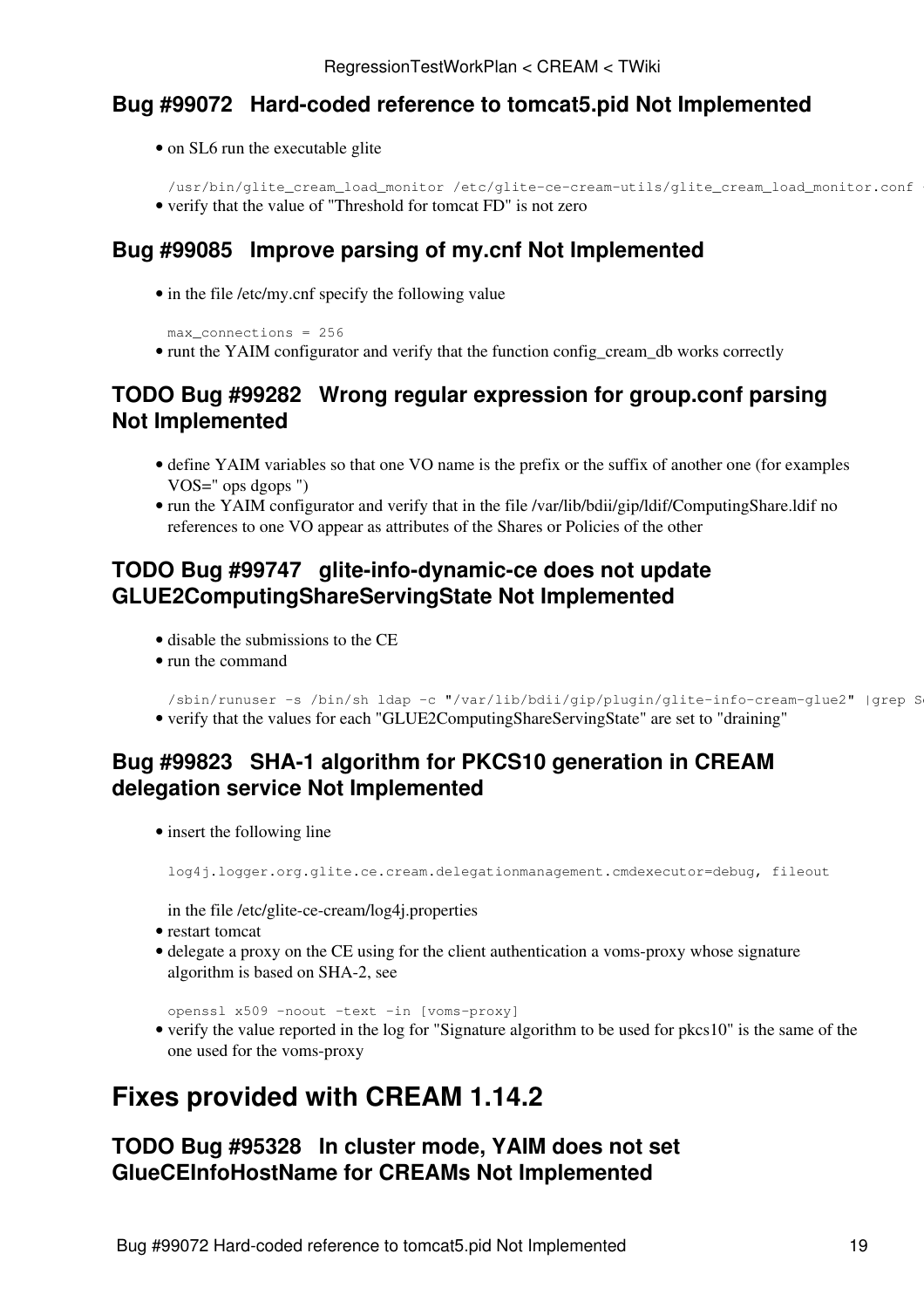Configure a CREAM CE in cluster mode, run the command •

```
ldapsearch -h cream-36.pd.infn.it -x -p 2170 -b "o=grid" objectclass=GlueCE | grep InfoHos
```
and verify that one or more items exists.

# <span id="page-25-0"></span>**TODO [Bug #95973](https://savannah.cern.ch/bugs/?95973) Missing Glue capability in GLUE2EntityOtherInfo Not Implemented**

- Define the YAIM variable CE\_CAPABILITY="CPUScalingReferenceSI00=10 SNMPSupport=yes"
- Configure with YAIM and run the command •

ldapsearch -h cream-36.pd.infn.it -x -p 2170 -b "o=glue" | grep GLUE2EntityOtherInfo • Verify that the attributes defined above are reported separately

# <span id="page-25-1"></span>**[Bug #96306](https://savannah.cern.ch/bugs/?96306) Wrong lowercase conversion for VO Tags Implemented**

- define a tag with uppercase in the file /opt/glite/var/info/[hostname]/[vo]/[vo].list
- run the command

ldapsearch -h cream-36.pd.infn.it -x -p 2170 -b "o=glue" | grep TESTTAG • verify that the attributes GLUE2ApplicationEnvironmentID and GLUE2ApplicationEnvironmentAppName are uppercase.

# <span id="page-25-2"></span>**[Bug #96310](https://savannah.cern.ch/bugs/?96310) Wrong lowercase conversion for Glue-1 VO Tags. Not Implemented**

- Put case-insensitive duplicated items, for example "RMON3.1 RMon3.1", in the file /opt/glite/var/info/[hostname]/[vo name]/[voname].list and file /opt/edg/var/info/[vo name]/[voname].list
- Put a case-insensitive duplicated attributes in /var/lib/bdii/gip/ldif/static-file-Cluster.ldif, for example:

```
GlueHostApplicationSoftwareRunTimeEnvironment: MPIch
GlueHostApplicationSoftwareRunTimeEnvironment: MPICH
```
- Run the wrapper script /var/lib/bdii/gip/plugin/glite-info-dynamic-software-wrapper
- Verify that no duplicated attributes are printed on the stdout

# <span id="page-25-3"></span>**[Bug #97441](https://savannah.cern.ch/bugs/?97441) CREAM: Unwanted auto-updating of the field "creationTime" on the creamdb database Implemented**

- 1) access to the CREAM DB
- 2) execute the following SQL command:

```
use creamdb;
```
• 3) execute the following SQL query and notice the result:

select startUpTime, creationTime from db\_info;

- 4) configure CREAM with YAIM
- 5) repeat the steps 1, 2, 3
- 6) check the query result at step 4: the "creationTime" value should be the same in both results while the "startUpTime" should be changed.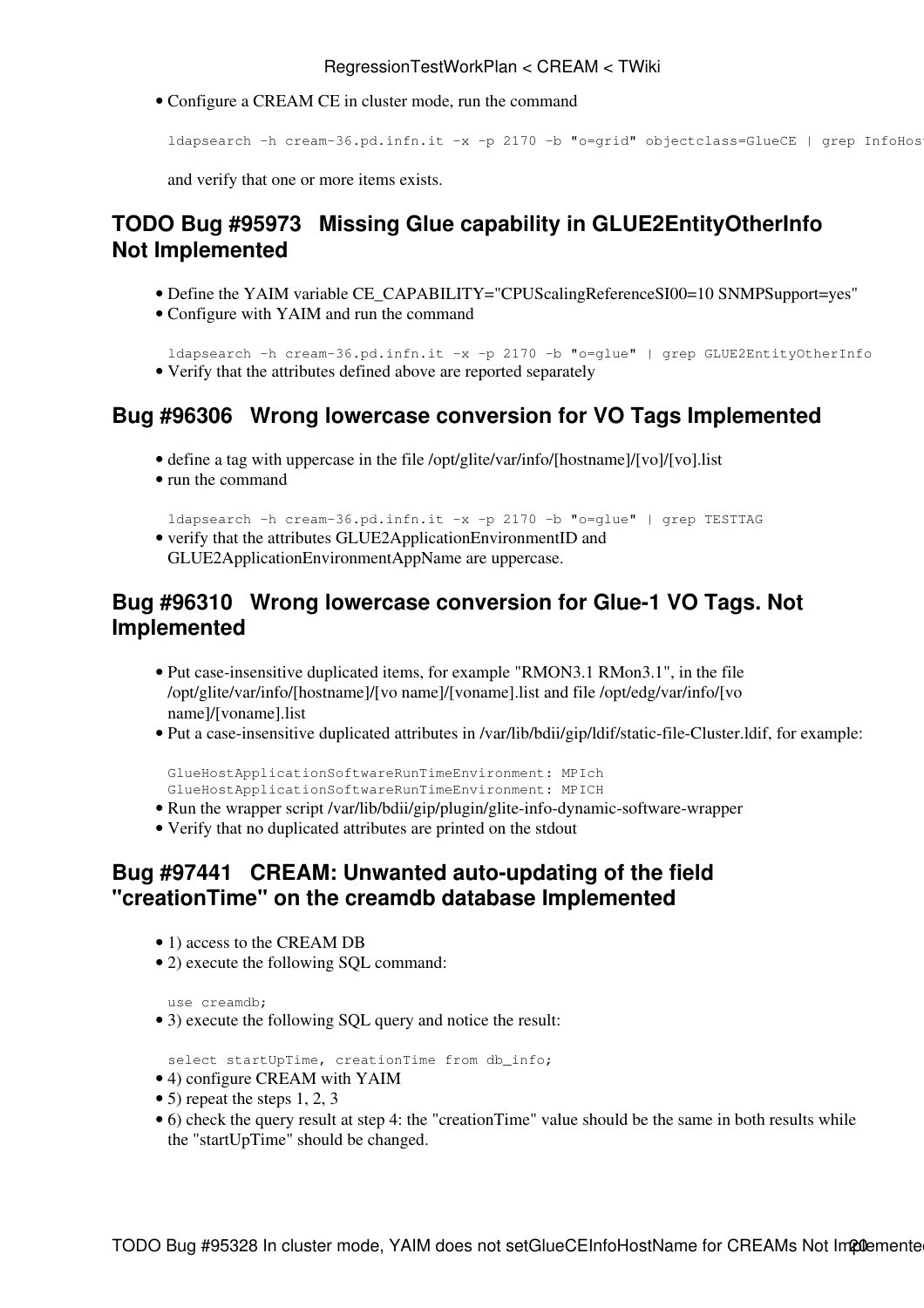# <span id="page-26-0"></span>**[Bug #96512](https://savannah.cern.ch/bugs/?96512) [JobDBAdminPurger](https://wiki-igi.cnaf.infn.it/twiki/bin/edit/CREAM/JobDBAdminPurger?topicparent=CREAM.RegressionTestWorkPlan;nowysiwyg=0) can't find commons-logging.jar Implemented**

• on the CREAM node, try to purge a job using the /usr/sbin/JobDBAdminPurger.sh script (none error should be reported)

# <span id="page-26-1"></span>**[Bug #97106](https://savannah.cern.ch/bugs/?97106) CREAM JW - fatal\_error: command not found. Not Implemented**

- select an EMI-2 WN and uninstall the "glite-lb-client-progs" rpm in order to remove the /usr/bin/glite-lb-logevent program
- submit several jobs to CREAM and check if at least one of them has been executed on the previously modified WN (there is no way to force to submission on a specific WN through CREAM)
- open the [StandardError](https://wiki-igi.cnaf.infn.it/twiki/bin/edit/CREAM/StandardError?topicparent=CREAM.RegressionTestWorkPlan;nowysiwyg=0) file on the job sandbox: it should contain just the "Cannot find lb\_logevent command" message.

# <span id="page-26-2"></span>**TODO [Bug #94418](https://savannah.cern.ch/bugs/?94418) The SIGTERM signal should be issued to all the processes belonging to the job. Not Implemented**

- Connect to the ce under test with your pool account user
- Edit the file /tmp/test\_bug94418.sh (as your pool account user) and paste on it the following text:

```
#!/bin/bash 
OUTF="/tmp/sdpgu.out" 
MYPID=$$
sleep 3600 & PID1=$!
sleep 3600 & PID2=$!
echo "MYPID=${MYPID}, PID1=${PID1}, PID2=${PID2}" > $OUTF
echo "MYPID=${MYPID}, PID1=${PID1}, PID2=${PID2}"
# supposedly this should kill the child processes on SIGTERM.
trap "kill $PID1 $PID2" SIGTERM
```

```
wait
```
• On the UI prepare a jdl for executing the above script: example

```
\lceilType = "\mathrm{i}ob";
   JobType = "normal";VirtualOrganisation = "dteam";
    executable="test_bug94418.sh";
    InputSandbox = {"test_bug94418.sh"};
    InputSandboxBaseURI = "gsiftp://cream-XX.pd.infn.it/tmp"
]
```
- submit the jdl
- wait until the job reaches the REALLY-RUNNING state
- check the name of the WN into which the job is running
- on the WN, read the file /tmp/sdpgu.out which contains the PID of three processes: example

MYPID=10551, PID1=10553, PID2=10554

- check if all three processes exist
- cancel the job
- wait for its terminal state (CANCELLED)
- check again on the WN if all three processes exist (actually they should be disappeared)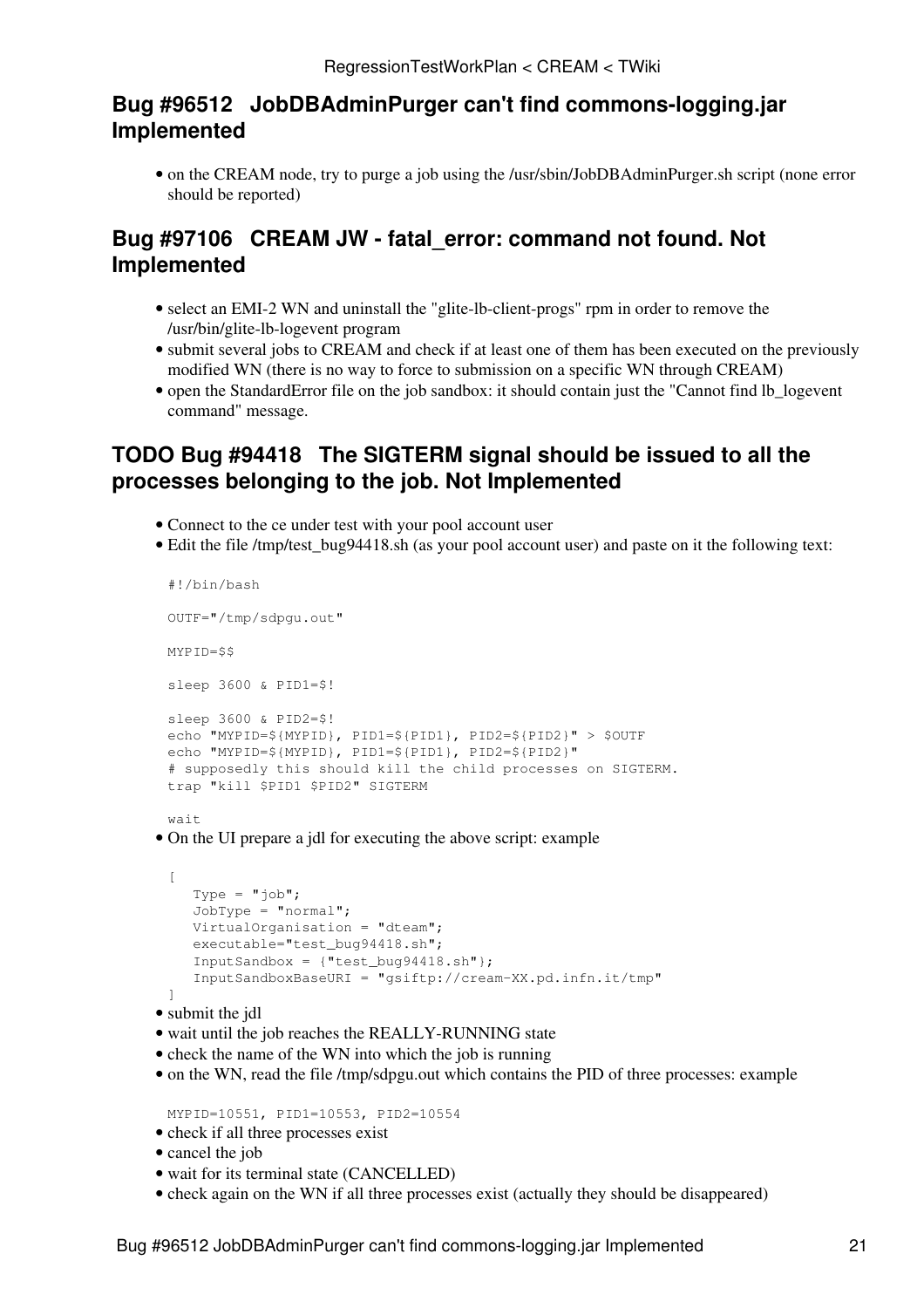# <span id="page-27-0"></span>**[Bug #98707](https://savannah.cern.ch/bugs/?98707) Wrong warning message form ArgusPEPClient configuration Not Implemented**

- Run the CREAM service with default priority log level (Info)
- Perform a simple operation, for example a job list
- Verify that in the log does not appear any warning such as "Missing or wrong argument "

# <span id="page-27-1"></span>**Fixes provided with CREAM 1.14.1**

# <span id="page-27-2"></span>**TODO [Bug #89153](https://savannah.cern.ch/bugs/?89153) [JobDBAdminPurger](https://wiki-igi.cnaf.infn.it/twiki/bin/edit/CREAM/JobDBAdminPurger?topicparent=CREAM.RegressionTestWorkPlan;nowysiwyg=0) cannot purge jobs if CREAM DB is on another host - Not Implemented**

- on the CREAM node, which MUST be a different machine than the one where is installed the creamdb (DB node), edit the cream-config.xml
- find the "url" field within the datasource\_creamdb element (e.g. url="jdbc:mysql://localhost:3306/creamdb?autoReconnect=true")
- replace the "localhost" with the name of the remote machine (DB node) hosting the creamdb (e.g. "jdbc:mysql://cream-47.pd.infn.it:3306/creamdb?autoReconnect=true")
- find and annotate the value of the "username" field defined in the same xml element
- on the CREAM DB node execute the following sql commands as root (NB: sobstitute the "username" with the right value previously annotated): GRANT ALL PRIVILEGES ON creamdb.\* to username@'%' IDENTIFIED BY 'username'; FLUSH PRIVILEGES;
- on the CREAM node execute the [JobDBAdminPurger.](https://wiki-igi.cnaf.infn.it/twiki/bin/edit/CREAM/JobDBAdminPurger?topicparent=CREAM.RegressionTestWorkPlan;nowysiwyg=0)sh script (none error should be reported)

# <span id="page-27-3"></span>**[Bug #95356](https://savannah.cern.ch/bugs/?95356) Better parsing for static definition files in lcg-info-dynamic-scheduler - Implemented**

- Insert in the file /var/lib/bdii/gip/ldif/ComputingShare.ldif an empty or corrupted attribute GLUE2PolicyRule (i.e. "GLUE2PolicyRule:" or "GLUE2PolicyRule: test").
- Verify that in the file /etc/lrms/scheduler.conf the attribute "outputformat" is set to glue2 or both.
- Run the command

/var/lib/bdii/gip/plugin/glite-info-dynamic-scheduler-wrapper

and verify that no exceptions are raised.

# <span id="page-27-4"></span>**[Bug #95480](https://savannah.cern.ch/bugs/?95480) CREAM doesn't transfert the output files remotely under well known conditions - Not Implemented**

- edit the cream-config.xml and set SANDBOX\_TRANSFER\_METHOD="LRMS"
- restart the cream service
- submit the following jdl from a WMS having the URL lexicographically greater than "gsiftp://localhost" (e.g. wms01.grid.hep.ph.ic.ac.uk)

```
\sqrt{2}Type = "Job";#VARI = "test1";\texttt{\#VAR2} = \texttt{"test2";}executable = "/bin/echo";
Arguments = "hello world!!!";
StdOutput="stdout";
StdError="stderr";
OutputSandbox = {"stdout","stderr"};
```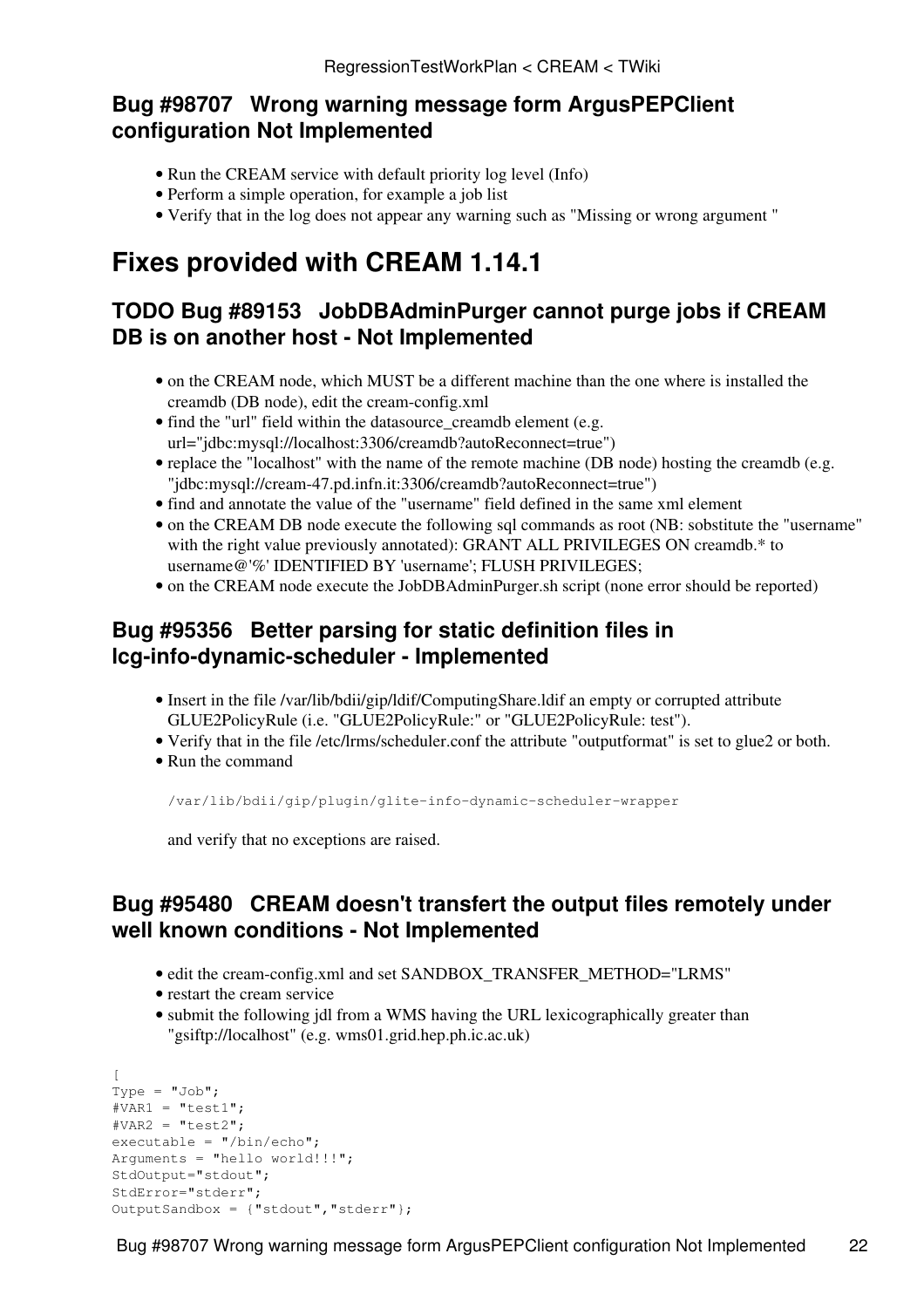- ]
- glite-wms-job-output (retrieve and check the output files)

# <span id="page-28-0"></span>**[Bug #95552](https://savannah.cern.ch/bugs/?95552) Malformed URL from glite-ce-glue2-endpoint-static - Implemented**

#### Run the command

```
/usr/libexec/glite-ce-glue2-endpoint-static /etc/glite-ce-glue2/glite-ce-glue2.conf | grep GLUE2E
```
and verify that the URL is correctly defined (contains ":")

Example of the error:

GLUE2EndpointURL: https://cream-48.pd.infn.it8443/ce-cream/services

# <span id="page-28-1"></span>**TOREMOVE [Bug #95593](https://savannah.cern.ch/bugs/?95593) CREAM cannot insert in the command queue if the lenght of the localUser field is > 14 chars - Not Implemented**

- create a new local pool account having the name >14 chars size long
- reconfigure the CE with YAIM (define USE\_ARGUS=no if you don't want to configure ARGUS for handling the new local pool account)
- execute any asynchronous CREAM command (e.g. jobStart, jobCancel, etc) by using the proper grid credentials which will be mapped to the new local user
- check the CREAM log file: none message error like "Cannot enqueue the command id=-1: Data truncation: Data too long for column 'commandGroupId' at row 1 (rollback performed)" should be reported

# <span id="page-28-2"></span>**[Bug #96055](https://savannah.cern.ch/bugs/?96055) Wrong DN format in logfiles for accounting - Not Implemented**

- submit a job and wait for success
- verify that in the file /var/log/cream/accounting/blahp.log-yyyymmdd the value for attribute userDN is published with  $X500$  format (i.e. "/C=../O=...)

### <span id="page-28-3"></span>**[Bug #93091](https://savannah.cern.ch/bugs/?93091) Add some resubmission machinery to CREAM - Not Implemented**

- edit the blah script /usr/libexec/lsf\_submit.sh
- add "sleep 10m" on the top of the script
- submit a job
- after 200 seconds, the following error should appears in the cream log file:

```
"org.glite.ce.creamapi.jobmanagement.cmdexecutor.AbstractJobExecutor - submission to BLAH failed
org.glite.ce.creamapi.jobmanagement.cmdexecutor.AbstractJobExecutor - sleeping 10 sec...
org.glite.ce.creamapi.jobmanagement.cmdexecutor.AbstractJobExecutor - sleeping 10 sec... done"
```
- restore the original lsf\_submit.sh script
- after a while the job should be successufully submitted (i.e. ... JOB CREAMXXXXXXXXXX STATUS CHANGED: PENDING => IDLE)
- if you don't restore the script, the submission will be tried 3 times, then the job will abort: "JOB CREAMXXXXXXXXX STATUS CHANGED: PENDING => ABORTED [description=submission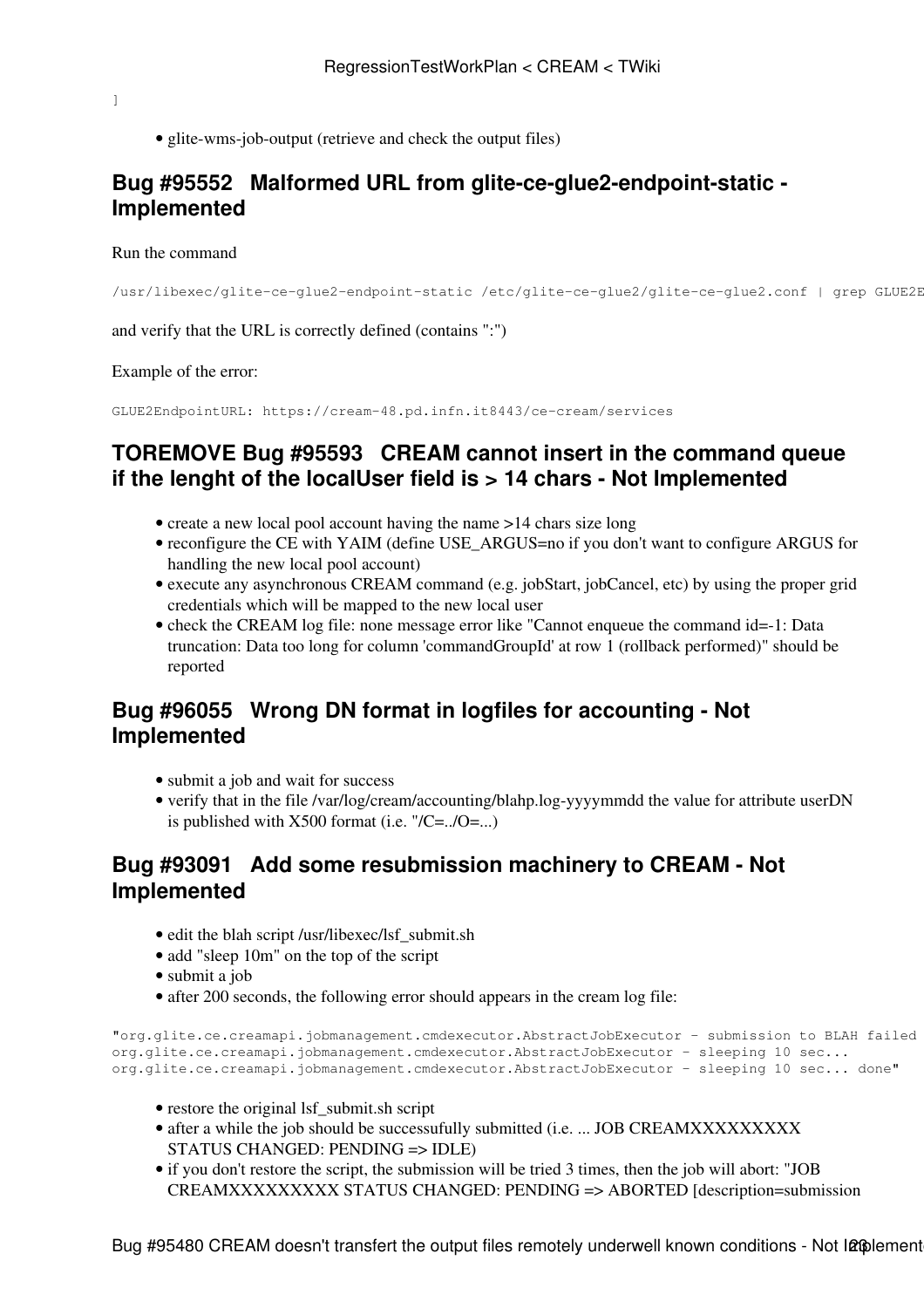to BLAH failed [retry count=3]] [failureReason=BLAH error: submission command failed (exit code = 143) (stdout:) (stderr: execute\_cmd: 200 seconds timeout expired, killing child process.-) N/A ..."

# <span id="page-29-0"></span>**Fixes provided with CREAM 1.14**

### <span id="page-29-1"></span>**[Bug #59871](https://savannah.cern.ch/bugs/?59871) lcg-info-dynamic-software must split tag lines on white space - Implemented**

To verify the fix edit a VO.list file under =/opt/glite/var/info/cream-38.pd.infn.it/.list adding:

tag1 tag2 tag3

Wait 3 minutes and then query the resource bdii, where you should see:

```
...
GlueHostApplicationSoftwareRunTimeEnvironment: tag1
GlueHostApplicationSoftwareRunTimeEnvironment: tag2
GlueHostApplicationSoftwareRunTimeEnvironment: tag3
...
```
### <span id="page-29-2"></span>**TODO [Bug #68968](https://savannah.cern.ch/bugs/?68968) lcg-info-dynamic-software should protect against duplicate RTE tags - Not Implemented**

To verify the fix edit a VO.list file under /opt/glite/var/info/cream-38.pd.infn.it/VO adding:

tag1 tag2 TAG1 tag1

Then query the resource bdii:

ldapsearch -h <CE host> -x -p 2170 -b "o=grid" | grep -i tag

This should return:

```
GlueHostApplicationSoftwareRunTimeEnvironment: tag1
GlueHostApplicationSoftwareRunTimeEnvironment: tag2
```
### <span id="page-29-3"></span>**TODO [Bug #69854](https://savannah.cern.ch/bugs/?69854) [CreamCE](https://wiki-igi.cnaf.infn.it/twiki/bin/edit/CREAM/CreamCE?topicparent=CREAM.RegressionTestWorkPlan;nowysiwyg=0) should publish non-production state when job submission is disabled - Not Implemented**

Disable job submission with glite-ce-disable-submission. Wait 3 minutes and then perform the following ldap query:

# ldapsearch -h <CREAM CE node> -x -p 2170 -b "o=grid" | grep GlueCEStateStatus

For each [GlueCE](https://wiki-igi.cnaf.infn.it/twiki/bin/edit/CREAM/GlueCE?topicparent=CREAM.RegressionTestWorkPlan;nowysiwyg=0) this should return:

```
GlueCEStateStatus: Draining
```
Then re-enable the submission. Edit the configuration file /etc/glite-ce-cream-utils/glite\_cream\_load\_monitor.conf to trigger job submission

Bug #93091 Add some resubmission machinery to CREAM - NotImplemented 24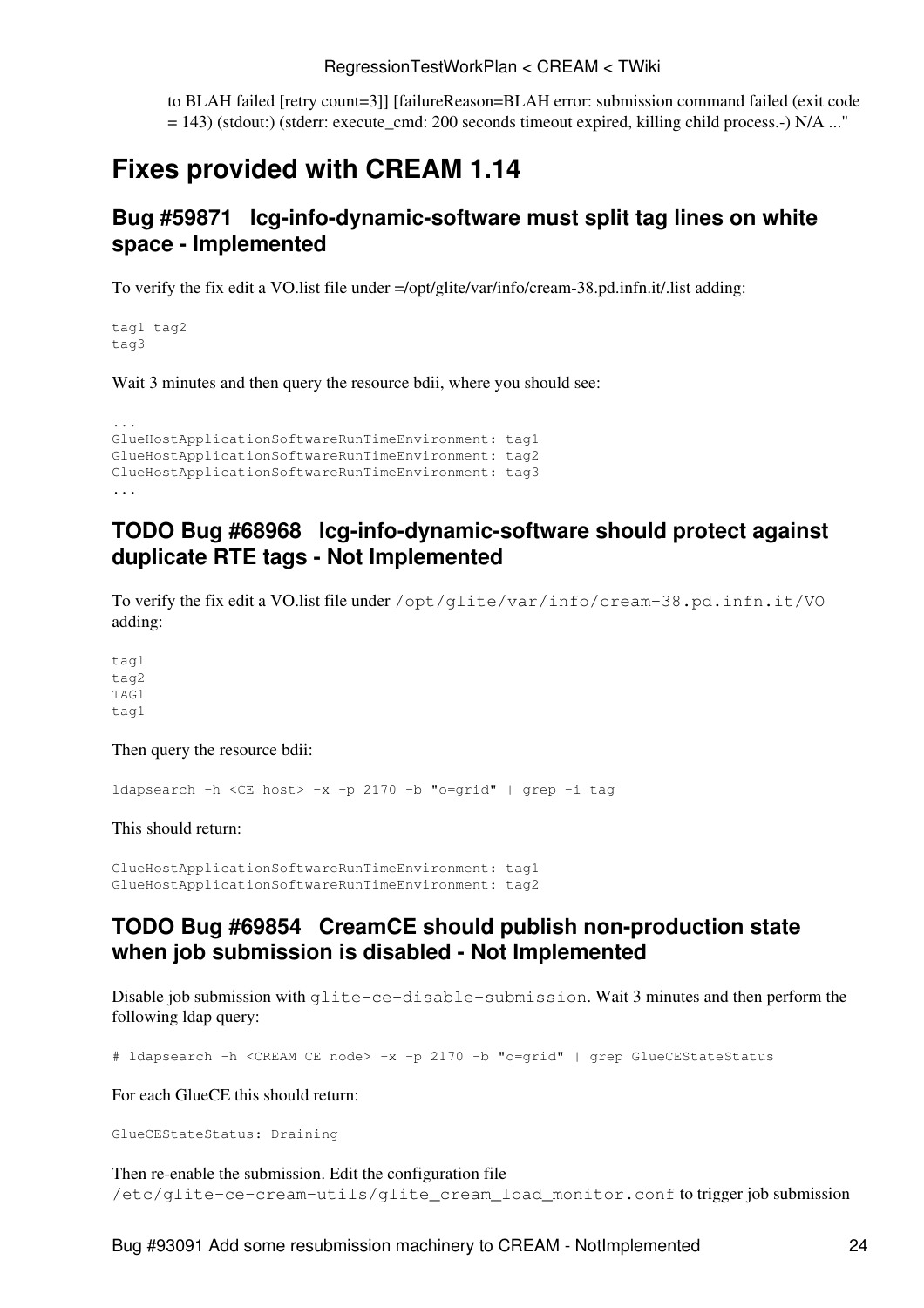disabling. E.g. change:

\$MemUsage = 95;

with:

\$MemUsage = 1;

Wait 15 minutes and then perform the following ldap query:

# ldapsearch -h <CREAM CE node> -x -p 2170 -b "o=grid" | grep GlueCEStateStatus

For each [GlueCE](https://wiki-igi.cnaf.infn.it/twiki/bin/edit/CREAM/GlueCE?topicparent=CREAM.RegressionTestWorkPlan;nowysiwyg=0) this should return:

GlueCEStateStatus: Draining

### <span id="page-30-0"></span>**[Bug #69857](http://savannah.cern.ch/bugs/?69857) Job submission to [CreamCE](https://wiki-igi.cnaf.infn.it/twiki/bin/edit/CREAM/CreamCE?topicparent=CREAM.RegressionTestWorkPlan;nowysiwyg=0) is enabled by restart of service even if it was previously disabled - Implemented**

STATUS: Implemented

To test the fix:

• disable the submission on the CE

This can be achieved via the `glite-ce-disable-submission host:port` command (provided by the CREAM CLI package installed on the UI), that can be issued only by a CREAM CE administrator, that is the DN of this person must be listed in the /etc/grid-security/admin-list file of the CE.

Output should be: "Operation for disabling new submissions succeeded"

- restart tomcat on the CREAM CE (service tomcat restart on CE)
- verify if the submission is disabled (glite-ce-allowed-submission)

This can be achieved via the `glite-ce-enable-submission host:port` command (provided by the CREAM CLI package installed on the UI).

Output should be: "Job submission to this CREAM CE is disabled"

### <span id="page-30-1"></span>**[Bug #77791](https://savannah.cern.ch/bugs/?77791) CREAM installation does not fail if sudo is not installed - Not Implemented**

Try to configure via yaim a CREAM-CE where the sudo executable is not installed,

The configuration should fail saying:

ERROR: sudo probably not installed !

# <span id="page-30-2"></span>**TOREMOVE [Bug #79362](https://savannah.cern.ch/bugs/?79362) location of python files provided with lcg-info-dynamic-scheduler-generic-2.3.5-0.sl5 - Not Implemented obsolete**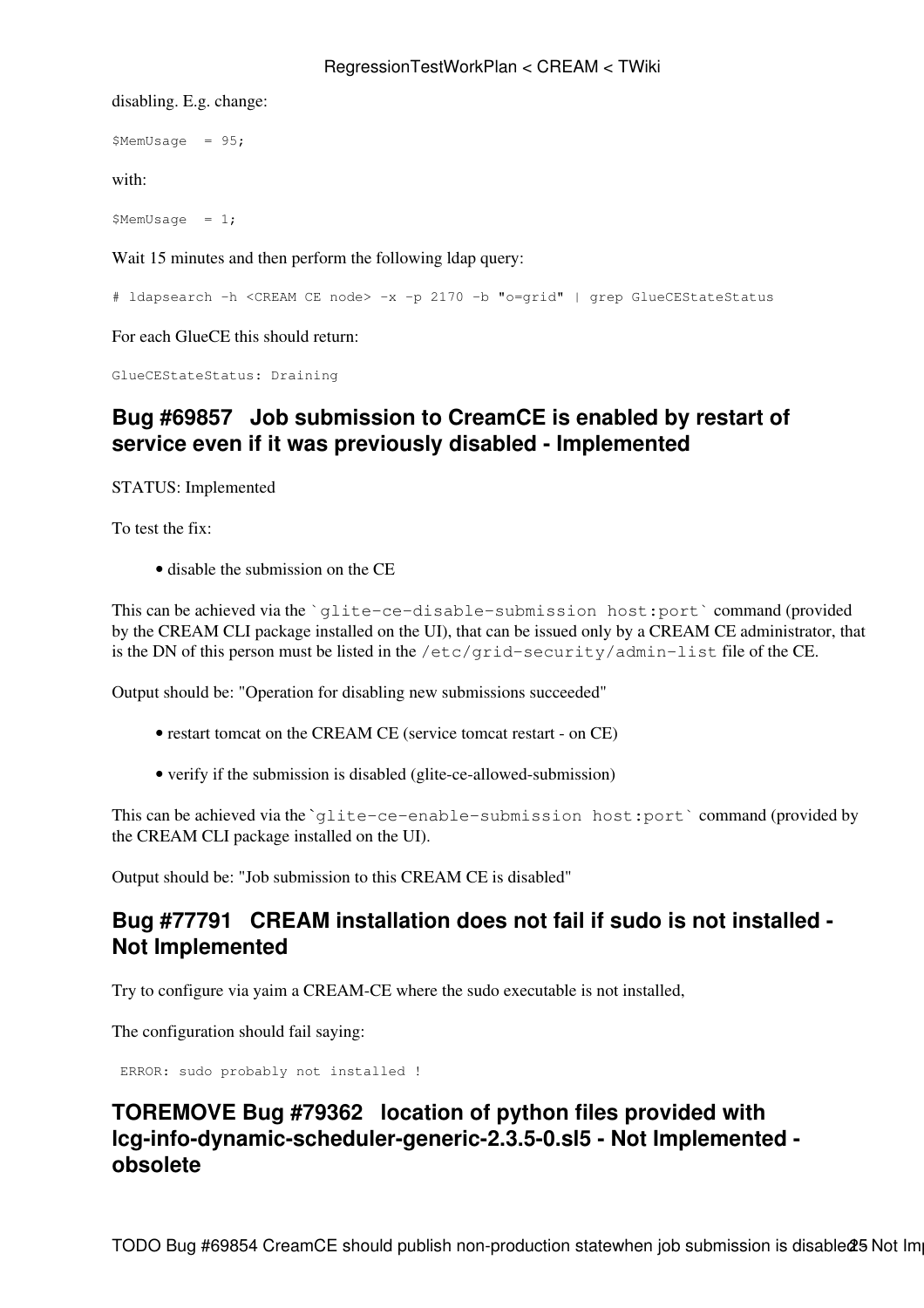To verify the fix, do a:

rpm -ql dynsched-generic

and verify that the files are installed in usr/lib/python2.4 and not more in /usr/lib/python.

# <span id="page-31-0"></span>**TOREMOVE [Bug #80295](https://savannah.cern.ch/bugs/?80295) Allow dynamic scheduler to function correctly when login shell is false - Not Implemented - overriden by <https://savannah.cern.ch/bugs/?99747>**

To verify the fix, log on the CREAM CE as user root and run:

```
/sbin/runuser -s /bin/sh ldap -c "/usr/libexec/lcg-info-dynamic-scheduler -c /etc/lrms/scheduler.
```
It should return some information in ldif format

# <span id="page-31-1"></span>**[Bug #80410](https://savannah.cern.ch/bugs/?80410) CREAM bulk submission CLI is desirable - Not Implemented**

To test the fix, specify multiple JDLs in the glite-ce-job-submit command, e.g.:

glite-ce-job-submit --debug -a -r cream-47.pd.infn.it:8443/cream-lsf-creamtest1 jdl1.jdl jdl2.jdl jdl3.jdl

Considering the above example, verify that 3 jobs are submitted and 3 jobids are returned.

# <span id="page-31-2"></span>**[Bug #81734](https://savannah.cern.ch/bugs/?81734) removed conf file retrieve from old path that is not EMI compliant - Not Implemented**

To test the fix, create the conf file /etc/glite\_cream.conf with the following content:

```
[
CREAM_URL_PREFIX="abc://";
]
```
Try then e.g. the following command:

glite-ce-job-list --debug cream-47.pd.infn.it

It should report that it is trying to contact abc://cream-47.pd.infn.it:8443//ce-cream/services/CREAM2:

2012-01-13 14:44:39,028 DEBUG - Service address=[abc://cream-47.pd.infn.it:8443//ce-cream/service

Move the conf file as /etc/VO/glite\_cream.conf and repeat the test which should give the same result

Then move the conf file as  $\sim$ /.glite/VO/glite\_cream.conf and repeat the test which should give the same result

# <span id="page-31-3"></span>**[Bug #82206](https://savannah.cern.ch/bugs/?82206) yaim-cream-ce: BATCH\_LOG\_DIR missing among the required attributes - Not Implemented**

Try to configure a CREAM CE with Torque using yaim without setting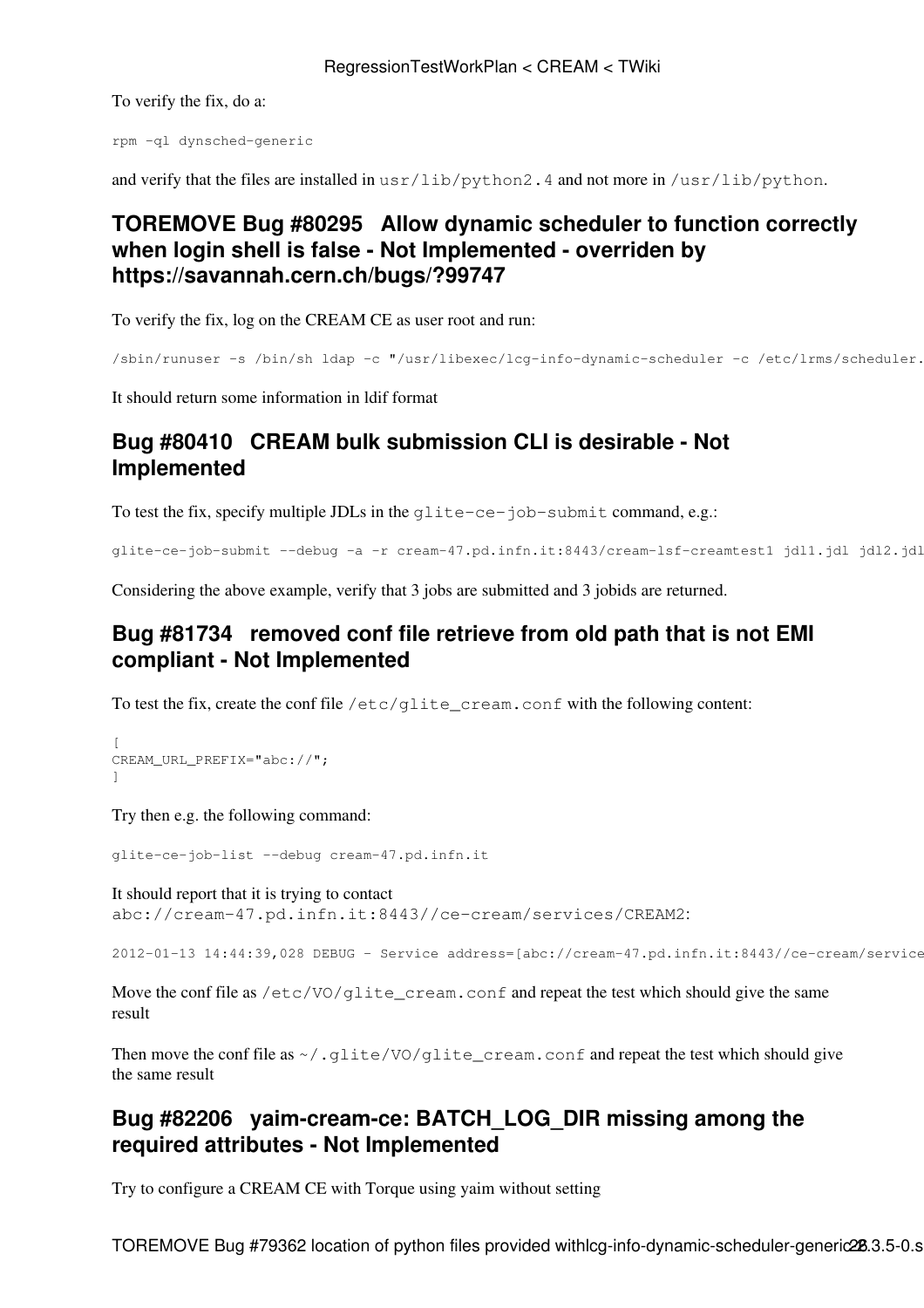#### RegressionTestWorkPlan < CREAM < TWiki

BLPARSER\_WITH\_UPDATER\_NOTIFIER and without setting BATCH\_LOG\_DIR.

It should fail saying:

```
 INFO: Executing function: config_cream_blah_check 
 ERROR: BATCH_LOG_DIR is not set
 ERROR: Error during the execution of function: config_cream_blah_check
```
# <span id="page-32-0"></span>**[Bug #83314](https://savannah.cern.ch/bugs/?83314) Information about the RTEpublisher service should be available also in glue2 - Not Implemented**

Check if the resource BDII publishes glue 2 [GLUE2ComputingEndPoint](https://wiki-igi.cnaf.infn.it/twiki/bin/edit/CREAM/GLUE2ComputingEndPoint?topicparent=CREAM.RegressionTestWorkPlan;nowysiwyg=0) objectclasses with [GLUE2EndpointInterfaceName](https://wiki-igi.cnaf.infn.it/twiki/bin/edit/CREAM/GLUE2EndpointInterfaceName?topicparent=CREAM.RegressionTestWorkPlan;nowysiwyg=0) equal to org.glite.ce.ApplicationPublisher. If the CE is configured in no cluster mode there should be one of such objectclass. If the CE is configured in cluster mode and the gLite-CLUSTER is deployed on a different node, there shouldn't be any of such objectclasses.

ldapsearch -h <CREAM CE hostname> -x -p 2170 -b "o=qlue" "(&(objectclass=GLUE2ComputingEndPoint)

# <span id="page-32-1"></span>**[Bug #83338](https://savannah.cern.ch/bugs/?83338) endpointType (in [GLUE2ServiceComplexity\)](https://wiki-igi.cnaf.infn.it/twiki/bin/edit/CREAM/GLUE2ServiceComplexity?topicparent=CREAM.RegressionTestWorkPlan;nowysiwyg=0) hardwired to 1 in CREAM CE is not always correct - Implemented**

Perform the following query on the resource bdii of the CREAM CE:

-p 2170 -b "o=glue" | grep -i endpointtype

endpointtype should be 3 if CEMon is deployed (USE CEMON is true). 2 otherwise.

### <span id="page-32-2"></span>**[Bug #83474](https://savannah.cern.ch/bugs/?83474) Some problems concerning glue2 publications of CREAM CE configured in cluster mode - Not Implemented**

Configure a CREAM CE in cluster mode, with the gLite-CLUSTER configured on a different host.

• Check if the resource BDII publishes glue 2 [GLUE2ComputingService](https://wiki-igi.cnaf.infn.it/twiki/bin/edit/CREAM/GLUE2ComputingService?topicparent=CREAM.RegressionTestWorkPlan;nowysiwyg=0) objectclasses. There should be one [GLUE2ComputingService](https://wiki-igi.cnaf.infn.it/twiki/bin/edit/CREAM/GLUE2ComputingService?topicparent=CREAM.RegressionTestWorkPlan;nowysiwyg=0) objectclass:

ldapsearch -h <CREAM CE hostname> -x -p 2170 -b "o=glue" objectclass=GLUE2ComputingService

• Check if the resource BDII publishes glue 2 [GLUE2ComputingEndPoint](https://wiki-igi.cnaf.infn.it/twiki/bin/edit/CREAM/GLUE2ComputingEndPoint?topicparent=CREAM.RegressionTestWorkPlan;nowysiwyg=0) objectclasses with [GLUE2EndpointInterfaceName](https://wiki-igi.cnaf.infn.it/twiki/bin/edit/CREAM/GLUE2EndpointInterfaceName?topicparent=CREAM.RegressionTestWorkPlan;nowysiwyg=0) equal to org.glite.ce.CREAM . There should be one of such [GLUE2ComputingService](https://wiki-igi.cnaf.infn.it/twiki/bin/edit/CREAM/GLUE2ComputingService?topicparent=CREAM.RegressionTestWorkPlan;nowysiwyg=0) objectclasses:

ldapsearch -h <CREAM CE hostname> -x -p 2170 -b "o=glue" "(&(objectclass=GLUE2ComputingEndPoint) (

• Check if the resource BDII publishes glue 2 [GLUE2Manager](https://wiki-igi.cnaf.infn.it/twiki/bin/edit/CREAM/GLUE2Manager?topicparent=CREAM.RegressionTestWorkPlan;nowysiwyg=0) objectclasses. There shouldn't be any [GLUE2Manager](https://wiki-igi.cnaf.infn.it/twiki/bin/edit/CREAM/GLUE2Manager?topicparent=CREAM.RegressionTestWorkPlan;nowysiwyg=0) objectclass.

ldapsearch -h <CREAM CE hostname> -x -p 2170 -b "o=glue" objectclass=GLUE2Manager

• Check if the resource BDII publishes glue 2 [GLUE2Share](https://wiki-igi.cnaf.infn.it/twiki/bin/edit/CREAM/GLUE2Share?topicparent=CREAM.RegressionTestWorkPlan;nowysiwyg=0) objectclasses. There shouldn't be any [GLUE2Share](https://wiki-igi.cnaf.infn.it/twiki/bin/edit/CREAM/GLUE2Share?topicparent=CREAM.RegressionTestWorkPlan;nowysiwyg=0) objectclass.

ldapsearch -h <CREAM CE hostname> -x -p 2170 -b "o=glue" objectclass=GLUE2Share

• Check if the resource BDII publishes glue 2 [GLUE2ExecutionEnvironment](https://wiki-igi.cnaf.infn.it/twiki/bin/edit/CREAM/GLUE2ExecutionEnvironment?topicparent=CREAM.RegressionTestWorkPlan;nowysiwyg=0) objectclasses. There

Bug #82206 yaim-cream-ce: BATCH\_LOG\_DIR missing among therequired attributes - Not Imple@nanted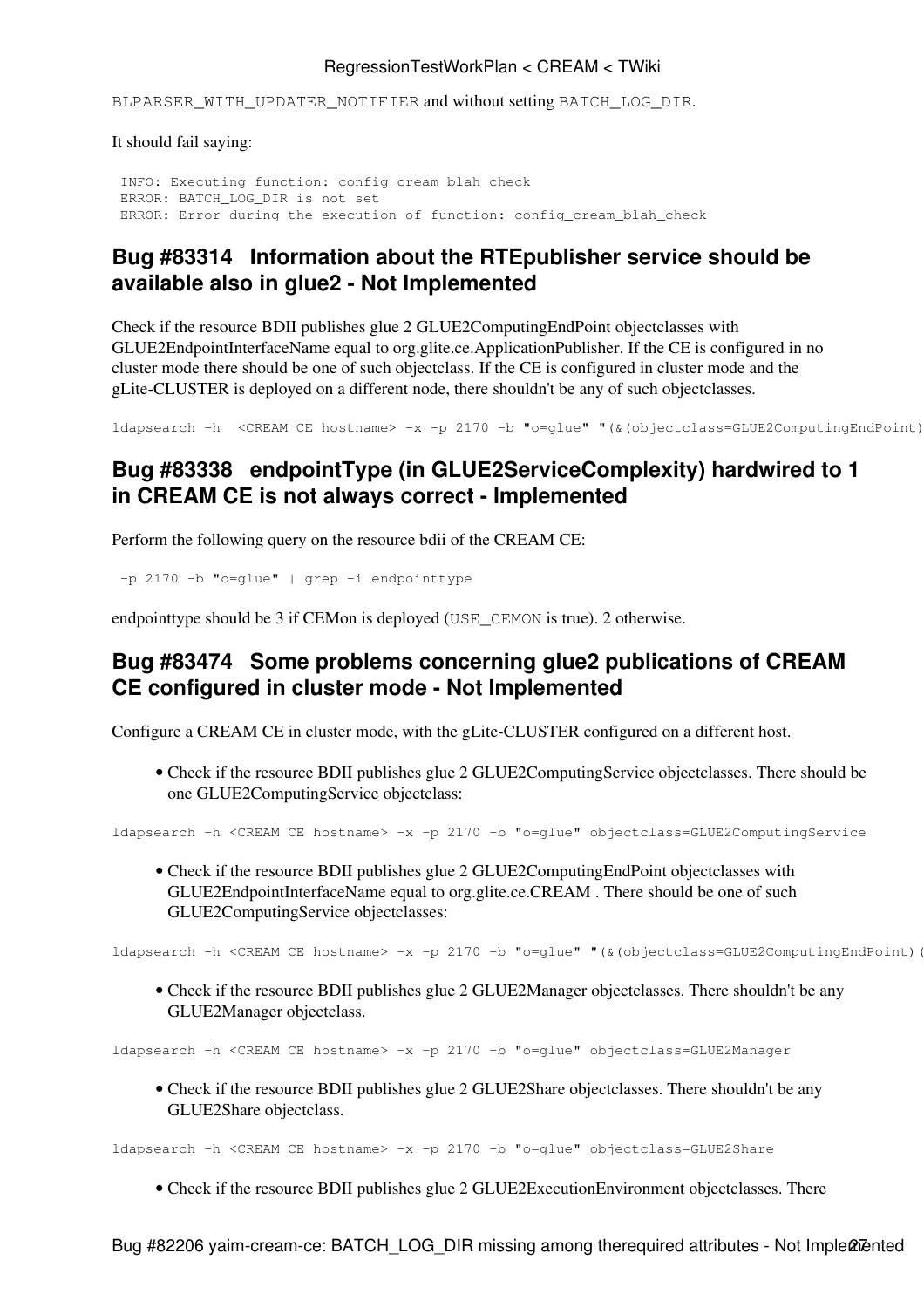#### RegressionTestWorkPlan < CREAM < TWiki

shouldn't be any [GLUE2ExecutionEnvironment](https://wiki-igi.cnaf.infn.it/twiki/bin/edit/CREAM/GLUE2ExecutionEnvironment?topicparent=CREAM.RegressionTestWorkPlan;nowysiwyg=0) objectclass.

ldapsearch -h <CREAM CE hostname> -x -p 2170 -b "o=glue" objectclass=GLUE2ExecutionEnvironment

• Check if the resource BDII publishes glue 2 [GLUE2ComputingEndPoint](https://wiki-igi.cnaf.infn.it/twiki/bin/edit/CREAM/GLUE2ComputingEndPoint?topicparent=CREAM.RegressionTestWorkPlan;nowysiwyg=0) objectclasses with [GLUE2EndpointInterfaceName](https://wiki-igi.cnaf.infn.it/twiki/bin/edit/CREAM/GLUE2EndpointInterfaceName?topicparent=CREAM.RegressionTestWorkPlan;nowysiwyg=0) equal to org.glite.ce.ApplicationPublisher. There shouldn't be any of such objectclasses.

ldapsearch -h <CREAM CE hostname> -x -p 2170 -b "o=glue" "(&(objectclass=GLUE2ComputingEndPoint)

# <span id="page-33-0"></span>**[Bug #83592](https://savannah.cern.ch/bugs/index.php?83592) CREAM client doesn't allow the delegation of RFC proxies - Implemented**

Create a RFC proxy, e.g.:

voms-proxy-init -voms dteam -rfc

and then submit using glite-ce-job-submit a job using ISB and OSB, e.g.:

```
\lceilexecutable="ssh1.sh";
inputsandbox={"file:///home/sgaravat/JDLExamples/ssh1.sh", "file:///home/sgaravat/a"};
stdoutput="out3.out";
stderror="err2.err";
outputsandbox={"out3.out", "err2.err", "ssh1.sh", "a"};
outputsandboxbasedesturi="gsiftp://localhost";
]
```
Verify that the final status is DONE-OK

### <span id="page-33-1"></span>**[Bug #83593](https://savannah.cern.ch/bugs/index.php?83593) Problems limiting RFC proxies in CREAM - Implemented**

Consider the same test done for bug #83592

### <span id="page-33-2"></span>**TOD[OBug #84308](https://savannah.cern.ch/bugs/?84308) Error on glite\_cream\_load\_monitor if cream db is on another host - Not Implemented**

Configure a CREAM CE with the database installed on a different host than the CREAM CE.

Run:

/usr/bin/glite\_cream\_load\_monitor /etc/glite-ce-cream-utils/glite\_cream\_load\_monitor.conf --show

which shouldn't report any error.

### <span id="page-33-3"></span>**[Bug #86522](https://savannah.cern.ch/bugs/?86522) glite-ce-job-submit authorization error message difficoult to understand - Not Implemented**

To check this fix, try a submission towards a CREAM CE configured to use ARGUS when you are not authorized. You should see an error message like:

\$ glite-ce-job-submit -a -r emi-demo13.cnaf.infn.it:8443/cream-lsf-demo oo.jdl 2012-05-07 20:26:51,649 FATAL - CN=Massimo Sgaravatto,L=Padova,OU=Personal Certificate,O=INFN,C=I

and not like the one reported in the savannah bug.

Bug #83474 Some problems concerning glue2 publications of CREAMCE configured in cluster mode - Not I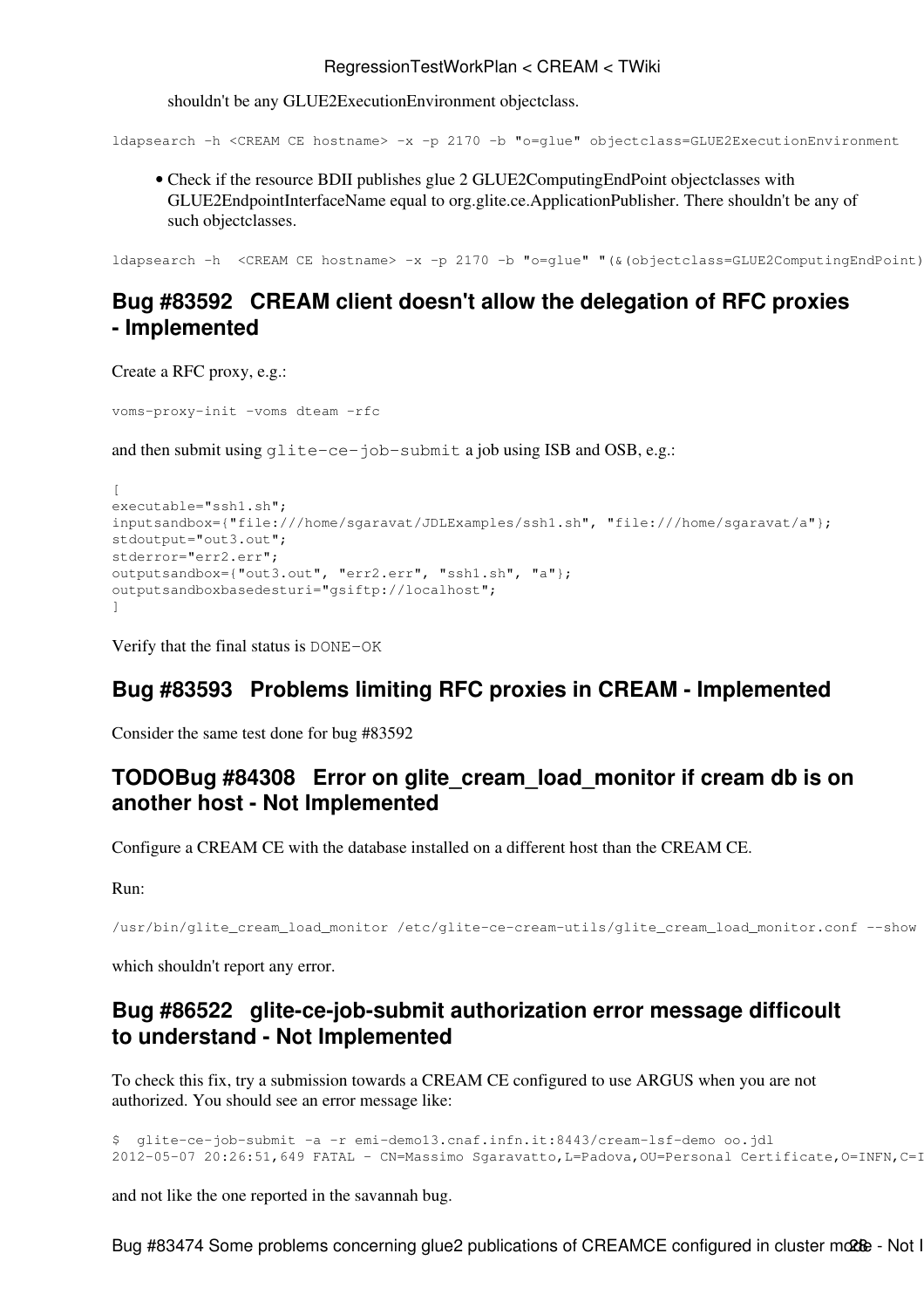# <span id="page-34-0"></span>**TOREMOVE [Bug #86609](https://savannah.cern.ch/bugs/?86609) yaim variable CE\_OTHERDESCR not properly managed for Glue2 - Not Implemented - merge with <https://savannah.cern.ch/bugs/?95041>**

Try to set the yaim variable CE\_OTHERDESCR to:

CE\_OTHERDESCR="Cores=1"

Perform the following ldap query on the resource bdii:

ldapsearch -h <CREAM CE node> -x -p 2170 -b "o=qlue" objectclass=GLUE2ExecutionEnvironment GLUE2E

This should also return:

GLUE2EntityOtherInfo: Cores=1

Try then to set the yaim variable CE\_OTHERDESCR to:

CE\_OTHERDESCR="Cores=1,Benchmark=150-HEP-SPEC06

and reconfigure via yaim.

Perform the following ldap query on the resource bdii:

ldapsearch -h <CREAM CE node> -x -p 2170 -b "o=qlue" objectclass=GLUE2ExecutionEnvironment GLUE2E

This should also return:

GLUE2EntityOtherInfo: Cores=1

Then perform the following ldap query on the resource bdii:

ldapsearch -h <CREAM CE node> -x -p 2170 -b "o=glue" objectclass=Glue2Benchmark

This should return something like:

```
dn: GLUE2BenchmarkID=cream-47.pd.infn.it hep-spec06,GLUE2ResourceID=cream-47.pd.infn.it,GLUE2Serv
 source,o=glue
GLUE2BenchmarkExecutionEnvironmentForeignKey: cream-47.pd.infn.it
GLUE2BenchmarkID: cream-47.pd.infn.it_hep-spec06
GLUE2BenchmarkType: hep-spec06
objectClass: GLUE2Entity
objectClass: GLUE2Benchmark
GLUE2EntityCreationTime: 2012-01-13T14:04:48Z
GLUE2BenchmarkValue: 150
GLUE2EntityOtherInfo: InfoProviderName=glite-ce-glue2-benchmark-static
GLUE2EntityOtherInfo: InfoProviderVersion=1.0
GLUE2EntityOtherInfo: InfoProviderHost=cream-47.pd.infn.it
GLUE2BenchmarkComputingManagerForeignKey: cream-47.pd.infn.it_ComputingElement_Manager
GLUE2EntityName: Benchmark hep-spec06
```
### <span id="page-34-1"></span>**TOREMOVE [Bug #86694](https://savannah.cern.ch/bugs/?86694) A different port number than 9091 should be used for LRMS\_EVENT\_LISTENER - Not Implemented**

On a running CREAM CE, perform the following command:

netstat -an | grep -i 9091

TOREMOVE Bug #86609 yaim variable CE\_OTHERDESCR not properly managed for Glue2 - N@19 mplem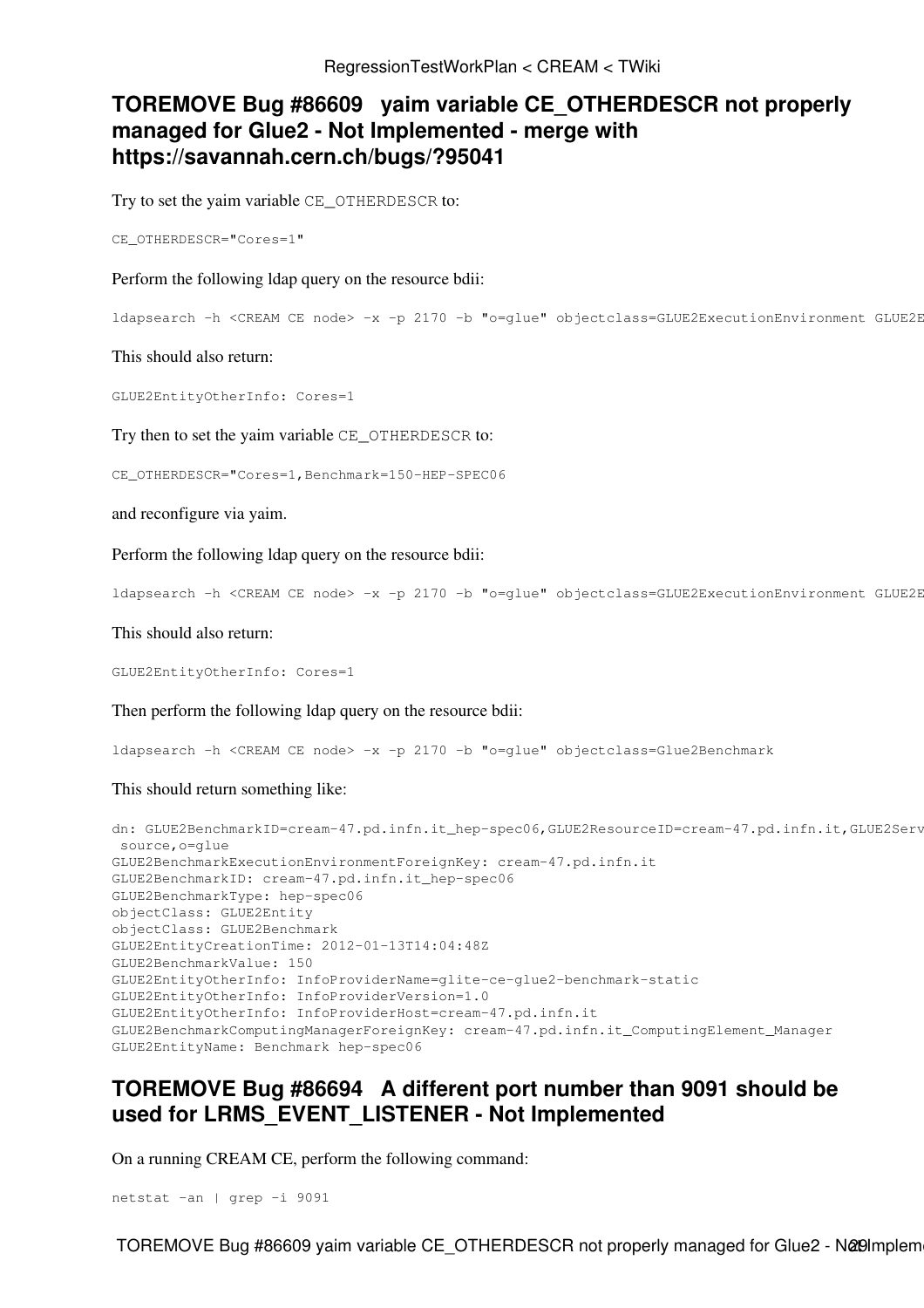#### RegressionTestWorkPlan < CREAM < TWiki

This shouldn't return anything.

Then perform the following command:

```
netstat -an | grep -i 49152
```
This should return:

tcp 0 0 :::49152 :::\* :::\* LISTEN

[root@cream-47 ~]# netstat -an | grep -i 49153 [root@cream-47 ~]# netstat -an | grep -i 49154  $[root@cream-47 \sim ]\# \text{ netstat -an}$  | grep -i 9091

# <span id="page-35-0"></span>**[Bug #86697](https://savannah.cern.ch/bugs/?86697) User application's exit code not recorded in the CREAM log file - Not Implemented**

Submit a job and wait for its completion. Then check the glite-ce-cream.log file on the CREAM CE. The user exit code should be reported (filed exitCode), e.g.:

13 Jan 2012 15:22:52,966 org.glite.ce.creamapi.jobmanagement.cmdexecutor.AbstractJobExecutor - JO

# <span id="page-35-1"></span>**[Bug #86737](https://savannah.cern.ch/bugs/?86737) A different port number than 9909 should be used for CREAM\_JOB\_SENSOR - Not Implemented**

On a running CREAM CE, perform the following command:

netstat -an | grep -i 9909

This shouldn't return anything.

# <span id="page-35-2"></span>**[Bug #86773](https://savannah.cern.ch/bugs/?86773) wrong /etc/glite-ce-cream/cream-config.xml with multiple ARGUS servers set - Not Implemented**

To test the fix, set in the siteinfo,def:

```
USE_ARGUS=yes
ARGUS_PEPD_ENDPOINTS="https://cream-46.pd.infn.it:8154/authz https://cream-46-1.pd.infn.it:8154/authz"
CREAM_PEPC_RESOURCEID="http://pd.infn.it/cream-47"
```
i.e. 2 values for ARGUS\_PEPD\_ENDPOINTS.

Then configure via yaim.

In /etc/glite-ce-cream/cream-config.xml there should be:

```
 <argus-pep name="pep-client1"
            resource_id="http://pd.infn.it/cream-47"
             cert="/etc/grid-security/tomcat-cert.pem"
             key="/etc/grid-security/tomcat-key.pem"
             passwd=""
             mapping_class="org.glite.ce.cream.authz.argus.ActionMapping">
   <endpoint url="https://cream-46.pd.infn.it:8154/authz" />
    <endpoint url="https://cream-46-1.pd.infn.it:8154/authz" />
  </argus-pep>
```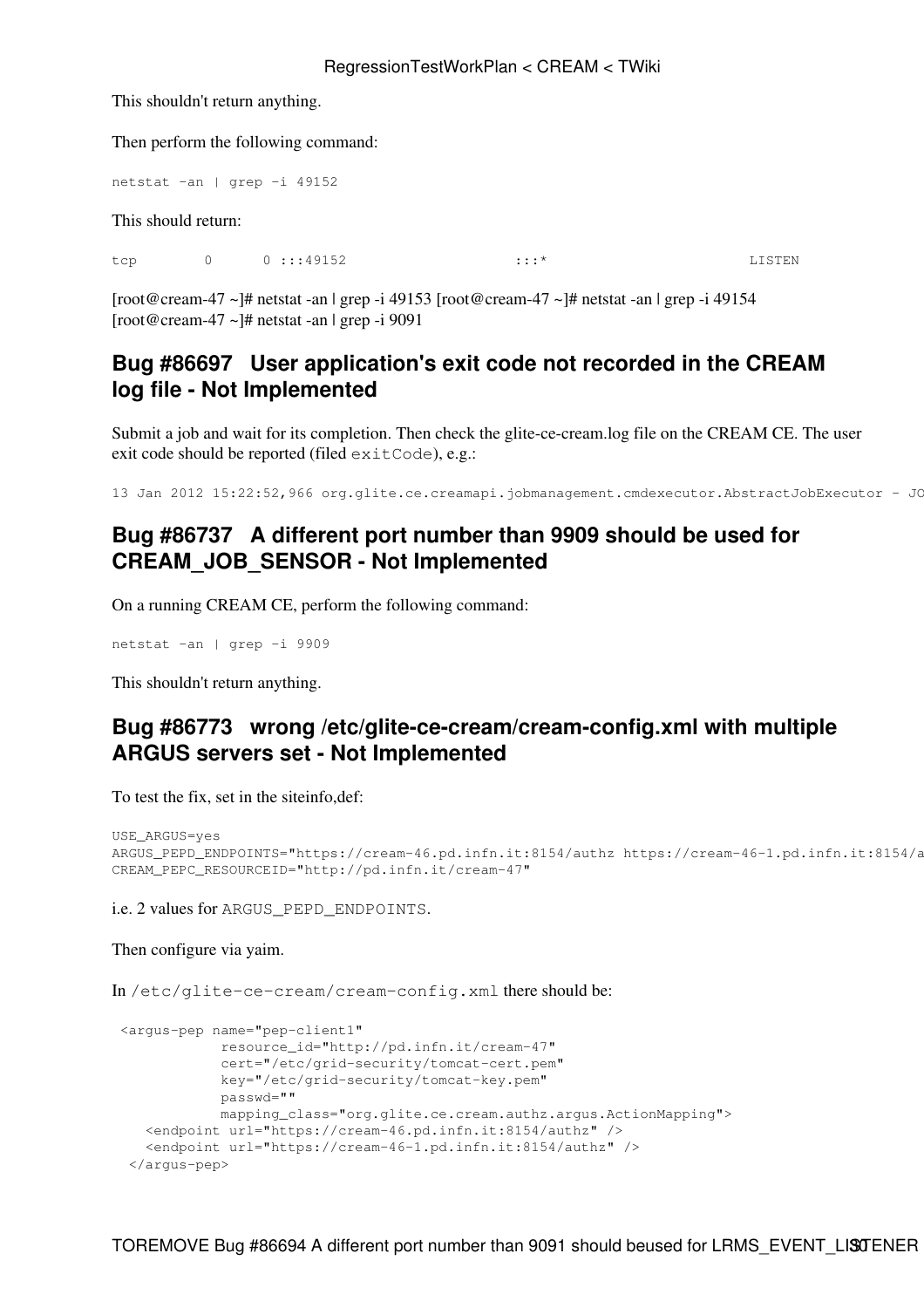# <span id="page-36-0"></span>**TOREMOVE [Bug #87690](https://savannah.cern.ch/bugs/?87690) Not possible to map different queues to different clusters for CREAM configured in cluster mode - Not Implemented - just one cluster supported**

Configure via yaim a CREAM CE in cluster mode with different queues mapped to different clusters, e.g.:

```
CREAM_CLUSTER_MODE=yes
CE_HOST_cream_47_pd_infn_it_QUEUES="creamtest1 creamtest2"
QUEUE_CREAMTEST1_CLUSTER_UniqueID=cl1id
QUEUE_CREAMTEST2_CLUSTER_UniqueID=cl2id
```
Then query the resource bdii of the CREAM, and check the GlueForeignKey attributes of the different glueCEs: they should refer to the specified clusters:

```
ldapsearch -h cream-47.pd.infn.it -p 2170 -x -b o=grid objectclass=GlueCE GlueForeignKey
# extended LDIF
#
# LDAPv3
# base <o=grid> with scope subtree
# filter: objectclass=GlueCE
# requesting: GlueForeignKey 
#
# cream-47.pd.infn.it:8443/cream-lsf-creamtest2, resource, grid
dn: GlueCEUniqueID=cream-47.pd.infn.it:8443/cream-lsf-creamtest2, Mds-Vo-name=r
 esource,o=grid
GlueForeignKey: GlueClusterUniqueID=cl12d
# cream-47.pd.infn.it:8443/cream-lsf-creamtest1, resource, grid
dn: GlueCEUniqueID=cream-47.pd.infn.it:8443/cream-lsf-creamtest1, Mds-Vo-name=r
 esource,o=grid
GlueForeignKey: GlueClusterUniqueID=cl1id
```
# <span id="page-36-1"></span>**[Bug #87799](https://savannah.cern.ch/bugs/?87799) Add yaim variables to configure the GLUE 2 [WorkingArea](https://wiki-igi.cnaf.infn.it/twiki/bin/edit/CREAM/WorkingArea?topicparent=CREAM.RegressionTestWorkPlan;nowysiwyg=0) attributes - Not Implemented**

Set all (or some) of the following yaim variables:

WORKING\_AREA\_SHARED WORKING\_AREA\_GUARANTEED WORKING\_AREA\_TOTAL WORKING\_AREA\_FREE WORKING\_AREA\_LIFETIME WORKING\_AREA\_MULTISLOT\_TOTAL WORKING\_AREA\_MULTISLOT\_FREE WORKING\_AREA\_MULTISLOT\_LIFETIME

and then configure via yaim. Then query the resource bdii of the CREAM CE and verify that the relevant attributes of the glue2 [ComputingManager](https://wiki-igi.cnaf.infn.it/twiki/bin/edit/CREAM/ComputingManager?topicparent=CREAM.RegressionTestWorkPlan;nowysiwyg=0) object are set.

# <span id="page-36-2"></span>**TOREMOVE [Bug #88078](https://savannah.cern.ch/bugs/?88078) CREAM DB names should be configurable - Not Implemented**

Configure from scratch a CREAM CE setting the yaim variables: CREAM\_DB\_NAME and DELEGATION DB NAME. e.g.:

CREAM\_DB\_NAME=abc DELEGATION\_DB\_NAME=xyz

TOREMOVE Bug #87690 Not possible to map different queues to different clusters for CREAM configured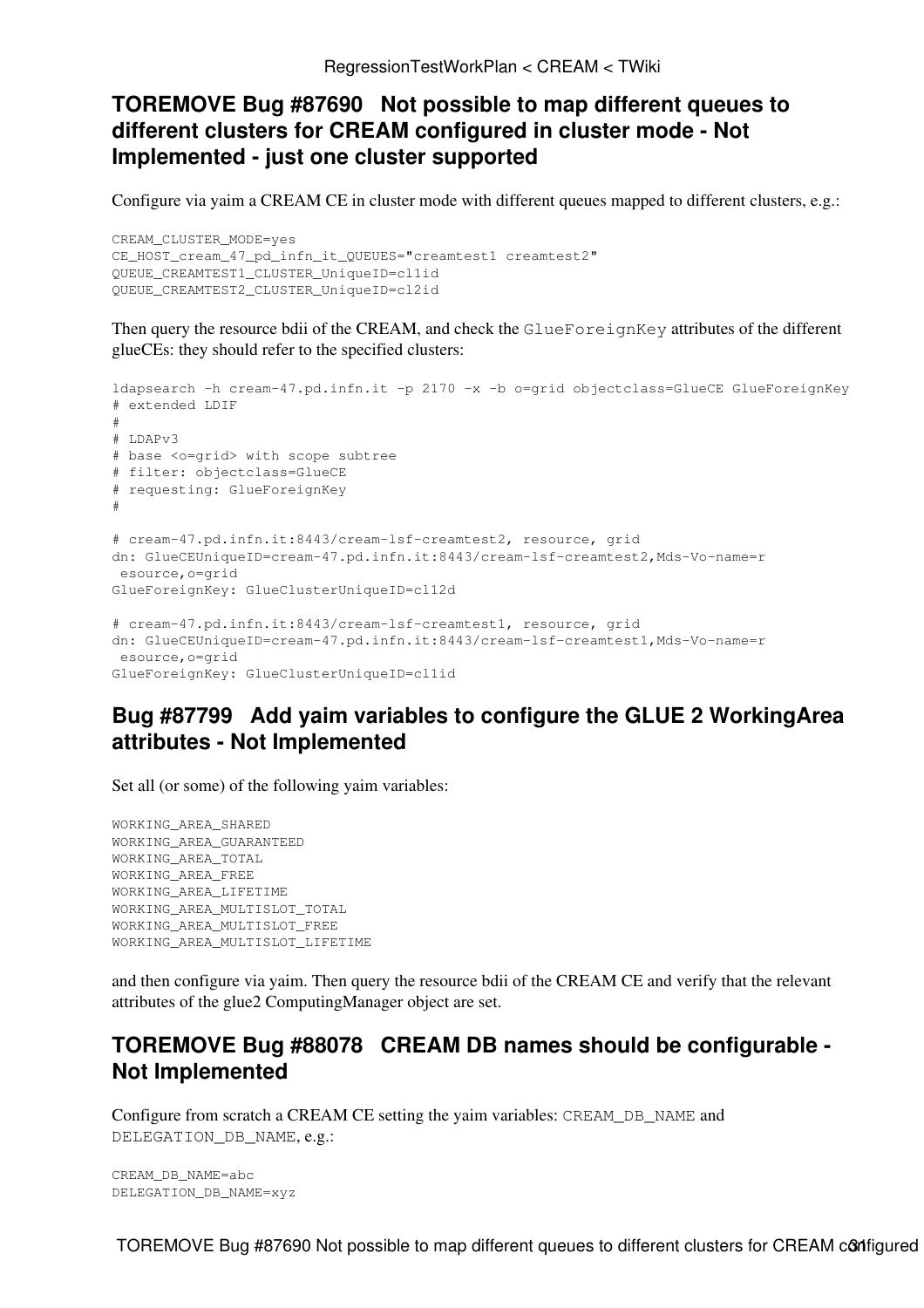and then configure via yaim.

Then check if the two databases have been created:

# mysql -u xxx -p Enter password: Welcome to the [MySQL](https://wiki-igi.cnaf.infn.it/twiki/bin/edit/CREAM/MySQL?topicparent=CREAM.RegressionTestWorkPlan;nowysiwyg=0) monitor. Commands end with ; or \g. Your [MySQL](https://wiki-igi.cnaf.infn.it/twiki/bin/edit/CREAM/MySQL?topicparent=CREAM.RegressionTestWorkPlan;nowysiwyg=0) connection id is 7176 Server version: 5.0.77 Source distribution

Type 'help;' or '\h' for help. Type '\c' to clear the buffer.

mysql> show databases;

+--------------------+

Database |

| information_schema |
|--------------------|
| abc                |
| test               |
| <b>XVZ</b>         |
|                    |

 $-$ ---------------------+ 4 rows in set  $(0.02 \text{ sec})$ 

Try also a job submission to verify if everything works properly.

# <span id="page-37-0"></span>**[Bug #89489](https://savannah.cern.ch/bugs/?89489) yaim plugin for CREAM CE does not execute a check function due to name mismatch - Implemented**

Configure a CREAM CE via yaim and save the yaim output. It should contain the string:

INFO: Executing function: config\_cream\_gip\_scheduler\_plugin\_check

# <span id="page-37-1"></span>**TOREMOVE [Bug #89664](https://savannah.cern.ch/bugs/?89664) yaim-cream-ce doesn't manage spaces in CE\_OTHERDESCR - Not Implemented - merge with <https://savannah.cern.ch/bugs/?95041>**

Try to set the yaim variable CE\_OTHERDESCR to:

CE\_OTHERDESCR="Cores=1"

Perform the following ldap query on the resource bdii:

ldapsearch -h <CREAM CE node> -x -p 2170 -b "o=glue" objectclass=GLUE2ExecutionEnvironment GLUE2E

This should also return:

GLUE2EntityOtherInfo: Cores=1

Try then to set the yaim variable CE\_OTHERDESCR to:

CE\_OTHERDESCR="Cores=2, Benchmark=4-HEP-SPEC06"

and reconfigure via yaim.

Perform the following ldap query on the resource bdii: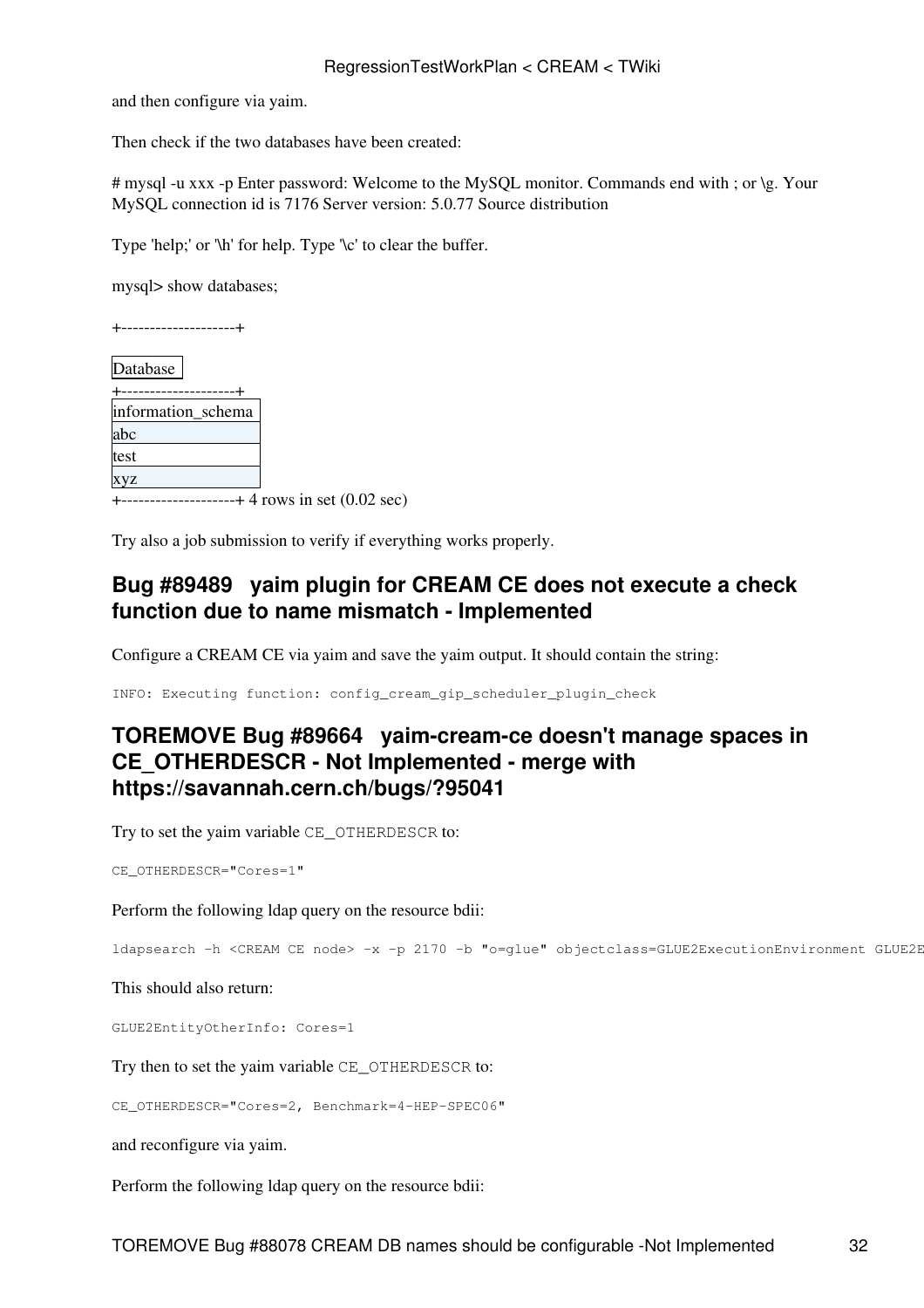#### RegressionTestWorkPlan < CREAM < TWiki

ldapsearch -h <CREAM CE node> -x -p 2170 -b "o=qlue" objectclass=GLUE2ExecutionEnvironment GLUE2E

This should also return:

```
GLUE2EntityOtherInfo: Cores=2
```
Then perform the following ldap query on the resource bdii:

ldapsearch -h <CREAM CE node> -x -p 2170 -b "o=glue" objectclass=Glue2Benchmark

This should return something like:

```
# cream-47.pd.infn.it_hep-spec06, cream-47.pd.infn.it, ppp, resource, glue
dn: GLUE2BenchmarkID=cream-47.pd.infn.it_hep-spec06,GLUE2ResourceID=cream-47.pd.infn.it,GLUE2Serv
GLUE2BenchmarkExecutionEnvironmentForeignKey: cream-47.pd.infn.it
GLUE2BenchmarkID: cream-47.pd.infn.it_hep-spec06
GLUE2BenchmarkType: hep-spec06
objectClass: GLUE2Entity
objectClass: GLUE2Benchmark
GLUE2EntityCreationTime: 2012-01-13T17:07:52Z
GLUE2BenchmarkValue: 4
GLUE2EntityOtherInfo: InfoProviderName=glite-ce-glue2-benchmark-static
GLUE2EntityOtherInfo: InfoProviderVersion=1.0
GLUE2EntityOtherInfo: InfoProviderHost=cream-47.pd.infn.it
GLUE2BenchmarkComputingManagerForeignKey: ppp_Manager
GLUE2EntityName: Benchmark hep-spec06
```
### <span id="page-38-0"></span>**[Bug #89784](https://savannah.cern.ch/bugs/?89784) Improve client side description of authorization failure - Not Implemented**

Try to remove the lsc files for your VO and try a submission to that CE.

It should return an authorization error.

Then check the glite-ce-cream.log. It should report something like:

```
13 Jan 2012 18:21:21,270 org.glite.voms.PKIVerifier - Cannot find usable certificates to validate
13 Jan 2012 18:21:21,602 org.glite.ce.commonj.authz.gjaf.LocalUserPIP - glexec error: [gLExec]:
13 Jan 2012 18:21:21,603 org.glite.ce.commonj.authz.gjaf.ServiceAuthorizationChain - Failed to ge
org.glite.ce.commonj.authz.AuthorizationException: Failed to get the local user id via glexec: gl
```
### <span id="page-38-1"></span>**[Bug #91819](https://savannah.cern.ch/bugs/?91819) glite\_cream\_load\_monitor should read the thresholds from a conf file Implemented**

Tested through the limiter test of the Robot based test-suite

# <span id="page-38-2"></span>**TODO [Bug #92102](https://savannah.cern.ch/bugs/?92102) Tomcat attributes in the CREAM CE should be configurable via yaim - Not Implemented**

Set in siteinfo.def:

CREAM\_JAVA\_OPTS\_HEAP="-Xms512m -Xmx1024m"

and configure via yaim.

The check /etc/tomca5.conf (in EMI2 SL5 X86 64 /etc/tomcat5/tomcat5.conf), where there should be:

TOREMOVE Bug #89664 yaim-cream-ce doesn't manage spaces inCE\_OTHERDESCR - Not Implemented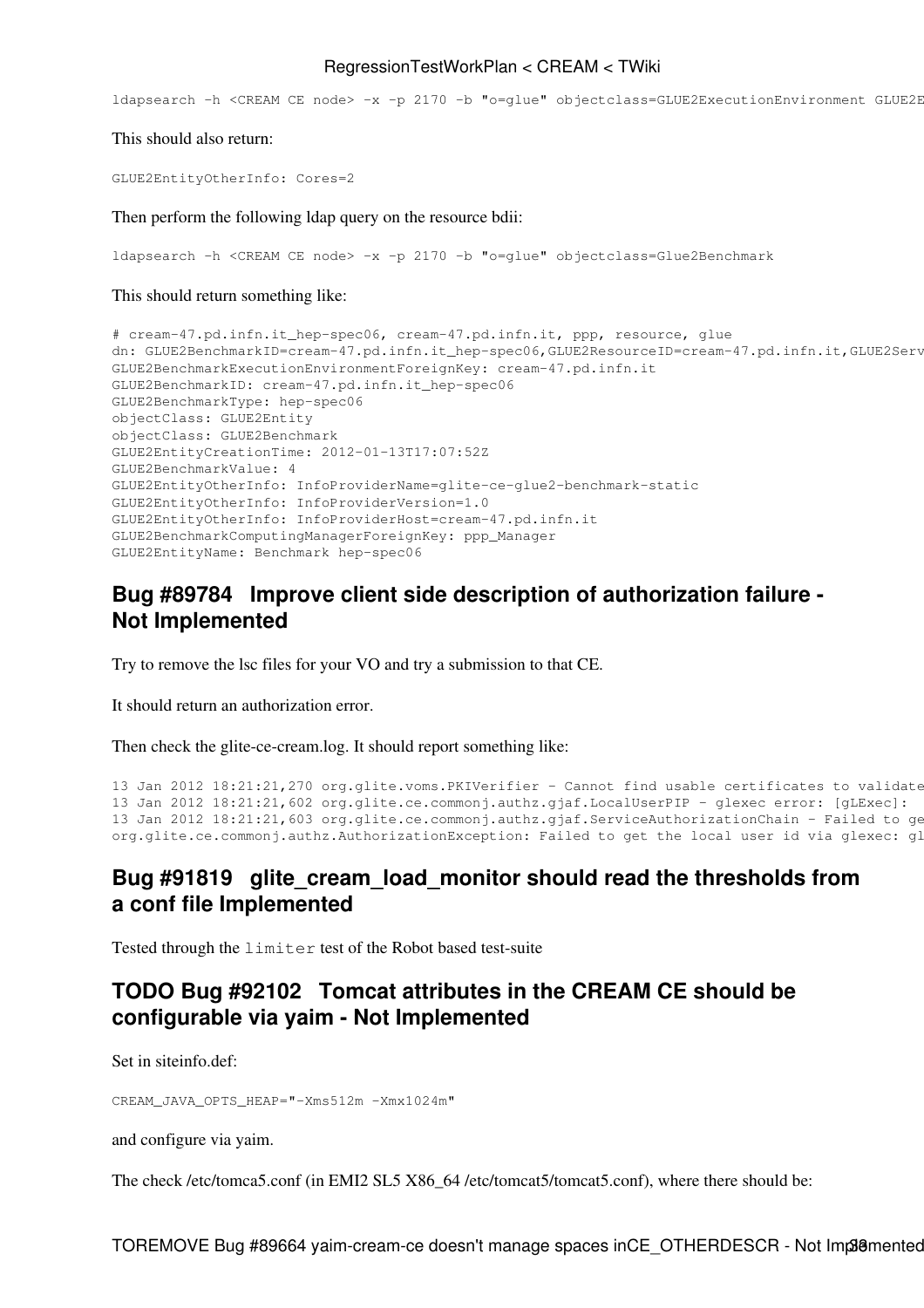JAVA\_OPTS="\${JAVA\_OPTS} -server -Xms512m -Xmx1024m"

# <span id="page-39-0"></span>**TODO [Bug #92338](https://savannah.cern.ch/bugs/?92338) CREAM load limiter should not disable job submissions when there is no swap space - Not Implemented**

To test the fix, consider a CREAM CE on a machine without swap.

Verify that the limiter doesn't disable job submissions.

Note: to show swap partition: cat /proc/swaps to check swap: top to disable swap: swapoff -a (or swapoff /) to enable swap: swapon -a The limiter checks every 10 minutes the memory usage.

# <span id="page-39-1"></span>**[Bug #93768](https://savannah.cern.ch/bugs/?93768) There's a bug in logfile handling - Not Implemented**

To verify the fix, try the --logfile option with e.g. the glite-ce-job-submit command.

Berify that the log file is created in the specified path

# <span id="page-39-2"></span>**Fixes provided with CREAM 1.13.4**

<span id="page-39-3"></span>**[Bug #95480](https://savannah.cern.ch/bugs/?95480) CREAM doesn't transfert the output files remotely under well known conditions - see Fix for 1.14.1**

# <span id="page-39-4"></span>**Fixes provided with CREAM 1.13.3**

# <span id="page-39-5"></span>**[Bug #81561](http://savannah.cern.ch/bugs/?81561) Make [JobDBAdminPurger](https://wiki-igi.cnaf.infn.it/twiki/bin/edit/CREAM/JobDBAdminPurger?topicparent=CREAM.RegressionTestWorkPlan;nowysiwyg=0) script compliant with CREAM EMI environment. - Implemented**

STATUS: Implemented

To test the fix, simply run on the CREAM CE as root the [JobDBAdminPurger.](https://wiki-igi.cnaf.infn.it/twiki/bin/edit/CREAM/JobDBAdminPurger?topicparent=CREAM.RegressionTestWorkPlan;nowysiwyg=0)sh. E.g.:

```
# JobDBAdminPurger.sh -c /etc/glite-ce-cream/cream-config.xml -u <user> -p <passwd> -s DONE-FAILE
START jobAdminPurger
```
It should work without reporting error messages:

----------------------------------------------------------- Job CREAM595579358 is going to be purged ... - Job deleted. JobId = CREAM595579358 CREAM595579358 has been purged! -----------------------------------------------------------

STOP jobAdminPurger

Starting from EMI2 the command to run is:

JobDBAdminPurger.sh -c /etc/glite-ce-cream/cream-config.xml -s DONE-FAILED,0

# <span id="page-39-6"></span>**[Bug #83238](http://savannah.cern.ch/bugs/?83238) Sometimes CREAM does not update the state of a failed job. - Implemented**

STATUS: Implemented

TODO Bug #92102 Tomcat attributes in the CREAM CE should beconfigurable via yaim - Not Implemented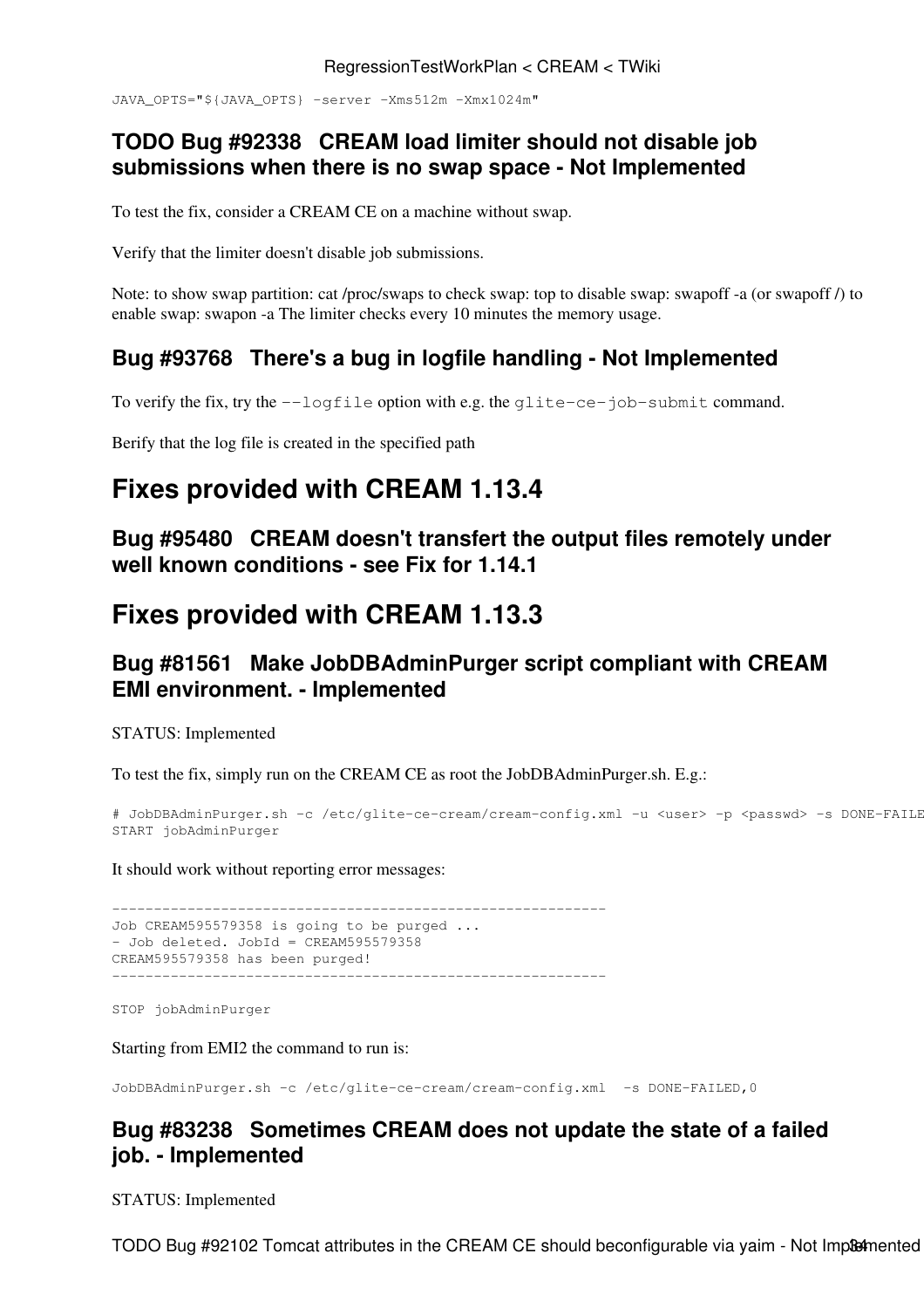To test the fix, try to kill by hand a job.

The status of the job should eventually be:

Status = [DONE-FAILED] Status = [DONE-<br>ExitCode = [N/A] FailureReason = [Job has been terminated (got SIGTERM)]

# <span id="page-40-0"></span>**[Bug #83749](http://savannah.cern.ch/bugs/?83749) [JobDBAdminPurger](https://wiki-igi.cnaf.infn.it/twiki/bin/edit/CREAM/JobDBAdminPurger?topicparent=CREAM.RegressionTestWorkPlan;nowysiwyg=0) cannot purge jobs if configured sandbox dir has changed. - Implemented**

STATUS: Not implemented

To test the fix, submit some jobs and then reconfigure the service with a different value of CREAM\_SANDBOX\_PATH. Then try, with the JobDBAdminPurger.sh script, to purge some jobs submitted before the switch.

It must be verified:

- that the jobs have been purged from the CREAM DB (i.e. a glite-ce-job-status should not find them anymore)
- that the relevant CREAM sandbox directories have been deleted

# <span id="page-40-1"></span>**[Bug #84374](http://savannah.cern.ch/bugs/?84374) yaim-cream-ce: [GlueForeignKey:](https://wiki-igi.cnaf.infn.it/twiki/bin/edit/CREAM/GlueForeignKey?topicparent=CREAM.RegressionTestWorkPlan;nowysiwyg=0) [GlueCEUniqueID](https://wiki-igi.cnaf.infn.it/twiki/bin/edit/CREAM/GlueCEUniqueID?topicparent=CREAM.RegressionTestWorkPlan;nowysiwyg=0): published using : instead of=. - Implemented**

STATUS: Implemented

To test the fix, query the resource bdii of the CREAM-CE:

```
ldapsearch -h <CREAM CE host> -x -p 2170 -b "o=grid" | grep -i foreignkey | grep -i glueceuniqueid
```
Entries such as:

GlueForeignKey: GlueCEUniqueID=cream-35.pd.infn.it:8443/cream-lsf-creamtest1

i.e.:

GlueForeignKey: GlueCEUniqueID=<CREAM CE ID>

should appear.

# <span id="page-40-2"></span>**[Bug #86191](http://savannah.cern.ch/bugs/?86191) No info published by the lcg-info-dynamic-scheduler for one VOView - Implemented**

STATUS: Implemented

To test the fix, issue the following ldapsearch query towards the resource bdii of the CREAM-CE:

\$ ldapsearch -h cream-35 -x -p 2170 -b "o=grid" | grep -i GlueCEStateWaitingJobs | grep -i 444444

It should not find anything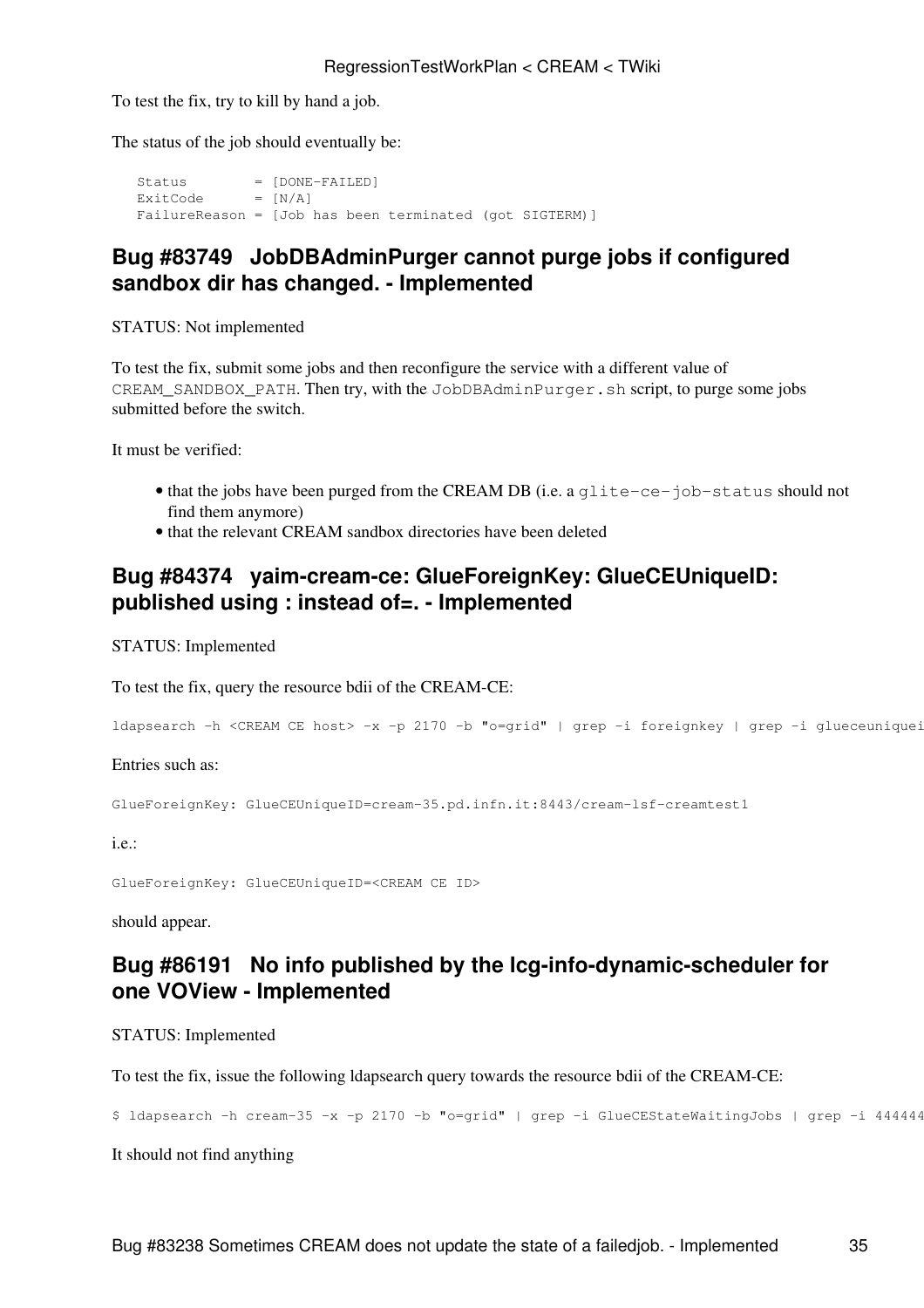### <span id="page-41-0"></span>**[Bug #87361](http://savannah.cern.ch/bugs/?87361) The attribute cream\_concurrency\_level should be configurable via yaim. - Implemented**

STATUS: Implemented

To test the fix, set in seiteinfo.def the variable CREAM\_CONCURRENCY\_LEVEL to a certain number (n). After configuration verify that in  $=$ /etc/glite-ce-cream/cream-config.xml there is:

 $\bullet$  [EMI1]

cream\_concurrency\_level="n"

[EMI2] •

commandworkerpoolsize="n"

### <span id="page-41-1"></span>**[Bug #87492](http://savannah.cern.ch/bugs/?87492) CREAM doesn't handle correctly the jdl attribute "environment". - Implemented**

STATUS: Implemented

To test the fix, submit the following JDL using glite-ce-job-submit:

```
Environment = {
"GANGA_LCG_VO='camont:/camont/Role=lcgadmin'",
"LFC_HOST='lfc0448.gridpp.rl.ac.uk'",
"GANGA_LOG_HANDLER='WMS'"
}; 
executable="/bin/env";
stdoutput="out.out";
outputsandbox={"out.out"};
outputsandboxbasedesturi="gsiftp://localhost";
```
When the job is done, retrieve the output and check that in  $out.out$  to the variables  $GANGA\_LCG\_VO$ , LFC\_HOST and GANGA\_LOG\_HANDLER have exactly the values defined in the JDL.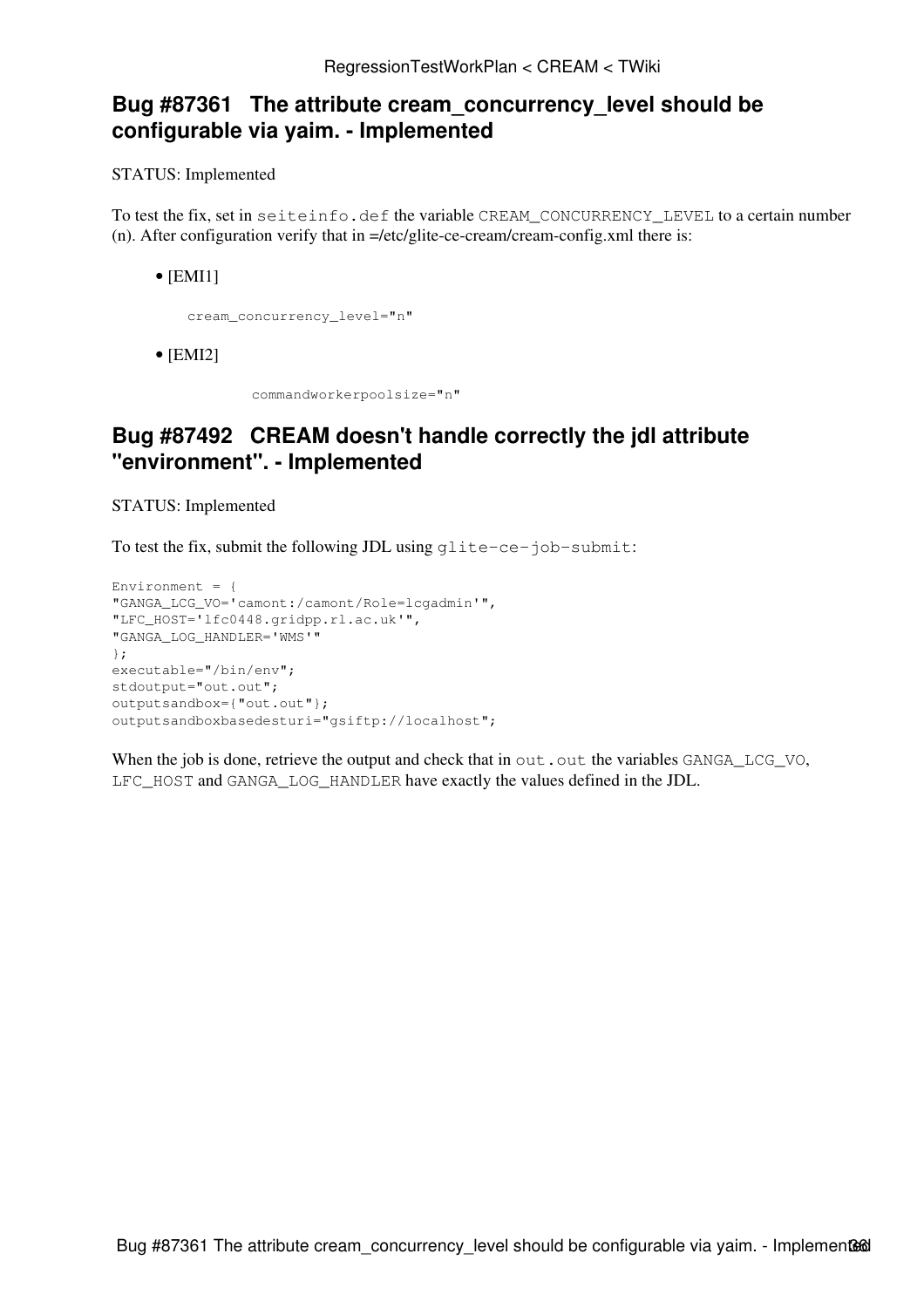# <span id="page-42-0"></span>**gLite-CLUSTER**

# <span id="page-42-1"></span>**Fixes provided with glite-CLUSTER v. 2.0.1**

# <span id="page-42-2"></span>**Bug #CREAM-96 CLUSTER Yaim generates incorrect Subcluster configuration Not Implemented**

[#CREAM-96](https://issues.infn.it/jira/browse/CREAM-96?focusedCommentId=29881&page=com.atlassian.jira.plugin.system.issuetabpanels:comment-tabpanel#comment-29881) CLUSTER Yaim generates incorrect Subcluster configuration Not implemented

# <span id="page-42-3"></span>**Bug #CREAM-98 Generated configuration files conflict with CREAM ones Not Implemented**

[#CREAM-98](https://issues.infn.it/jira/browse/CREAM-98?focusedCommentId=29882&page=com.atlassian.jira.plugin.system.issuetabpanels:comment-tabpanel#comment-29882) Generated configuration files conflict with CREAM ones Not implemented

# <span id="page-42-4"></span>**Bug #CREAM-100 Remove lcg prefix from template Not Implemented**

[https://issues.infn.it/jira/browse/CREAM-100?focusedCommentId=29883&page=com.atlassian.jira.plugin.system.issu Remove lcg prefix from template Not implemented

# <span id="page-42-5"></span>**Bug #CREAM-97 Wrong GLUE output format in a CREAM+Cluster installation Not Implemented**

[#CREAM-97](https://issues.infn.it/jira/browse/CREAM-97?focusedCommentId=29884&page=com.atlassian.jira.plugin.system.issuetabpanels:comment-tabpanel#comment-29884) Wrong GLUE output format in a CREAM+Cluster installation Not implemented

# <span id="page-42-6"></span>**Bug #CREAM-95 CE\_\* YAIM variables not mandatory for GLUE2 in cluster mode Not Implemented**

[#CREAM-95](https://issues.infn.it/jira/browse/CREAM-95?focusedCommentId=29885&page=com.atlassian.jira.plugin.system.issuetabpanels:comment-tabpanel#comment-29885) CE\_\* YAIM variables not mandatory for GLUE2 in cluster mode Not implemented

# <span id="page-42-7"></span>**Fixes provided with previous versions**

# <span id="page-42-8"></span>**[Bug #69318](https://savannah.cern.ch/bugs/?69318) The cluster publisher needs to publish in GLUE 2 too Not implemented**

• Check if the resource BDII publishes glue 2 [GLUE2ComputingService](https://wiki-igi.cnaf.infn.it/twiki/bin/edit/CREAM/GLUE2ComputingService?topicparent=CREAM.RegressionTestWorkPlan;nowysiwyg=0) objectclasses. There should be one [GLUE2ComputingService](https://wiki-igi.cnaf.infn.it/twiki/bin/edit/CREAM/GLUE2ComputingService?topicparent=CREAM.RegressionTestWorkPlan;nowysiwyg=0) objectclass:

ldapsearch -h <gLite-CUSTER hostname> -x -p 2170 -b "o=glue" objectclass=GLUE2ComputingService

• Check if the resource BDII publishes glue 2 [GLUE2Manager](https://wiki-igi.cnaf.infn.it/twiki/bin/edit/CREAM/GLUE2Manager?topicparent=CREAM.RegressionTestWorkPlan;nowysiwyg=0) objectclasses. There should be one [GLUE2Manager](https://wiki-igi.cnaf.infn.it/twiki/bin/edit/CREAM/GLUE2Manager?topicparent=CREAM.RegressionTestWorkPlan;nowysiwyg=0) objectclass.

ldapsearch -h <gLite-CUSTER hostname> -x -p 2170 -b "o=glue" objectclass=GLUE2Manager

• Check if the resource BDII publishes glue 2 [GLUE2Share](https://wiki-igi.cnaf.infn.it/twiki/bin/edit/CREAM/GLUE2Share?topicparent=CREAM.RegressionTestWorkPlan;nowysiwyg=0) objectclasses. There should be one [GLUE2Share](https://wiki-igi.cnaf.infn.it/twiki/bin/edit/CREAM/GLUE2Share?topicparent=CREAM.RegressionTestWorkPlan;nowysiwyg=0) objectclass per each VOview.

ldapsearch -h <gLite-CUSTER hostname> -x -p 2170 -b "o=glue" objectclass=GLUE2Share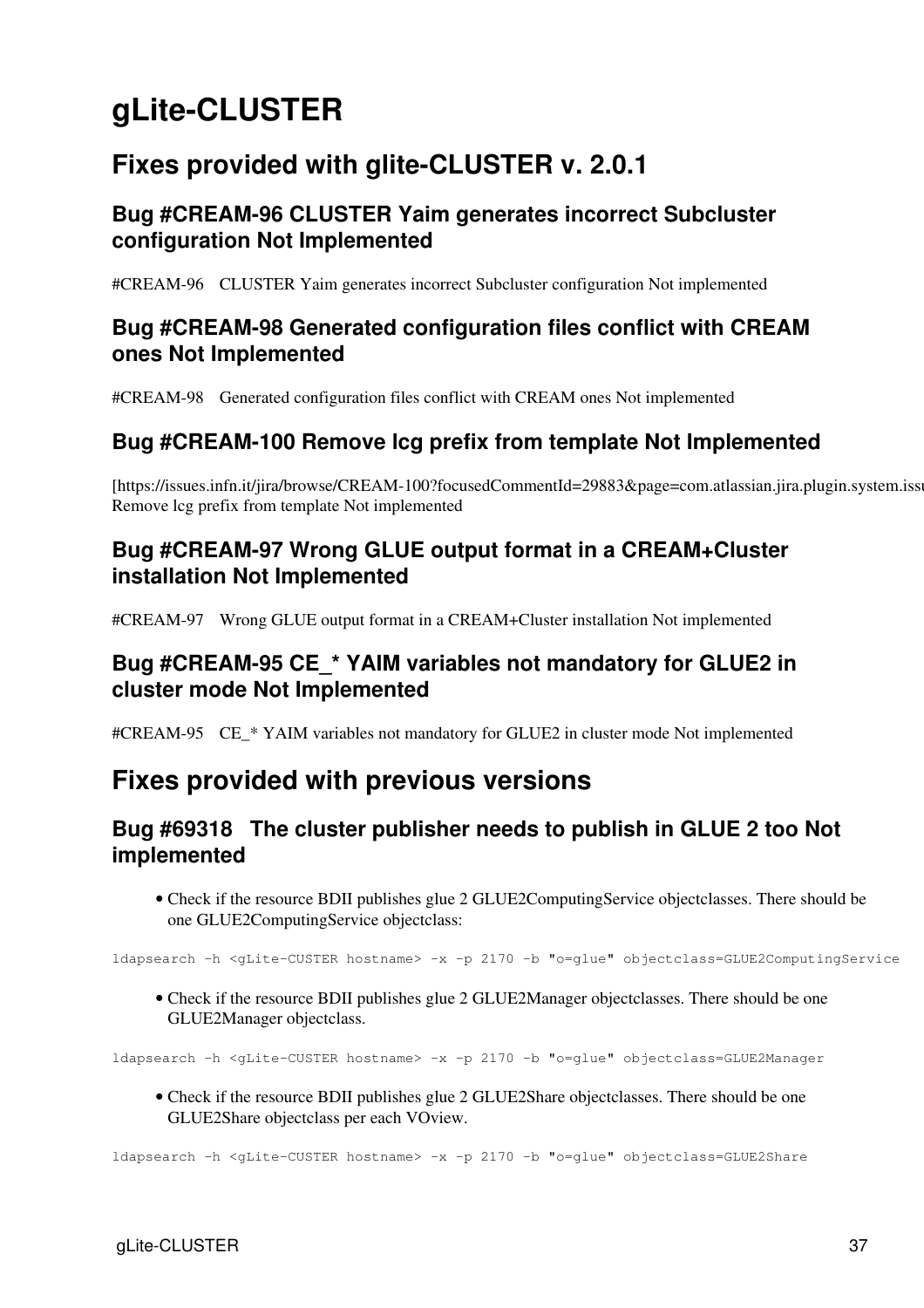• Check if the resource BDII publishes glue 2 [GLUE2ExecutionEnvironment](https://wiki-igi.cnaf.infn.it/twiki/bin/edit/CREAM/GLUE2ExecutionEnvironment?topicparent=CREAM.RegressionTestWorkPlan;nowysiwyg=0) objectclasses. There should be at least one [GLUE2ExecutionEnvironment](https://wiki-igi.cnaf.infn.it/twiki/bin/edit/CREAM/GLUE2ExecutionEnvironment?topicparent=CREAM.RegressionTestWorkPlan;nowysiwyg=0) objectclass.

ldapsearch -h <gLite-CUSTER hostname> -x -p 2170 -b "o=glue" objectclass=GLUE2ExecutionEnvironmen

• Check if the resource BDII publishes glue 2 [GLUE2ComputingEndPoint](https://wiki-igi.cnaf.infn.it/twiki/bin/edit/CREAM/GLUE2ComputingEndPoint?topicparent=CREAM.RegressionTestWorkPlan;nowysiwyg=0) objectclasses with [GLUE2EndpointInterfaceName](https://wiki-igi.cnaf.infn.it/twiki/bin/edit/CREAM/GLUE2EndpointInterfaceName?topicparent=CREAM.RegressionTestWorkPlan;nowysiwyg=0) equal to org.glite.ce.ApplicationPublisher. There should be one of such objectclass.

ldapsearch -h <gLite-CUSTER hostname> -x -p 2170 -b "o=glue" "(&(objectclass=GLUE2ComputingEndPc

# <span id="page-43-0"></span>**[Bug #86512](https://savannah.cern.ch/bugs/?86512) YAIM CLuster Publisher incorrectly configures [GlueClusterService](https://wiki-igi.cnaf.infn.it/twiki/bin/edit/CREAM/GlueClusterService?topicparent=CREAM.RegressionTestWorkPlan;nowysiwyg=0) and [GlueForeignKey](https://wiki-igi.cnaf.infn.it/twiki/bin/edit/CREAM/GlueForeignKey?topicparent=CREAM.RegressionTestWorkPlan;nowysiwyg=0) for [CreamCEs](https://wiki-igi.cnaf.infn.it/twiki/bin/edit/CREAM/CreamCEs?topicparent=CREAM.RegressionTestWorkPlan;nowysiwyg=0)- Not implemented**

To test the fix issue a ldapsearch such as:

ldapsearch -h <gLite-CLUSTER> -x -p 2170 -b "o=grid" | grep GlueClusterService

Then issue a ldapsearch such as:

ldapsearch -h <gLite-CLUSTER> -x -p 2170 -b "o=grid" | grep GlueForeignKey | grep -v Site

Verify that for each returned line, the format is:

<hostname>:8443/cream-<lrms>-<queue>

### <span id="page-43-1"></span>**[Bug #87691](https://savannah.cern.ch/bugs/?87691) Not possible to map different queues of the same CE to different clusters - Not implemented**

To test this fix, configure a gLite-CLUSTER with at least two different queues mapped to different clusters (use the yaim variables QUEUE\_\_CLUSTER\_UniqueID), e.g."

QUEUE\_CREAMTEST1\_CLUSTER\_UniqueID=cl1id QUEUE\_CREAMTEST2\_CLUSTER\_UniqueID=cl2id

Then query the resource bdii of the gLite-CLUSTER and verify that:

- for the [GlueCluster](https://wiki-igi.cnaf.infn.it/twiki/bin/edit/CREAM/GlueCluster?topicparent=CREAM.RegressionTestWorkPlan;nowysiwyg=0) objectclass with GlueClusterUniqueID equal to cl1id, the attributes GlueClusterService and GlueForeignKey refers to CEIds with creamtest1 as queue
- for the [GlueCluster](https://wiki-igi.cnaf.infn.it/twiki/bin/edit/CREAM/GlueCluster?topicparent=CREAM.RegressionTestWorkPlan;nowysiwyg=0) objectclass with GlueClusterUniqueID equal to cl2id, the attributes GlueClusterService and GlueForeignKey refers to CEIds with creamtest2 as queue

# <span id="page-43-2"></span>**[Bug #87799](https://savannah.cern.ch/bugs/?87799) Add yaim variables to configure the GLUE 2 [WorkingArea](https://wiki-igi.cnaf.infn.it/twiki/bin/edit/CREAM/WorkingArea?topicparent=CREAM.RegressionTestWorkPlan;nowysiwyg=0) attributes - Not implemented**

Set all (or some) of the following yaim variables:

```
WORKING_AREA_SHARED
WORKING_AREA_GUARANTEED
WORKING_AREA_TOTAL
WORKING_AREA_FREE
WORKING_AREA_LIFETIME
WORKING_AREA_MULTISLOT_TOTAL
WORKING_AREA_MULTISLOT_FREE
```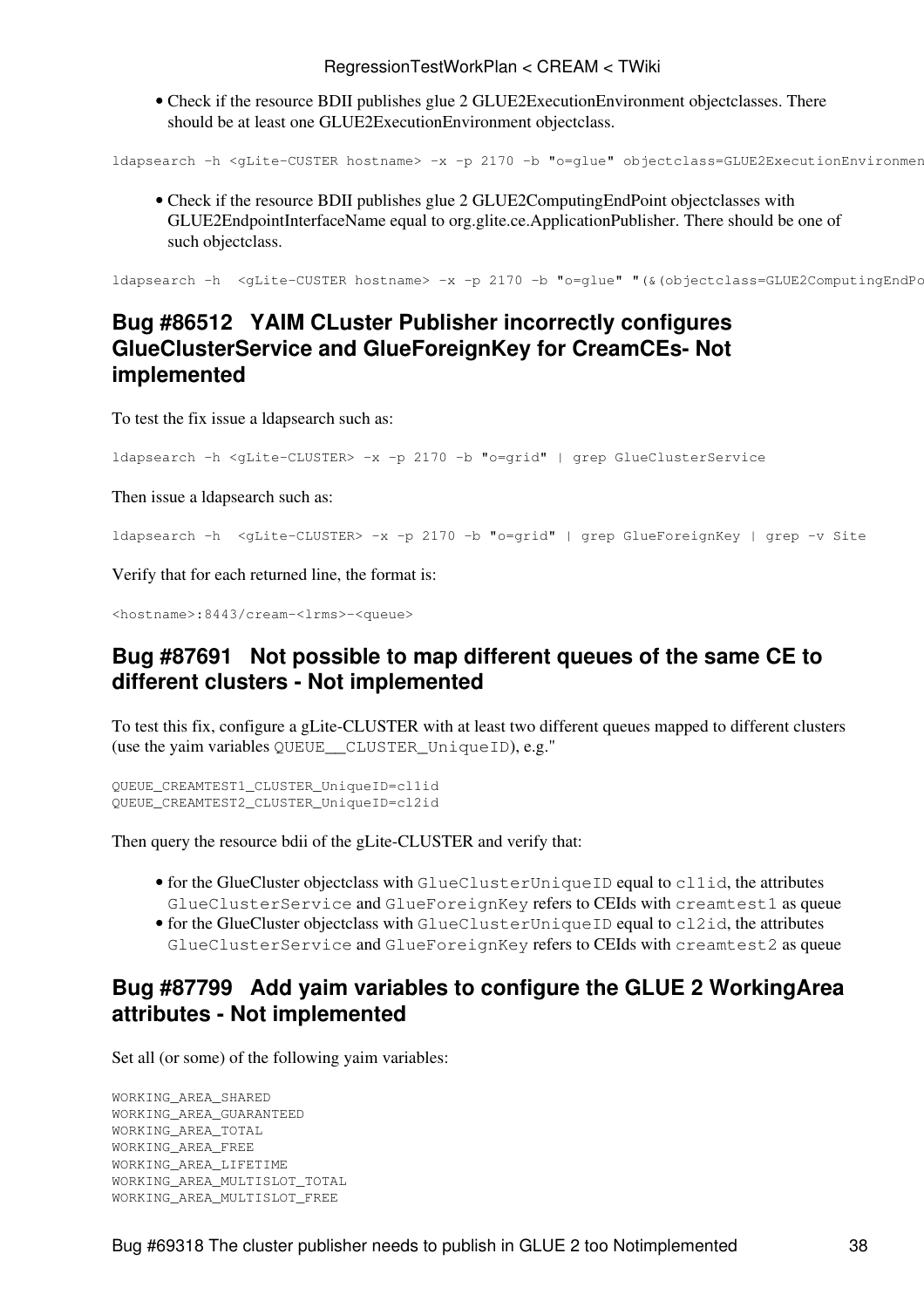WORKING\_AREA\_MULTISLOT\_LIFETIME

and then configure via yaim. Then query the resource bdii of the gLite cluster and verify that the relevant attributes of the glue2 [ComputingManager](https://wiki-igi.cnaf.infn.it/twiki/bin/edit/CREAM/ComputingManager?topicparent=CREAM.RegressionTestWorkPlan;nowysiwyg=0) object are set.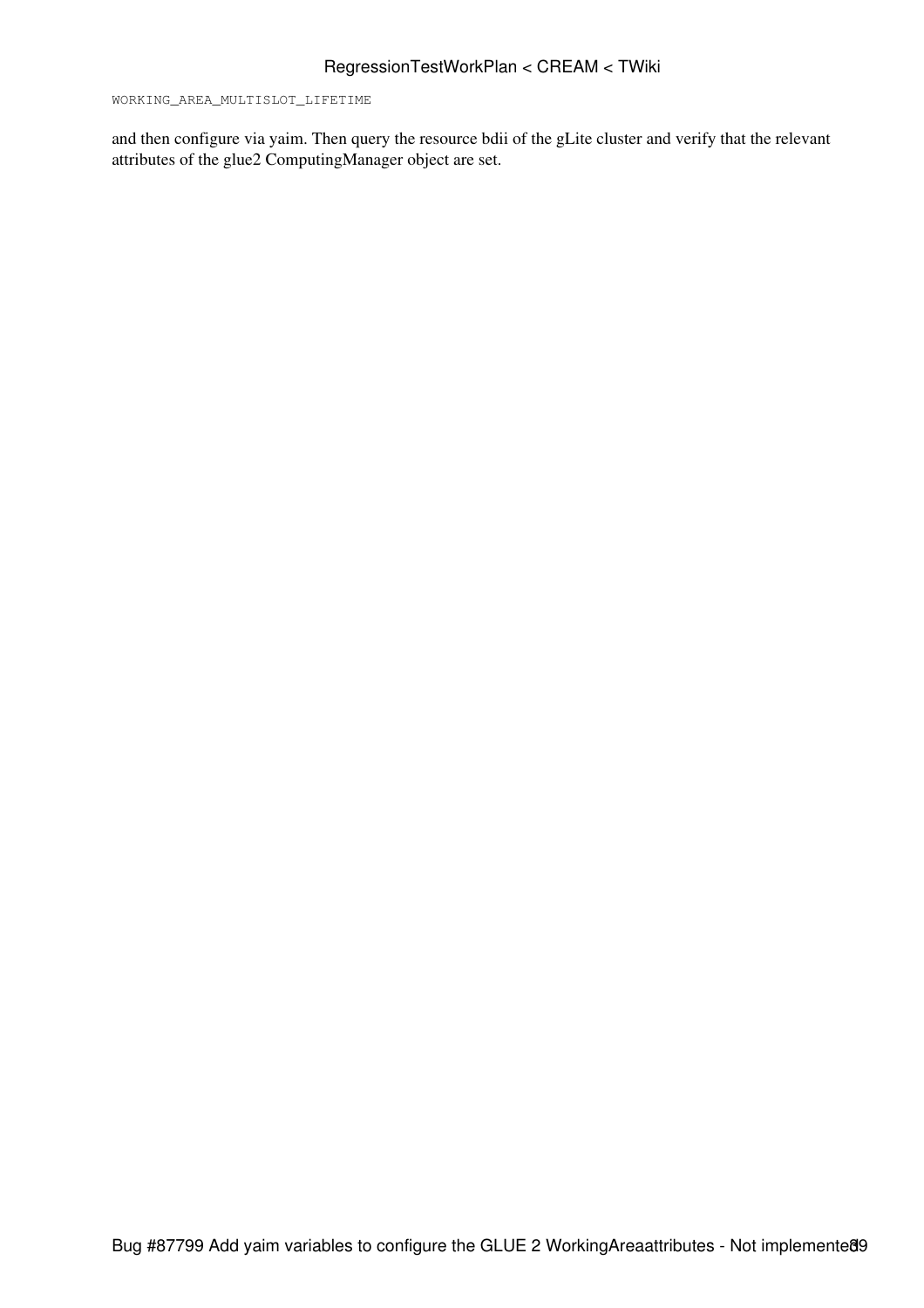# <span id="page-45-0"></span>**CREAM Torque module**

# <span id="page-45-1"></span>**Fixes provided with CREAM TORQUE module 2.1.2**

# <span id="page-45-2"></span>**TODO CREAM #119 - Wrong total cpu count from PBS infoprovider Not Implemented**

[CREAM #119](https://issues.infn.it/jira/browse/CREAM-119) Wrong total cpu count from PBS infoprovider Not Implemented

# <span id="page-45-3"></span>**Fixes provided with CREAM TORQUE module 2.1.1**

# <span id="page-45-4"></span>**CREAM #101 - Wrong time format for [MaxWallClockTime](https://wiki-igi.cnaf.infn.it/twiki/bin/edit/CREAM/MaxWallClockTime?topicparent=CREAM.RegressionTestWorkPlan;nowysiwyg=0) Not Implemented**

[CREAM #101](https://issues.infn.it/jira/browse/CREAM-101) Wrong time format for [MaxWallClockTime](https://wiki-igi.cnaf.infn.it/twiki/bin/edit/CREAM/MaxWallClockTime?topicparent=CREAM.RegressionTestWorkPlan;nowysiwyg=0) Not Implemented

# <span id="page-45-5"></span>**CREAM #107 - Bad timezone format Not Implemented**

[CREAM #107](https://issues.infn.it/jira/browse/CREAM-107) Bad timezone format Not Implemented

# <span id="page-45-6"></span>**Fixes provided with CREAM TORQUE module 2.0.1**

# <span id="page-45-7"></span>**TODO [Bug #95184](https://savannah.cern.ch/bugs/?95184) Missing real value for GlueCEPolicyMaxSlotsPerJob Not Implemented**

- configure the TORQUE server so that the parameter "resources\_max.procct" for a given queue is defined and greater than zero
- run the script /var/lib/bdii/gip/plugin/glite-info-dynamic-ce
- verify that the attribute GlueCEPolicyMaxSlotsPerJob for the given queue reports the value of the parameter above

# <span id="page-45-8"></span>**TODO [Bug #96636](https://savannah.cern.ch/bugs/?96636) Time limits for GLUE 2 are different to GLUE 1 Not Implemented**

• run the command

ldapsearch -x -H ldap://hostname:2170 -b o=glue '(&(objectclass=GLUE2ComputingShare))' [at

where attributeName is one of the following arguments: GLUE2ComputingShareMaxCPUTime, GLUE2ComputingShareMaxWallTime, GLUE2ComputingShareDefaultCPUTime, GLUE2ComputingShareDefaultWallTime

- verify that each value, if available, is expressed in seconds
- run the command

ldapsearch -x -H ldap://hostname:2170 -b o=grid '(&(objectclass=GLUECE))' [attributeName]

where attributeName is one of the following arguments: GlueCEPolicyMaxCPUTime, GlueCEPolicyMaxObtainableCPUTime, GlueCEPolicyMaxWallClockTime, GlueCEPolicyMaxObtainableWallClockTime

• verify that each value, if available, is expressed in minutes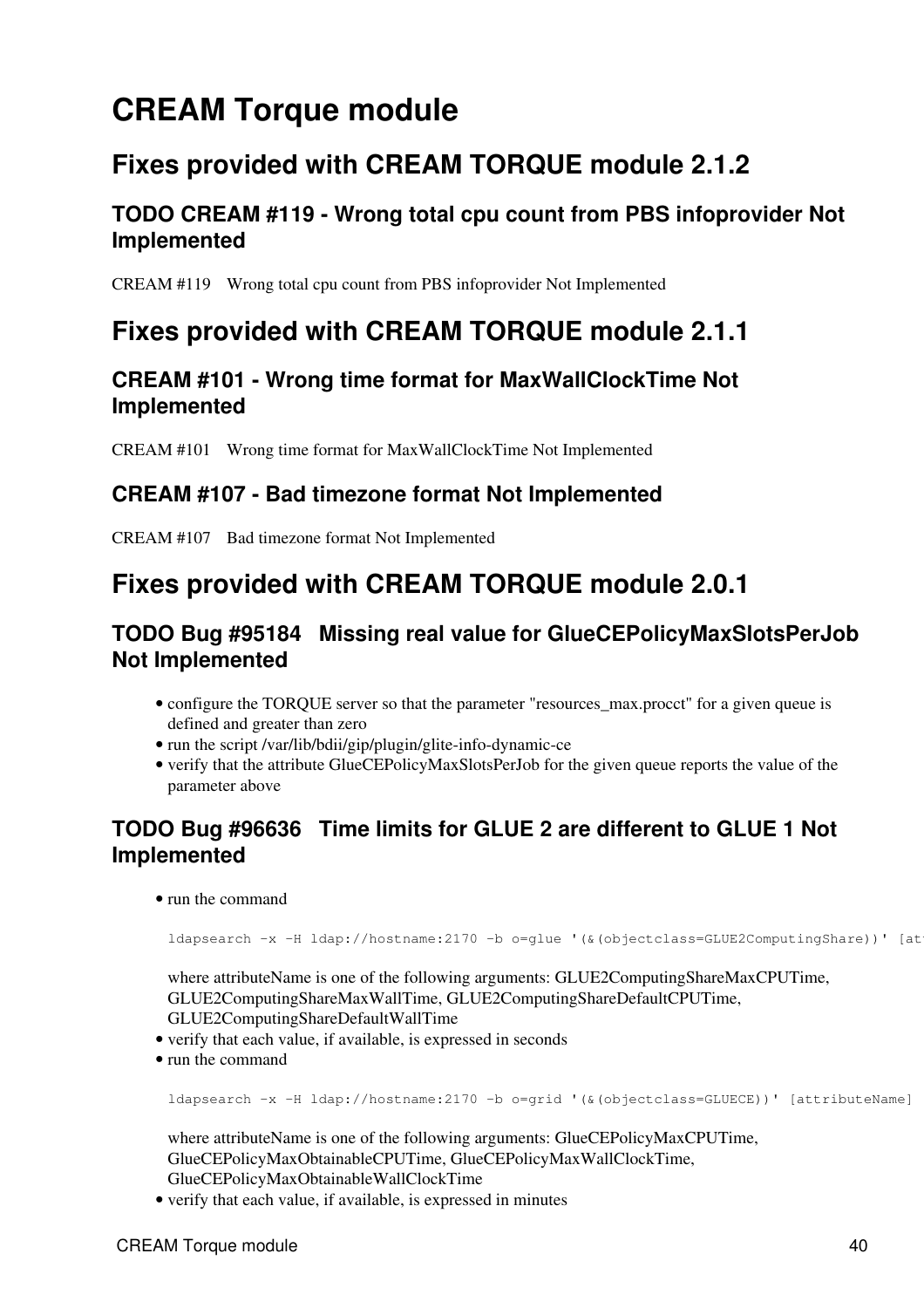### <span id="page-46-0"></span>**TODO [Bug #99639](https://savannah.cern.ch/bugs/?99639) lcg-info-dynamic-scheduler-pbs cannot parse qstat output with spurious lines Not Implemented**

• save the output of the command

qstat -f

in a temporary file

- insert several spurious lines within the block of job data, it's better to insert also some empty lines.
- run the command

lcg-info-dynamic-scheduler-pbs -c [temporary file]

• verify that the execution works fine

# <span id="page-46-1"></span>**Fixes from previous releases**

### <span id="page-46-2"></span>**[Bug #17325](https://savannah.cern.ch/bugs/?17325) Default time limits not taken into account - Not implemented**

To test the fix for this bug, consider a PBS installation where for a certain queue both default and max values are specified, e.g.:

```
resources_max.cput = A
resources_max.walltime = B
resources_default.cput = C
resources_default.walltime = D
```
Verify that the published value for [GlueCEPolicyMaxCPUTime](https://wiki-igi.cnaf.infn.it/twiki/bin/edit/CREAM/GlueCEPolicyMaxCPUTime?topicparent=CREAM.RegressionTestWorkPlan;nowysiwyg=0) is C and that the published value for [GlueCEPolicyMaxWallClockTime](https://wiki-igi.cnaf.infn.it/twiki/bin/edit/CREAM/GlueCEPolicyMaxWallClockTime?topicparent=CREAM.RegressionTestWorkPlan;nowysiwyg=0) is D

# <span id="page-46-3"></span>**[Bug #49653](https://savannah.cern.ch/bugs/?49653) lcg-info-dynamic-pbs should check pcput in addition to cput - Not implemented**

To test the fix for this bug, consider a PBS installation where for a certain queue both cput and pcput max values are specified, e.g.:

```
resources max.cput = Aresources_max.pcput = B
```
Verify that the published value for [GlueCEPolicyMaxCPUTime](https://wiki-igi.cnaf.infn.it/twiki/bin/edit/CREAM/GlueCEPolicyMaxCPUTime?topicparent=CREAM.RegressionTestWorkPlan;nowysiwyg=0) is the minimum between A an B.

Then consider a PBS installation where for a certain queue both cput and pcput max and default values are specified, e.g.:

```
resources_max.cput = C
resources_default.cput = D
resources_max.pcput = E
resources_default.pcput = F
```
Verify that the published value for [GlueCEPolicyMaxCPUTime](https://wiki-igi.cnaf.infn.it/twiki/bin/edit/CREAM/GlueCEPolicyMaxCPUTime?topicparent=CREAM.RegressionTestWorkPlan;nowysiwyg=0) is the minimum between D and F.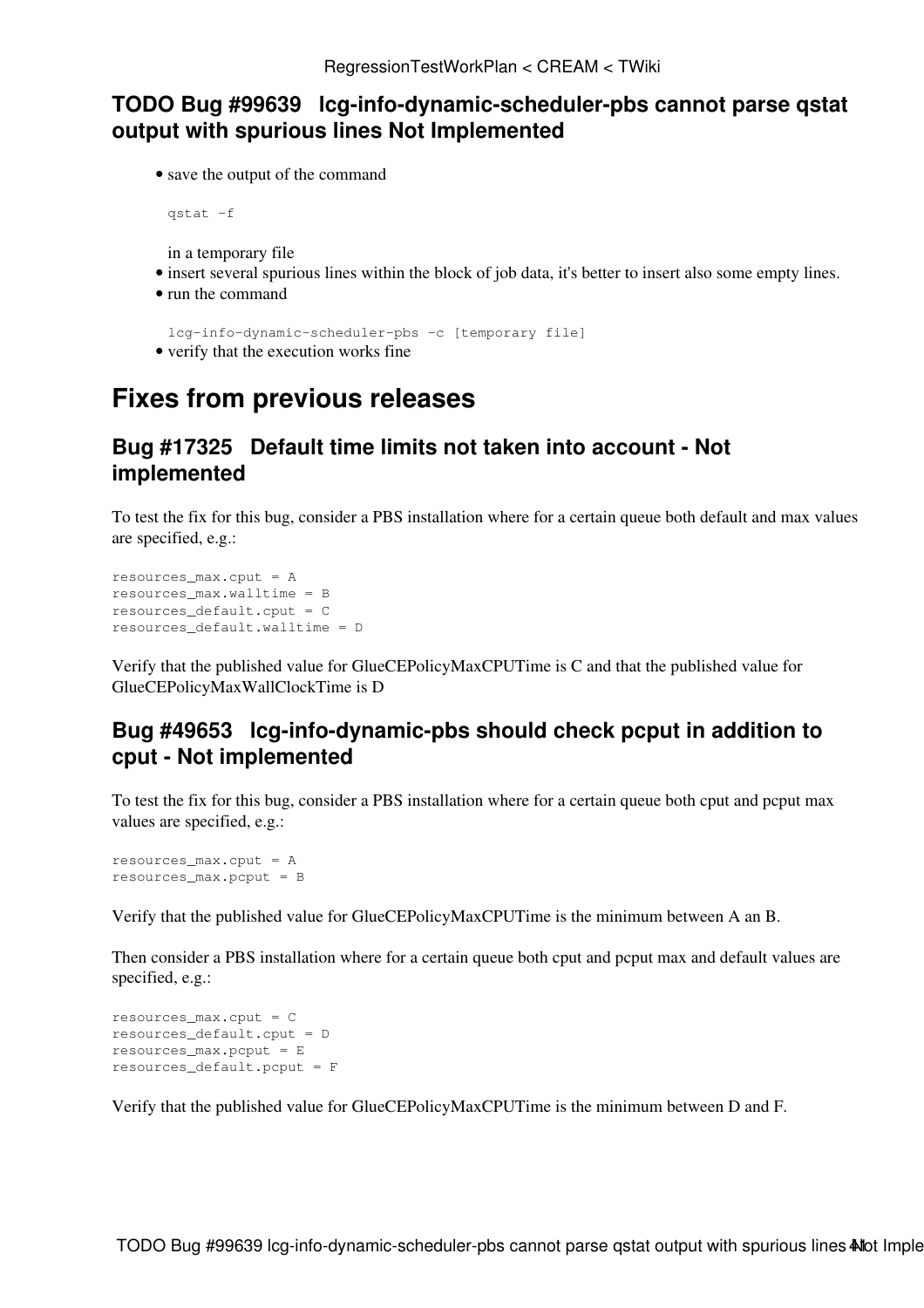# <span id="page-47-0"></span>**TOREMOVE [Bug #76162](https://savannah.cern.ch/bugs/?76162) YAIM for APEL parsers to use the BATCH\_LOG\_DIR for the batch system log location - Not implemented obsolete**

To test the fix for this bug, set the yaim variable BATCH\_ACCT\_DIR and configure via yaim.

Check the file /etc/glite-apel-pbs/parser-config-yaim.xml and verify the section:

```
<Logs searchSubDirs="yes" reprocess="no">
           <Dir>X</Dir>
```
X should be the value specified for BATCH\_ACCT\_DIR.

Then reconfigure without setting BATCH\_ACCT\_DIR.

Check the file /etc/glite-apel-pbs/parser-config-yaim.xml and verify that the directory name is \${TORQUE\_VAR\_DIR}/server\_priv/accounting

# <span id="page-47-1"></span>**TOREMOVE [Bug #77106](https://savannah.cern.ch/bugs/?77106) PBS info provider doesn't allow - in a queue name - Not implemented - obsolete**

To test the fix, configure a CREAM CE in a PBS installation where at least a queue has a - in its name.

Then log as root on the CREAM CE and run:

/sbin/runuser -s /bin/sh ldap -c "/var/lib/bdii/gip/plugin/glite-info-dynamic-ce"

Check if the returned information is correct.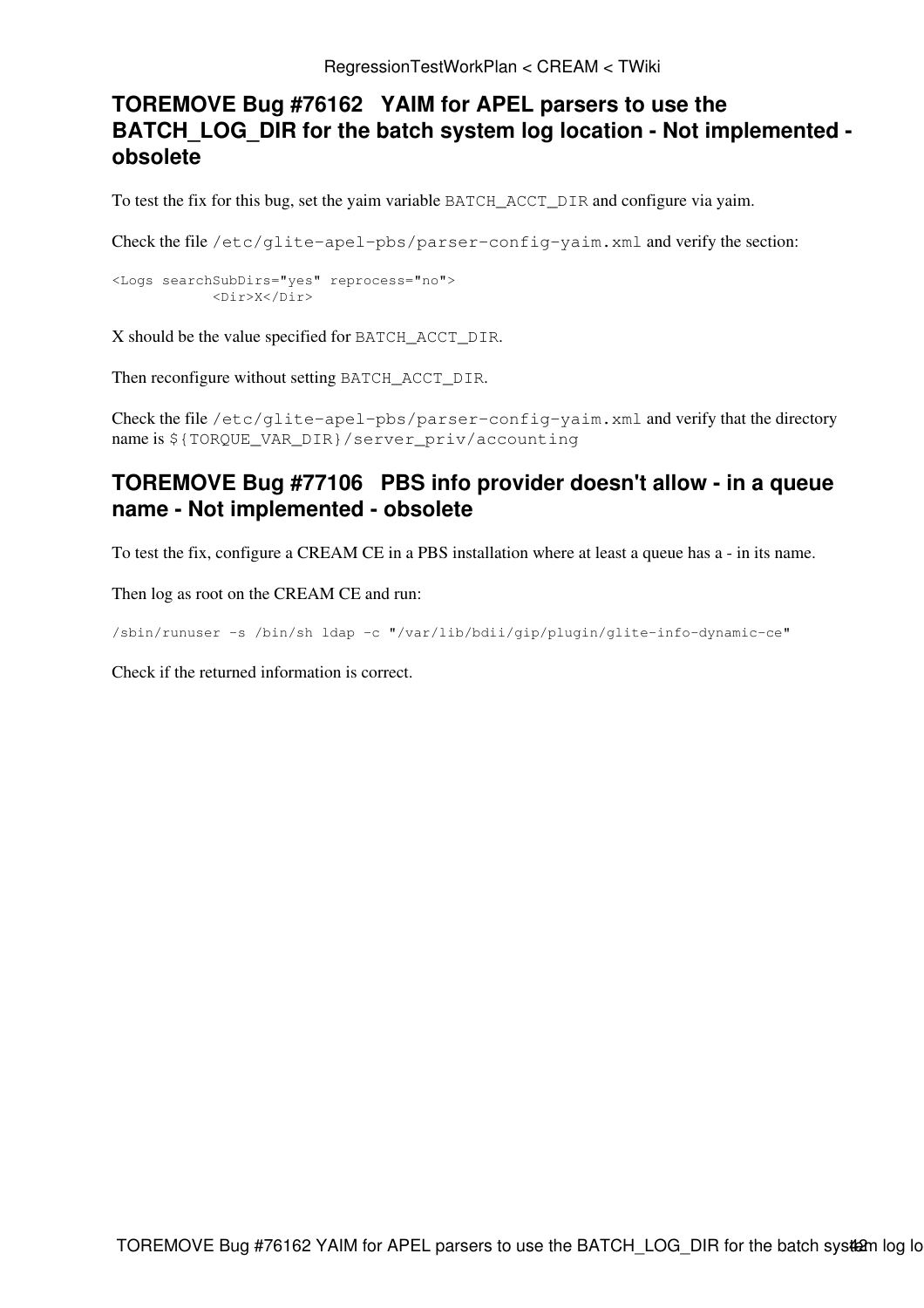# <span id="page-48-0"></span>**CREAM LSF module**

# <span id="page-48-1"></span>**Fixes provided with CREAM LSF module 2.0.3**

# <span id="page-48-2"></span>**CREAM #114 - Execution error: Uncaught exception Not Implemented**

[CREAM #114](https://issues.infn.it/jira/browse/CREAM-114) Execution error: Uncaught exception Not Implemented

# <span id="page-48-3"></span>**[Bug #88720](https://savannah.cern.ch/bugs/?88720) Too many '9' in [GlueCEPolicyMaxCPUTime](https://wiki-igi.cnaf.infn.it/twiki/bin/edit/CREAM/GlueCEPolicyMaxCPUTime?topicparent=CREAM.RegressionTestWorkPlan;nowysiwyg=0) for LSF - Not implemented**

To test the fix, query the CREAM CE resource bdii in the following way:

ldapsearch -h <CREAM CE node> -x -p 2170 -b "o=grid" | grep GlueCEPolicyMaxCPUTime | grep 9999999999

This shouldn't return anything.

# <span id="page-48-4"></span>**[Bug #89767](https://savannah.cern.ch/bugs/?89767) The LSF dynamic infoprovider shouldn't publish [GlueCEStateFreeCPUs](https://wiki-igi.cnaf.infn.it/twiki/bin/edit/CREAM/GlueCEStateFreeCPUs?topicparent=CREAM.RegressionTestWorkPlan;nowysiwyg=0) and [GlueCEStateFreeJobSlots](https://wiki-igi.cnaf.infn.it/twiki/bin/edit/CREAM/GlueCEStateFreeJobSlots?topicparent=CREAM.RegressionTestWorkPlan;nowysiwyg=0) - Not implemented**

To test the fix, log as root on the CREAM CE and run:

/sbin/runuser -s /bin/sh ldap -c "/var/lib/bdii/gip/plugin/glite-info-dynamic-ce"

Among the returned information, there shouldn't be [GlueCEStateFreeCPUs](https://wiki-igi.cnaf.infn.it/twiki/bin/edit/CREAM/GlueCEStateFreeCPUs?topicparent=CREAM.RegressionTestWorkPlan;nowysiwyg=0) and [GlueCEStateFreeJobSlots.](https://wiki-igi.cnaf.infn.it/twiki/bin/edit/CREAM/GlueCEStateFreeJobSlots?topicparent=CREAM.RegressionTestWorkPlan;nowysiwyg=0)

# <span id="page-48-5"></span>**[Bug #89794](https://savannah.cern.ch/bugs/?89794) LSF info provider doesn't allow - in a queue name - Not implemented**

To test the fix, configure a CREAM CE in a LSF installation where at least a queue has a - in its name.

Then log as root on the CREAM CE and run:

/sbin/runuser -s /bin/sh ldap -c "/var/lib/bdii/gip/plugin/glite-info-dynamic-ce"

Check if the returned information is correct.

# <span id="page-48-6"></span>**[Bug #90113](https://savannah.cern.ch/bugs/index.php?90113) missing yaim check for batch system - Not implemented**

To test the fix, configure a CREAM CE without having also installed LSF.

yaim installation should fail saying that there were problems with LSF installation.